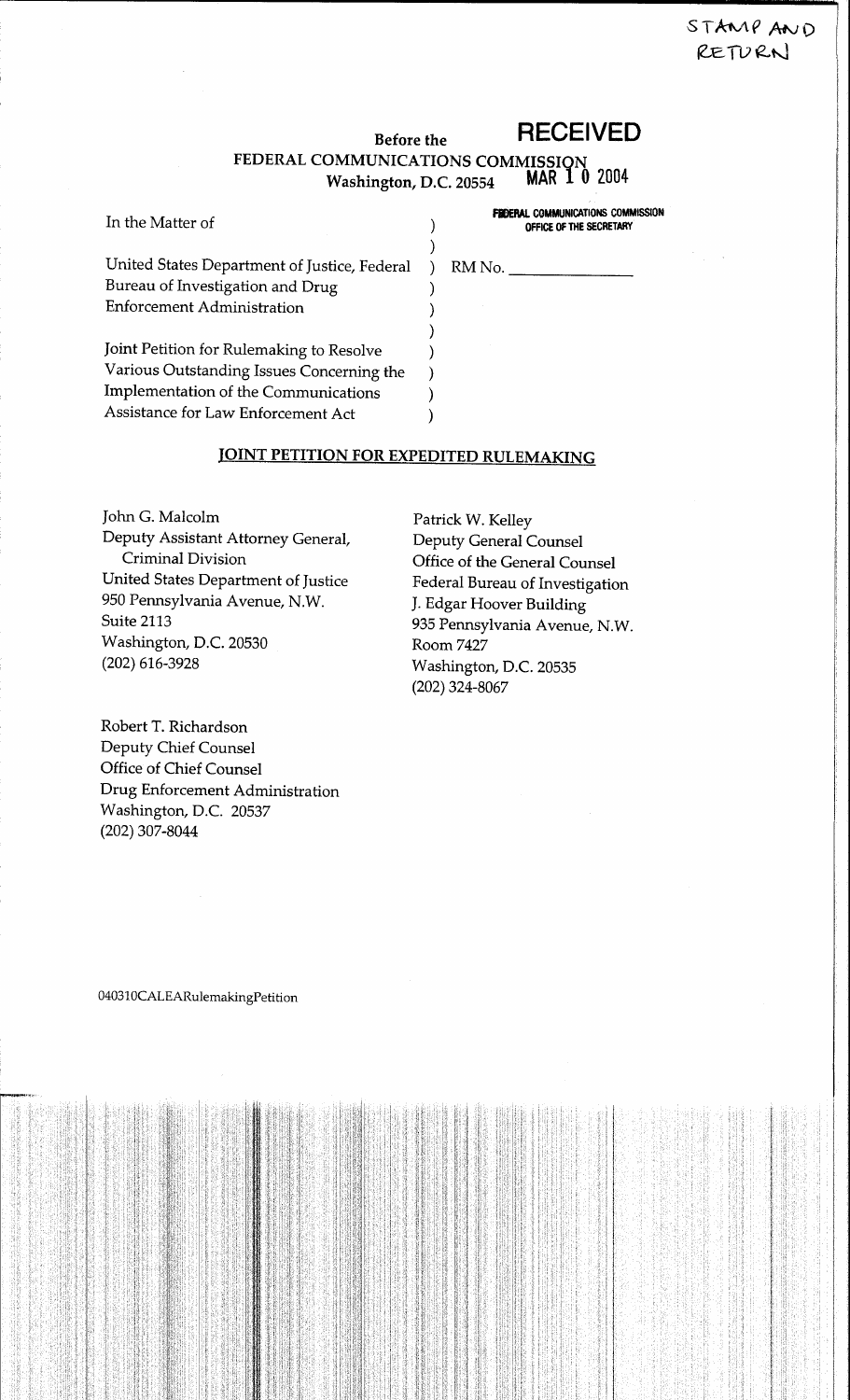## **TABLE OF CONTENTS**

| II. THE COMMISSION SHOULD CLARIFY WHICH SERVICES AND ENTITIES ARE                                                                       |  |
|-----------------------------------------------------------------------------------------------------------------------------------------|--|
|                                                                                                                                         |  |
|                                                                                                                                         |  |
|                                                                                                                                         |  |
|                                                                                                                                         |  |
|                                                                                                                                         |  |
|                                                                                                                                         |  |
| E. The Commission Should Adopt Rules That Provide for Easy and Rapid<br>Identification of Future CALEA-Covered Services and Entities 33 |  |
| III. THE COMMISSION SHOULD ESTABLISH BENCHMARKS AND DEADLINES TO<br>ACHIEVE CALEA COMPLIANCE FOR PACKET-MODE TECHNOLOGIES 34            |  |
| A. The Commission Public Notice Detailing the Packet-Mode Compliance Plan 40                                                            |  |
| B. Commission Action on Carriers' Filings In Response to the Public Notice42                                                            |  |
| The First CALEA Packet-Mode Compliance Interim Benchmark 43<br>C.                                                                       |  |
| The Second CALEA Packet-Mode Compliance Interim Benchmark 45<br>D.                                                                      |  |
| Е.                                                                                                                                      |  |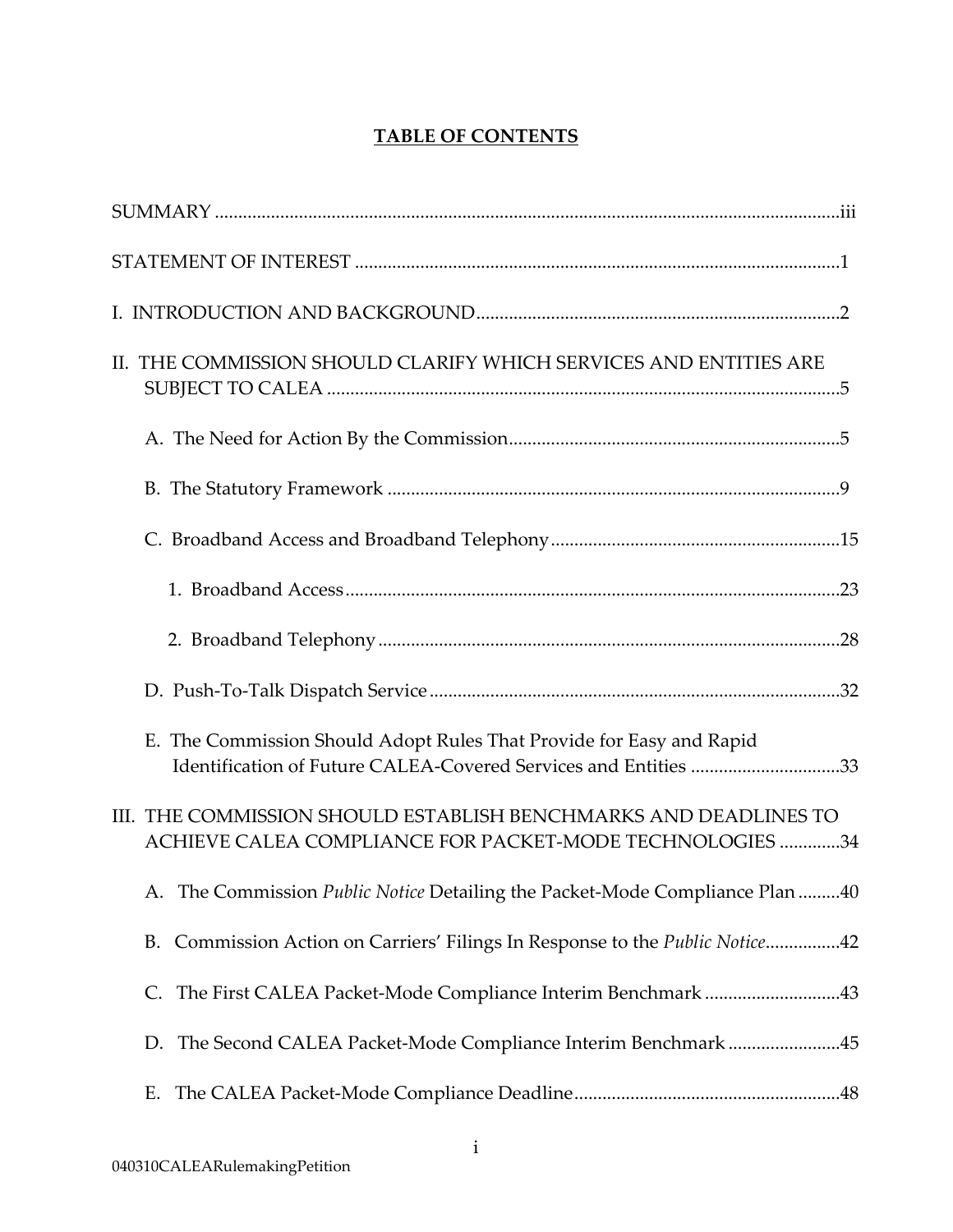|     | F. Further Extensions of the CALEA Packet-Mode Compliance Deadline49                                                                                                                                                               |  |
|-----|------------------------------------------------------------------------------------------------------------------------------------------------------------------------------------------------------------------------------------|--|
|     | IV. THE COMMISSION SHOULD ADOPT GENERAL RULES THAT PROVIDE FOR<br>THE ESTABLISHMENT OF BENCHMARKS AND DEADLINES FOR<br>COMPLIANCE WITH FUTURE CALEA-COVERED TECHNOLOGIES AND                                                       |  |
| V.  | THE COMMISSION SHOULD ADOPT GENERAL RULES CONCERNING<br>EXTENSIONS OF ANY BENCHMARKS AND DEADLINES FOR COMPLIANCE<br>WITH FUTURE CALEA-COVERED TECHNOLOGIES AND SERVICES                                                           |  |
| VI. | THE COMMISSION SHOULD ESTABLISH RULES TO PERMIT IT TO REQUEST<br><b>INFORMATION REGARDING CALEA COMPLIANCE</b>                                                                                                                     |  |
|     | VII. THE COMMISSION SHOULD ADOPT RULES THAT SPECIFICALLY OUTLINE<br>THE TYPES OF ENFORCEMENT ACTIONS THAT MAY BE TAKEN AGAINST<br>NON-COMPLIANT CARRIERS, MANUFACTURERS, AND SUPPORT                                               |  |
|     | VIII. THE COMMISSION SHOULD ESTABLISH RULES CONCERNING<br>RESPONSIBILITY FOR CALEA IMPLEMENTATION COSTS FOR POST-<br>JANUARY 1, 1995 EQUIPMENT, FACILITIES AND SERVICES<br>CALEA IMPLEMENTATION COST RECOVERY, AND CALEA INTERCEPT |  |
|     | A. The Commission Should Confirm That Carriers Bear the Cost of Implementing<br>CALEA Solutions for Post-January 1, 1995 Equipment, Facilities and Services64                                                                      |  |
|     | B. The Commission Should Establish Rules Permitting Carriers to Recover Their                                                                                                                                                      |  |
|     | C. The Commission Should Clarify That Carriers Are Not Permitted To Include<br>Their CALEA Implementation Costs in Their Administrative Intercept                                                                                  |  |
|     |                                                                                                                                                                                                                                    |  |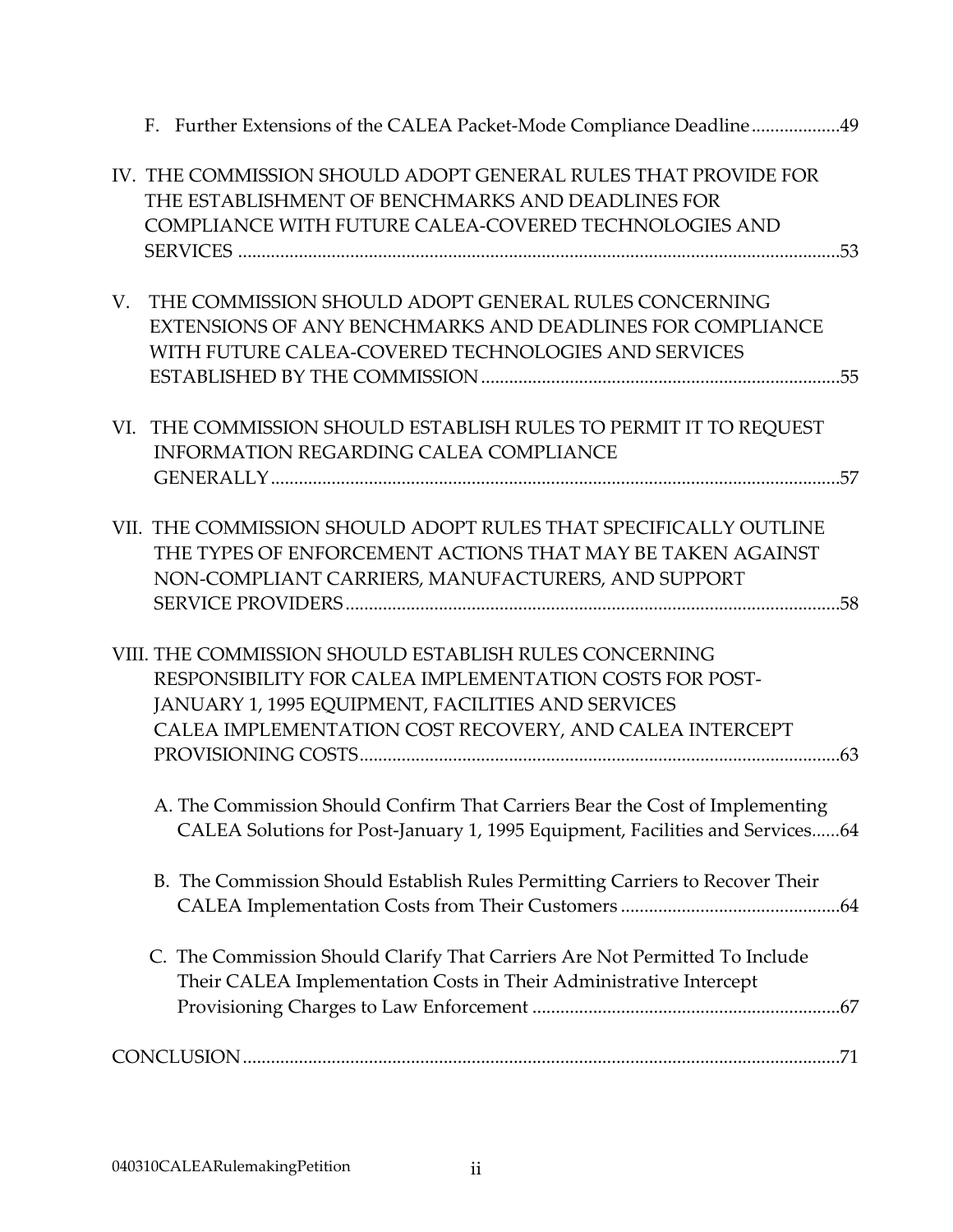#### **SUMMARY**

The United States Department of Justice, the Federal Bureau of Investigation, and the Drug Enforcement Administration (collectively, "Law Enforcement") bring this joint petition for expedited rulemaking pursuant to their authority to implement the Communications Assistance for Law Enforcement Act ("CALEA"). CALEA's purpose is to preserve law enforcement's ability to conduct lawful electronic surveillance despite changing telecommunications technologies. CALEA applies to all telecommunications carriers, and its application is technology neutral.

Despite a clear statutory mandate, full CALEA implementation has not been achieved. Although the Commission has taken steps to implement CALEA, there remain several outstanding issues that are in need of immediate resolution.

To resolve the outstanding issues, Law Enforcement asks the Commission to:

- (1) formally identify the types of services and entities that are subject to CALEA;
- (2) formally identify the services that are considered "packet-mode services";
- (3) initially issue a Declaratory Ruling or other formal Commission statement, and ultimately adopt final rules, finding that broadband access services and broadband telephony services are subject to CALEA;
- (4) reaffirm, consistent with the Commission's finding in the *CALEA Second Report and Order*, that push-to-talk "dispatch" service is subject to CALEA;
- (5) adopt rules that provide for the easy and rapid identification of future CALEA-covered services and entities;
- (6) establish benchmarks and deadlines for CALEA packet-mode compliance;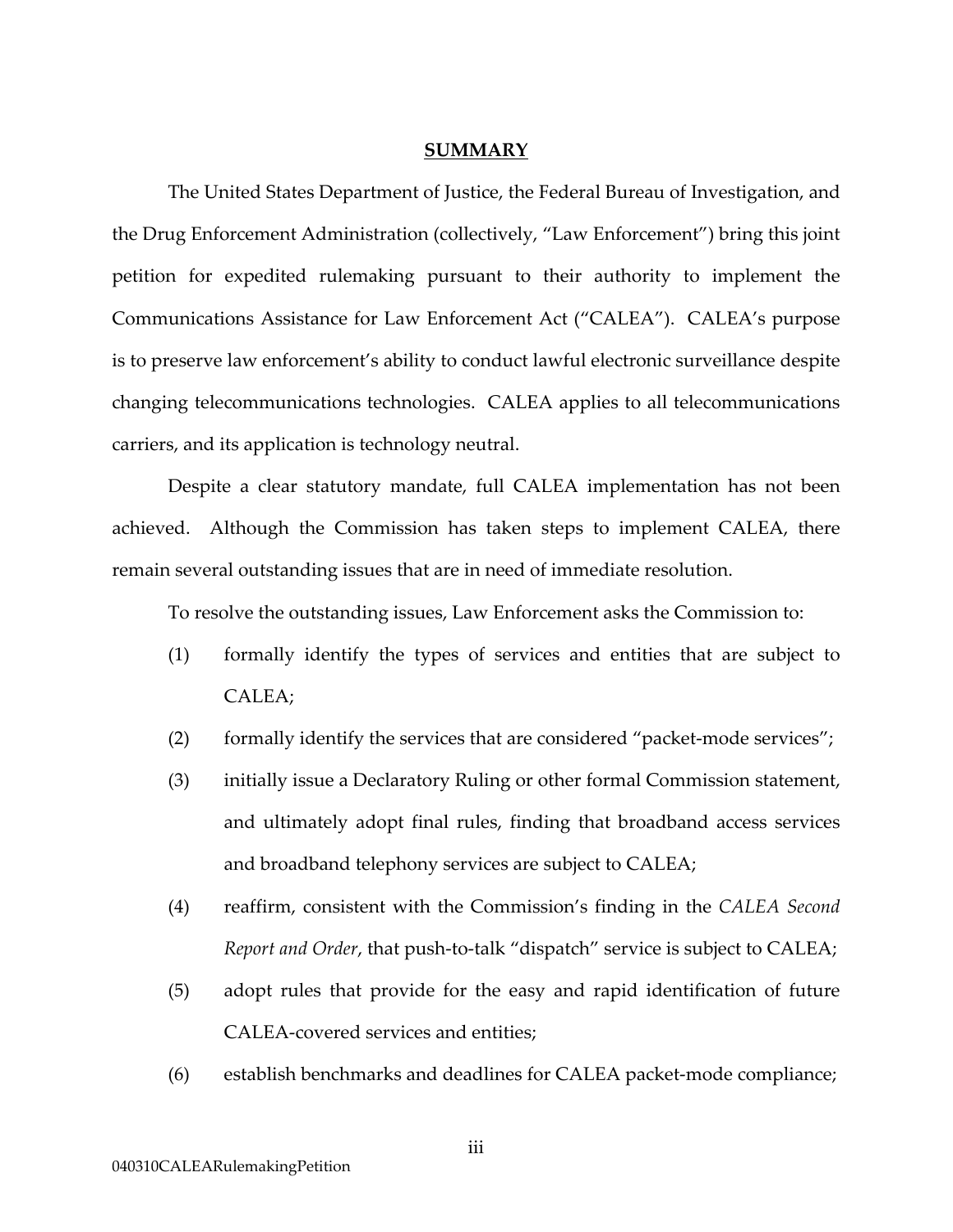- (7) adopt rules that provide for the establishment of benchmarks and deadlines for CALEA compliance with future CALEA-covered technologies;
- (8) outline the criteria for extensions of any benchmarks and deadlines for compliance with future CALEA-covered technologies established by the Commission;
- (9) establish rules to permit it to request information regarding CALEA compliance generally;
- (10) establish procedures for enforcement action against entities that do not comply with their CALEA obligations;
- (11) confirm that carriers bear sole financial responsibility for CALEA implementation costs for post-January 1, 1995 communications equipment, facilities and services;
- (12) permit carriers to recover their CALEA implementation costs from their customers; and
- (13) clarify the cost methodology and financial responsibility associated with intercept provisioning.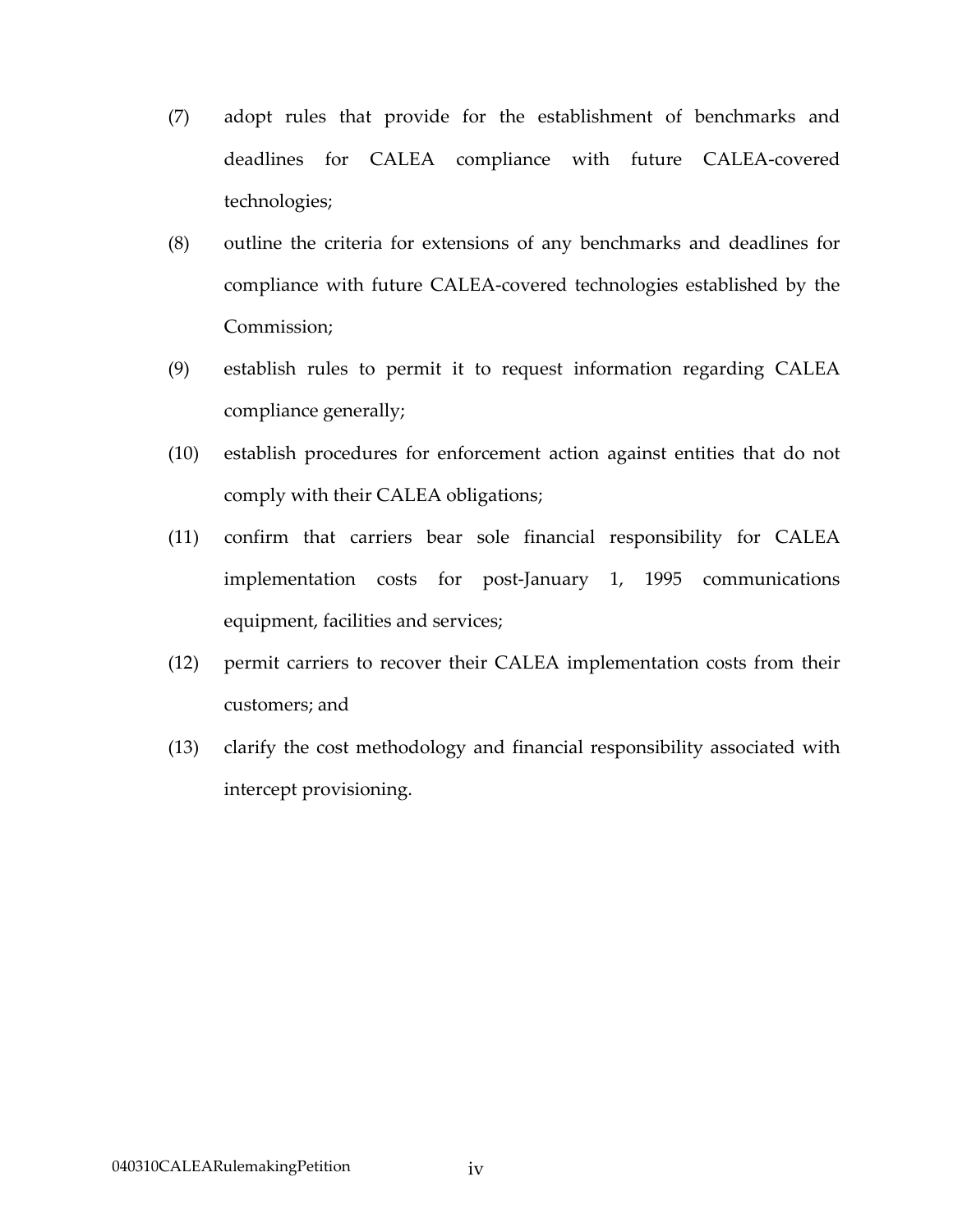## **Before the FEDERAL COMMUNICATIONS COMMISSION Washington, D.C. 20554**

| In the Matter of                             |        |
|----------------------------------------------|--------|
|                                              |        |
| United States Department of Justice, Federal | RM No. |
| Bureau of Investigation and Drug             |        |
| <b>Enforcement Administration</b>            |        |
|                                              |        |
| Joint Petition for Rulemaking to Resolve     |        |
| Various Outstanding Issues Concerning the    |        |
| Implementation of the Communications         |        |
| Assistance for Law Enforcement Act           |        |

## **JOINT PETITION FOR EXPEDITED RULEMAKING**

The United States Department of Justice ("USDOJ"), the Federal Bureau of Investigation ("FBI"), and the Drug Enforcement Administration ("DEA") (collectively, "Law Enforcement"), pursuant to Section 1.401(a) of the Commission's Rules, 47 C.F.R. § 1.401(a), hereby jointly petition the Federal Communications Commission to immediately initiate an expedited rulemaking proceeding to resolve various outstanding issues associated with the implementation of the Communications Assistance for Law Enforcement Act ("CALEA"), 47 U.S.C. § 1001 *et seq.*

## **STATEMENT OF INTEREST**

Law Enforcement seeks resolution of the outstanding issues associated with CALEA implementation pursuant to its authority to implement CALEA*.*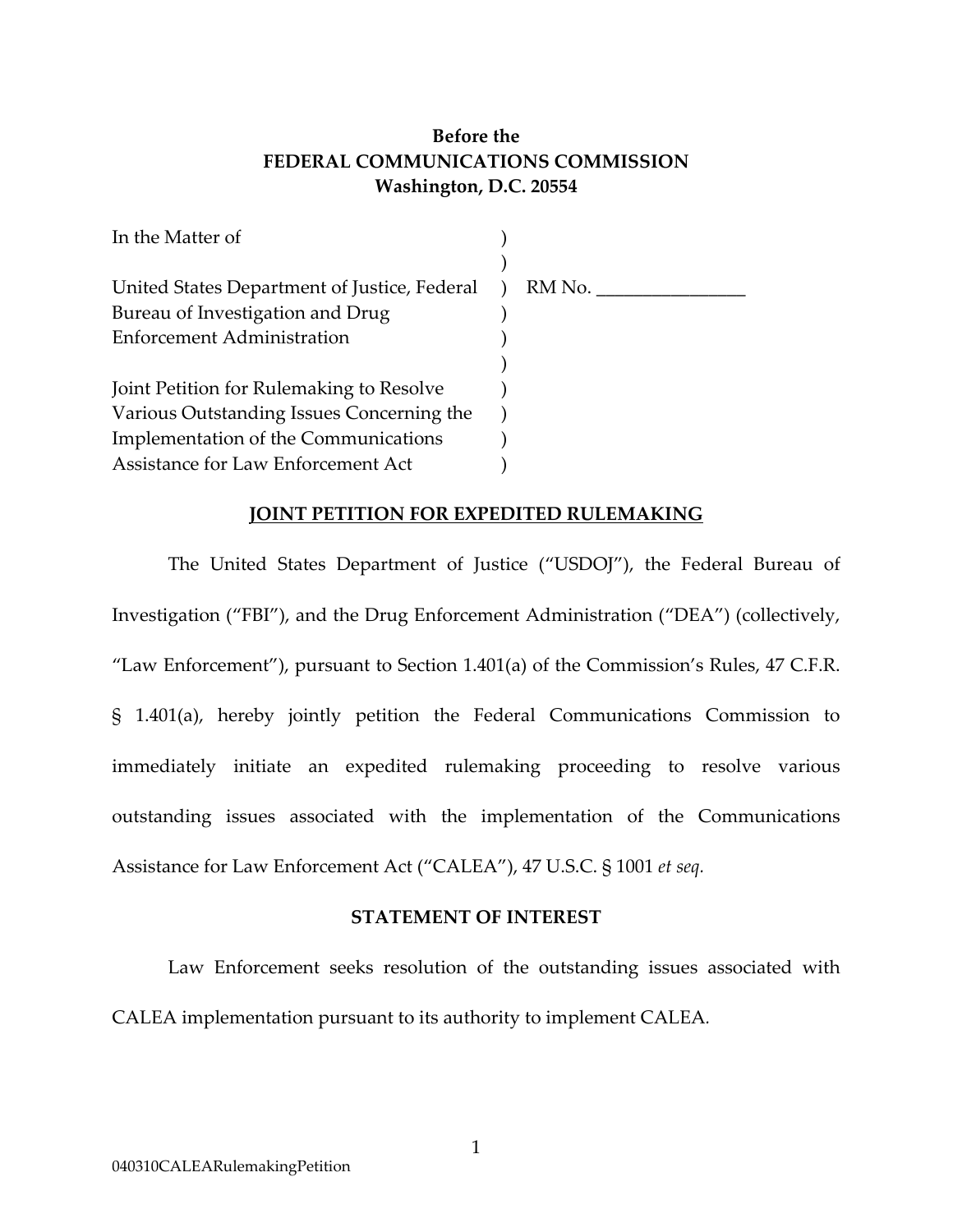#### **I. INTRODUCTION AND BACKGROUND**

Electronic surveillance refers to the interception of call content and/or callidentifying information through the use of wiretaps and/or pen registers and trap and trace devices. Lawfully-authorized electronic surveillance is an invaluable and necessary tool for federal, state, and local law enforcement in their fight against criminals, terrorists, and spies.

In 1968, Congress passed the Omnibus Crime Control and Safe Streets Act ("OCCSSA")[.1](#page-6-0) Title III of the OCCSSA delineated the procedures law enforcement must follow to obtain the necessary judicial authorization to conduct electronic surveillance. In 1970, Congress amended Title III of the OCCSSA to clearly prescribe the duty of service providers and others to provide law enforcement with the technical and other assistance necessary to accomplish lawfully-authorized intercepts.[2](#page-6-1) In 1986, as a result of developments in telecommunications and computer technologies, Congress passed the Electronic Communications Privacy Act ("ECPA"),[3](#page-6-2) which amended the OCCSSA by broadening its coverage to include electronic communications (including e-mail, data transmissions, faxes, cellular telephones, and paging devices). The provisions of Title III of the OCCSSA, as amended, continue to govern the procedures law

<span id="page-6-0"></span><sup>1</sup> Pub. L. No. 90-351, 82 Stat. 212 (1968).

<span id="page-6-1"></span><sup>2</sup> Pub. L. No. 91-644, 84 Stat. 1880 (1971).

<span id="page-6-2"></span><sup>3</sup> Pub. L. No. 99-508, 100 Stat. 1848 (1986).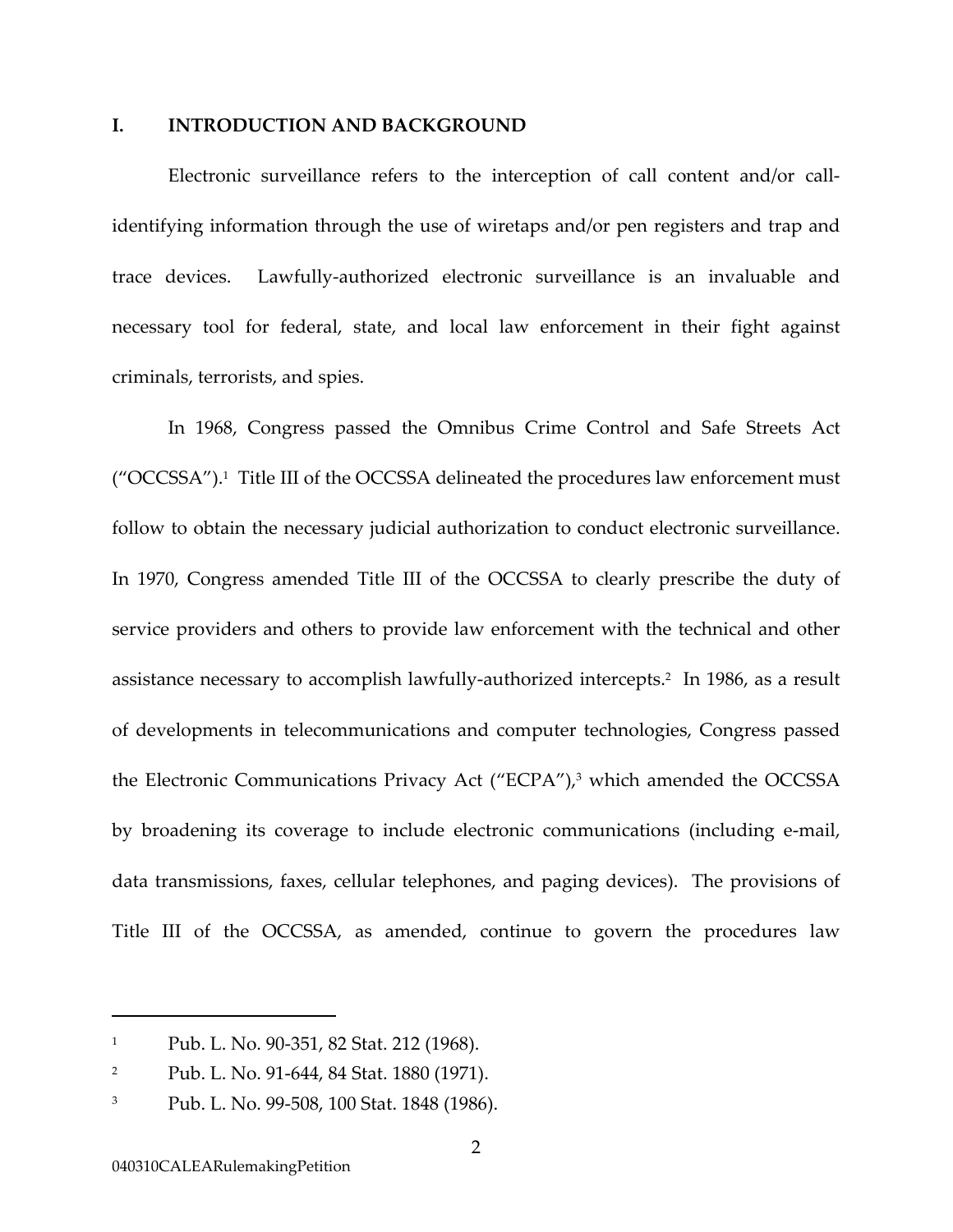<span id="page-7-3"></span>enforcement must follow to obtain authority to initiate and conduct lawful interceptions of wire, oral, and electronic communications.

In 1994, in response to changes in system design and the rapid proliferation of new telecommunications technologies and services since the enactment of the OCCSSA and ECPA,<sup>4</sup> Congress passed CALEA.<sup>5</sup> CALEA did not provide law enforcement with any additional surveillance authority. Rather, CALEA's purpose is to *maintain* the ability of law enforcement to conduct lawful electronic surveillance despite changing telecommunications technologies by further defining the telecommunications industry's existing obligation to provision lawful electronic surveillance capabilities and requiring industry to develop and deploy CALEA intercept solutions. CALEA applies to all telecommunications services — including those provided by wireline, wireless, cable operators, satellite, and electric or other utilities<sup> $6$ </sup> – and its application is technology neutral[.7](#page-7-3) CALEA's purpose is to help lawful electronic surveillance keep pace with

<span id="page-7-0"></span><sup>4</sup> *See* CALEA Legislative History, H.R. Rep. No. 103-827(I), reprinted in 1994 U.S.C.C.A.N. 3489, 3494 ("*CALEA Legislative History*").

<span id="page-7-1"></span><sup>5</sup> Pub. L. No. 103-414, 108 Stat. 4279 (1994).

<span id="page-7-2"></span><sup>6</sup> *CALEA Legislative History* at 3500; *In The Matter of Communications Assistance for Law Enforcement Act*, Second Report and Order, 15 FCC Rcd 7105, 7111 ¶ 10 (1999) ("*CALEA Second Report and Order*").

<sup>7</sup> "CALEA, like the Communications Act, is technology neutral. Thus, a carrier's choice of technology when offering common carrier services does not change its obligations under CALEA." *CALEA Second Report and Order* at 7120 n. 69. *See also Inquiry Concerning the Deployment of Advanced Telecommunications Capability to All Americans in a Reasonable and Timely Fashion, and Possible Steps to Accelerate Such Deployment Pursuant to Section 706 of the Telecommunications Act of 1996*, Report, 14 FCC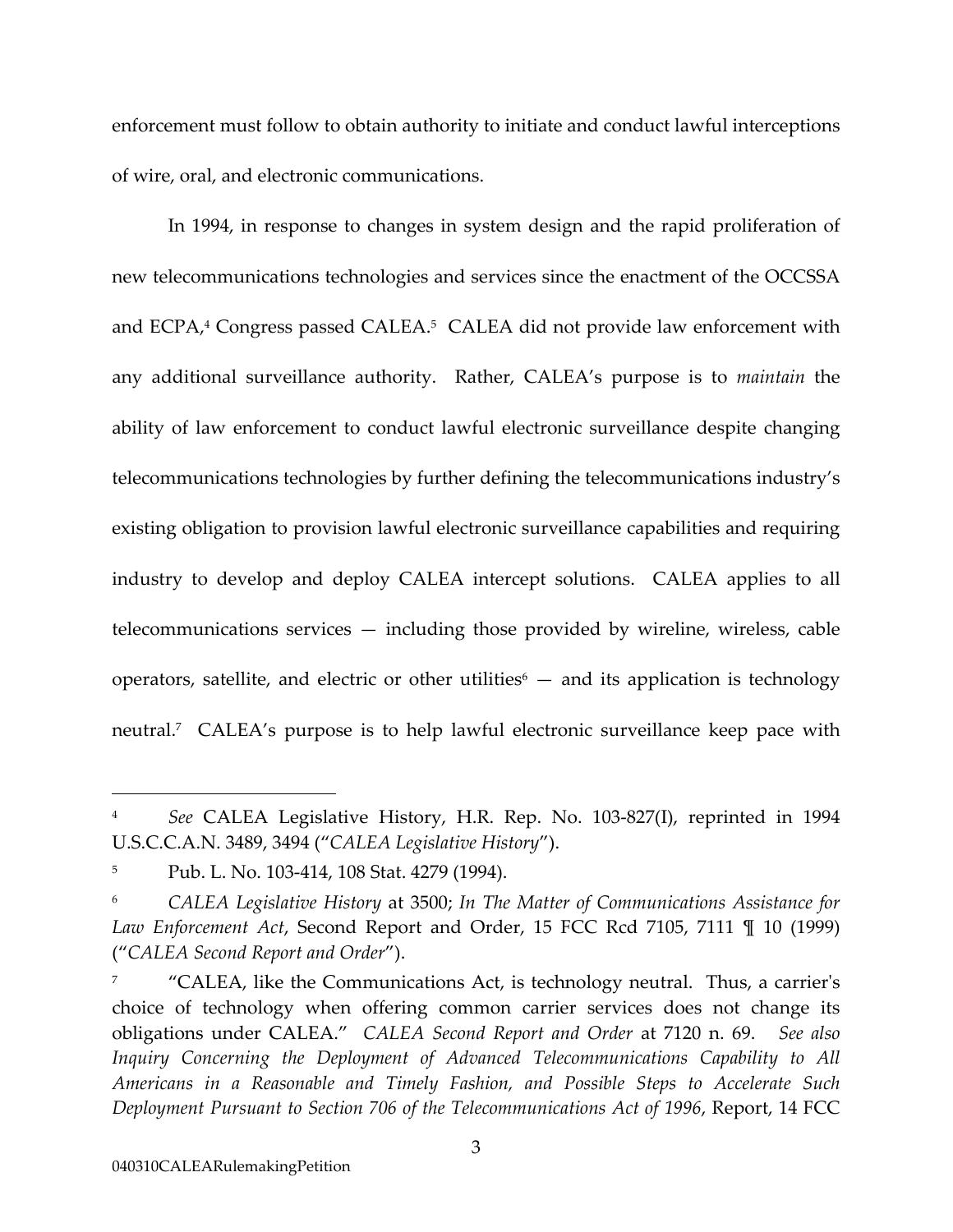changes in telecommunications technology as telecommunications services migrate to new technologies[.8](#page-8-0) 

Consistent with the Commission's mandate to regulate the use of wire and radio communications, Congress assigned specific CALEA implementation responsibilities to the Commission. These implementation responsibilities include, among other things, determining which entities are considered "telecommunications carriers" for purposes of CALEA,<sup>9</sup> establishing technical requirements or standards for compliance with the assistance capability requirements of CALEA if industry standard-setting organizations fail to issue technical standards or industry-adopted standards are deficient,<sup>10</sup> and reviewing petitions for extension of the capability compliance date.<sup>11</sup> In addition, Congress also amended the Communications Act of 1934 ("Communications Act") to

<span id="page-8-0"></span>The legislative history of CALEA specifically emphasizes this purpose. Representatives of the telecommunications industry that testified at the Congressional hearings on CALEA specifically acknowledged that "there will be increasingly serious problems for law enforcement interception posed by the new technologies and the new competitive market." *CALEA Legislative History* at 3495. To combat these increasingly serious problems, CALEA "requires telecommunications common carriers to ensure that new technologies and services do not hinder law enforcement access to the communications of a subscriber who is the subject of a court order authorizing electronic surveillance." *Id.* at 3496. Thus, CALEA is intended to "preserve the government's ability . . . to intercept communications that utilize advanced technologies . . ." *Id.*

<span id="page-8-1"></span>9 *See* 47 U.S.C. § 1001.

-

<span id="page-8-2"></span>10 *See* 47 U.S.C. § 1006(b).

Rcd 2398, ¶ 23 (1999) ("*Section 706 Report*") (". . . we emphasize that whether a capability is broadband does not depend on the use of any particular technology or nature of the provider").

<span id="page-8-3"></span><sup>11</sup> *See* 47 U.S.C. § 1006(c).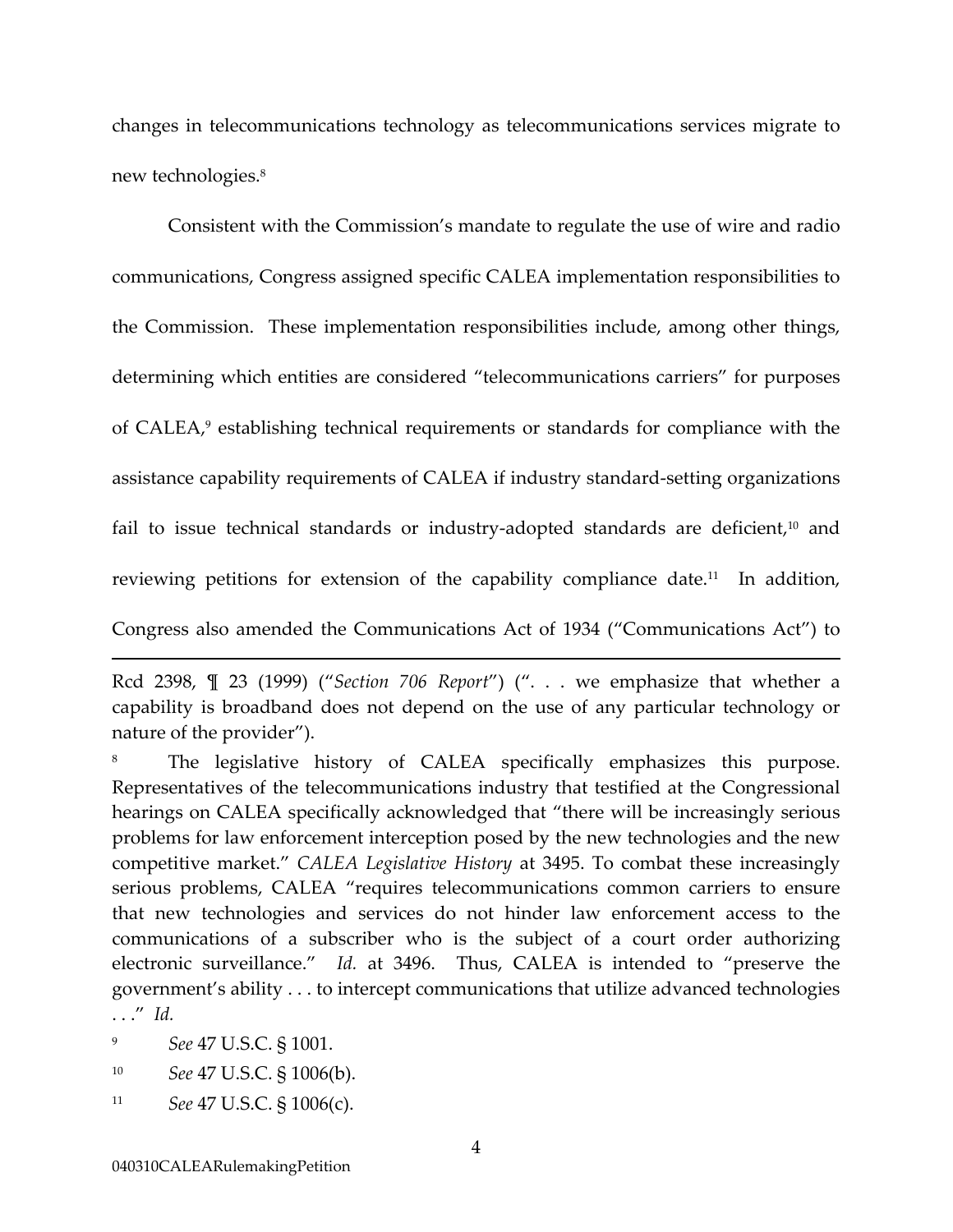add Section 229(a), which specifically directs the Commission to ". . .prescribe such rules as are necessary to implement [CALEA].["12](#page-9-0) Thus, the Commission has a direct and significant role in the implementation of CALEA.

Technology continues to change at a rapid pace, and new and innovative services are being introduced to the American public on almost a daily basis. Although the Commission has taken steps to implement CALEA since its enactment, there remain a number of outstanding implementation issues. These outstanding implementation issues require immediate attention and resolution by the Commission, so that industry and law enforcement have clear guidance on CALEA as the implementation process moves forward. The importance of these issues justifies initiating a proceeding immediately. Moreover, initiating such a proceeding is consistent with the Commission's ongoing obligation under Section 229(a) of the Communications Act to prescribe rules as necessary to implement CALEA.

## **II. THE COMMISSION SHOULD CLARIFY WHICH SERVICES AND ENTITIES ARE SUBJECT TO CALEA**

## **A. The Need for Action by the Commission**

One of the central questions that must be answered in order for CALEA to be properly implemented is which services and entities are subject to CALEA. The Commission first addressed that issue in the *CALEA Second Report and Order*. As the

<span id="page-9-0"></span> $12 \qquad 47 \text{ U.S.C. }$  § 229(a).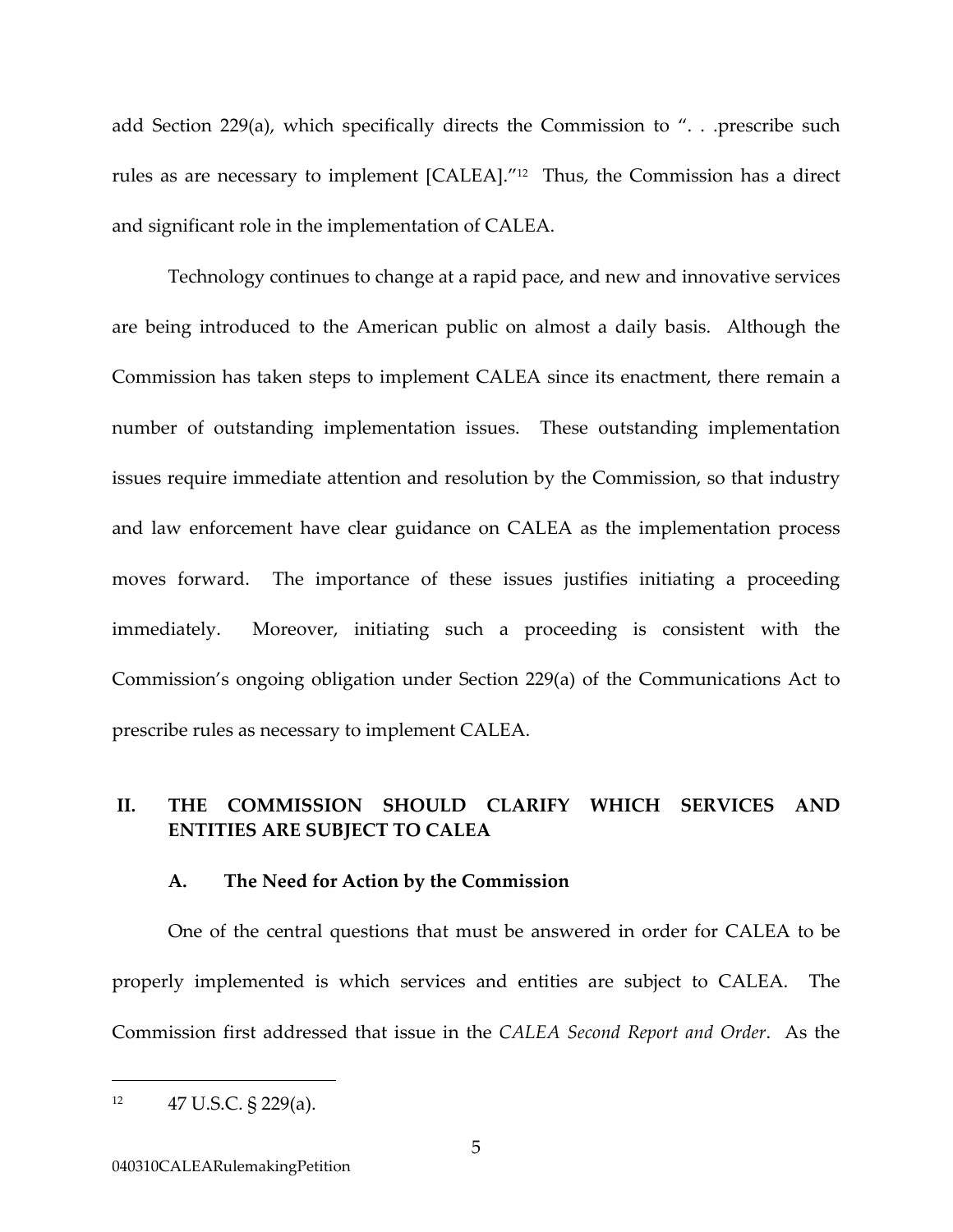Commission stated there, CALEA's assistance requirements apply to all entities that constitute "telecommunications carriers" as that term is defined in CALEA.[13](#page-10-0) In the *CALEA Second Report and Order*, the Commission undertook to address both the general scope of CALEA's definition of "telecommunications carrier" and the applicability of that definition to particular entities and services.<sup>14</sup> The Commission's authority over this definitional issue derives from two sources: Section 229(a) of the Communications Act, 47 U.S.C. § 229(a), which authorizes the Commission to prescribe "such rules as are necessary to implement the requirements of" CALEA, and Section 102(8) of CALEA, 47 U.S.C. § 1001(8), which (as discussed further below) gives the Commission the authority to extend the statutory definition of "telecommunications carrier" to reach entities that would not otherwise be subject to CALEA.

Developments since the *CALEA Second Report and Order* make it imperative for the Commission to revisit this issue and address once again the services and entities to which CALEA applies. The Commission and the United States Court of Appeals for the District of Columbia Circuit have made clear that CALEA is applicable not only to entities and services that employ traditional circuit-mode technology, but also to entities and services that employ packet-mode technology — technology in which the transmission or messages are divided into [packets](http://www.webopaedia.com/TERM/p/packet.html) before they are sent, transmitted individually, and recompiled into the original message once all of the packets arrive at

<span id="page-10-0"></span><sup>13</sup> *CALEA Second Report and Order* at 7108-7109; 47 U.S.C. §§ 1001(8), 1002(a).

<span id="page-10-1"></span><sup>14</sup> *CALEA Second Report and Order* at 7108-7121.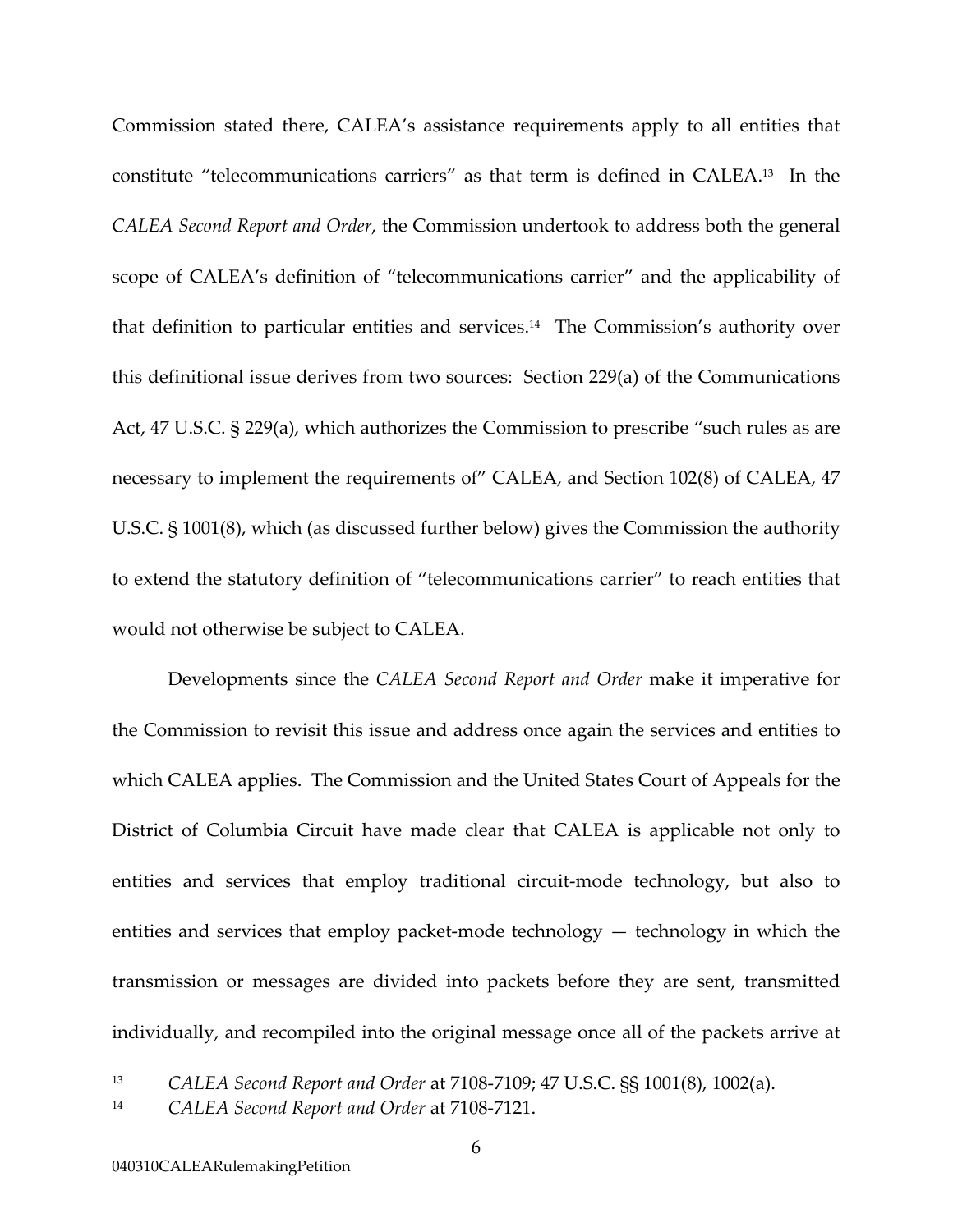their destination.[15](#page-11-0) However, the Commission has not yet made clear the specific types of packet-mode services that come within the scope of CALEA. There has been (and continues to be) much disagreement between industry and Law Enforcement over whether particular types of services and their providers are in fact subject to CALEA. As a result, certain carriers have claimed to both the Commission and the FBI that their particular type of communications service is not subject to CALEA[.16](#page-11-1)

In the *CALEA Second Report and Order*, the Commission concluded that the definition of "telecommunications carrier" for purposes of CALEA includes all entities previously classified as "common carriers," as well as cable operators and electric and

Notwithstanding this clear pronouncement, some carriers have stated in their recently- filed extension requests that they are "waiting for [the Commission to outline] what will be required in respect to packet mode." *See* CALEA packet-mode extension filings made by Arrowhead Communications Corp. (November 19, 2003); Cannon Communications Inc. (November 19, 2003); Eagle Valley Telephone Company (November 19, 2003); Felton Telephone Company (November 19, 2003); Granada Telephone Company (November 19, 2003); Hager TeleCom (November 19, 2003); Indianhead Telephone Company (November 19, 2003); Loretel Systems, Inc. (November 19, 2003); Pine Island Telephone Company (November 19, 2003); Sleepy Eye Telephone Company (November 19, 2003). This only further illustrates the critical need for the Commission to affirm its pronouncement in the *CALEA Third Report and Order* that packet-mode services are covered by CALEA.

<span id="page-11-0"></span><sup>15</sup> *See In the Matter of Communications Assistance for Law Enforcement Act*, Third Report and Order, 14 FCC Rcd 16794, 16819-20 (1999) (*"CALEA Third Report and Order*"); *USTA v. FCC*, 227 F.3d 450, 464-66 (D.C. Cir. 2000). *See* also *CALEA Second Report and Order* at 7120 n.69 ("CALEA . . . is technology neutral . . . [t]hus, a carrier's choice of technology . . . does not change its obligations under CALEA").

<span id="page-11-1"></span>The filings in which this claim was made contained a request for confidential treatment. Accordingly, Law Enforcement is not at liberty to disclose the names of these carriers.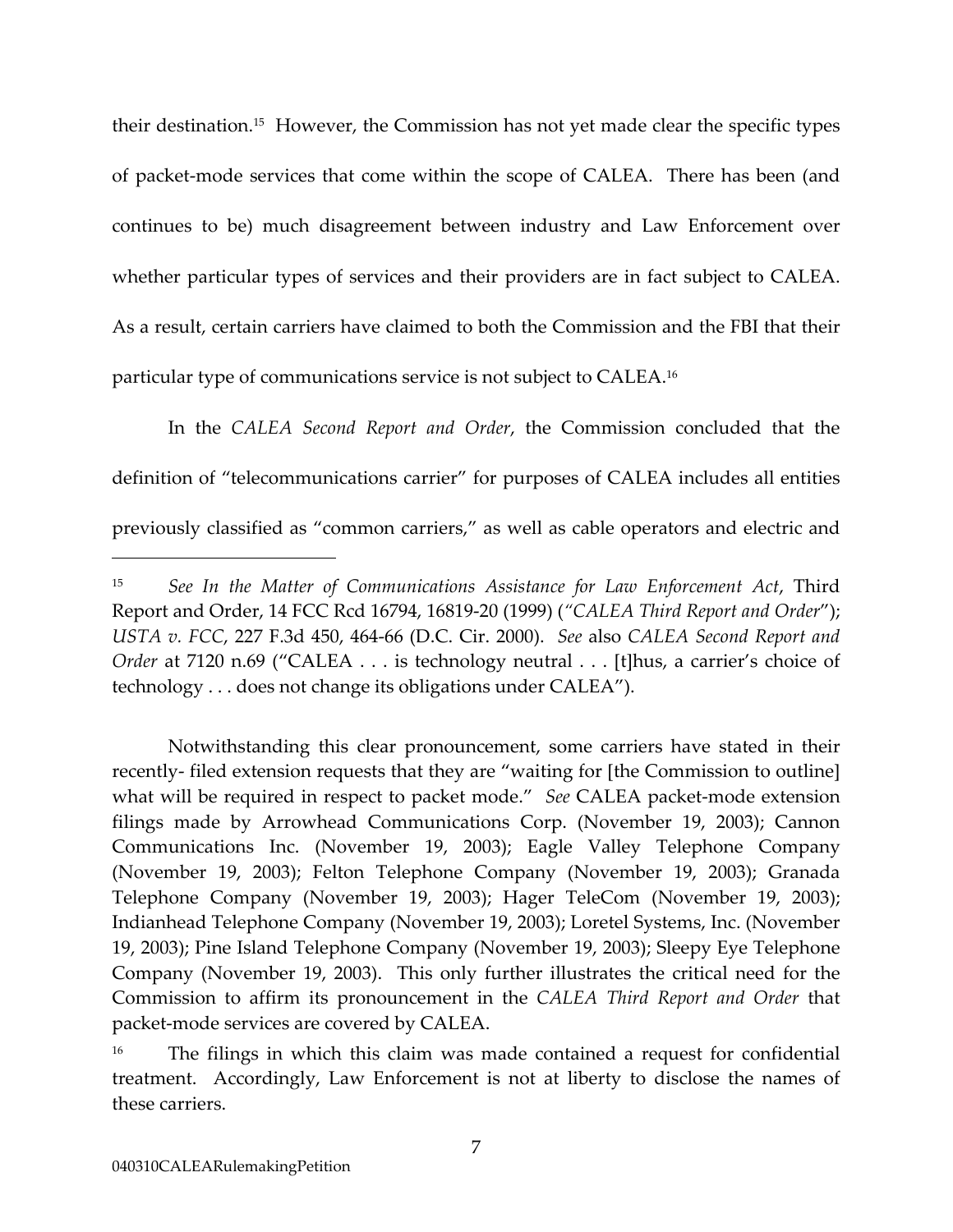other utilities, to the extent that they offer telecommunications services to the public for hire.<sup>17</sup> Although the FBI previously expressed concern about listing examples of other types of entities that are subject to CALEA for fear that such a list would be considered all-inclusive rather than simply illustrative,<sup>18</sup> Law Enforcement has unfortunately found that this approach has had the opposite result. Not listing examples of the other entities that are deemed to be covered by CALEA in the Commission's rules has in fact emboldened many entities to claim that they and/or their services are not CALEAcovered, and to roll out new services with minimal, if any, interception capabilities. Accordingly, Law Enforcement asks the Commission to reaffirm that packet-mode communications services are subject to CALEA and, having done so, to establish rules that formally identify the services and entities that are covered by CALEA, so that both law enforcement and industry are on notice with respect to CALEA obligations and compliance.

The importance and the urgency of this task cannot be overstated. The ability of federal, state, and local law enforcement to carry out critical electronic surveillance *is being compromised today* by providers who have failed to implement CALEA-compliant intercept capabilities. Communications among surveillance targets are being lost, and

<span id="page-12-0"></span><sup>17</sup> *See CALEA Second Report and Order* at 7114 ¶ 17.

<span id="page-12-1"></span><sup>18</sup> *See* Comments of the Federal Bureau of Investigation filed December 12, 1997 in response to the *CALEA Second Report and Order NPRM* at ¶ 24.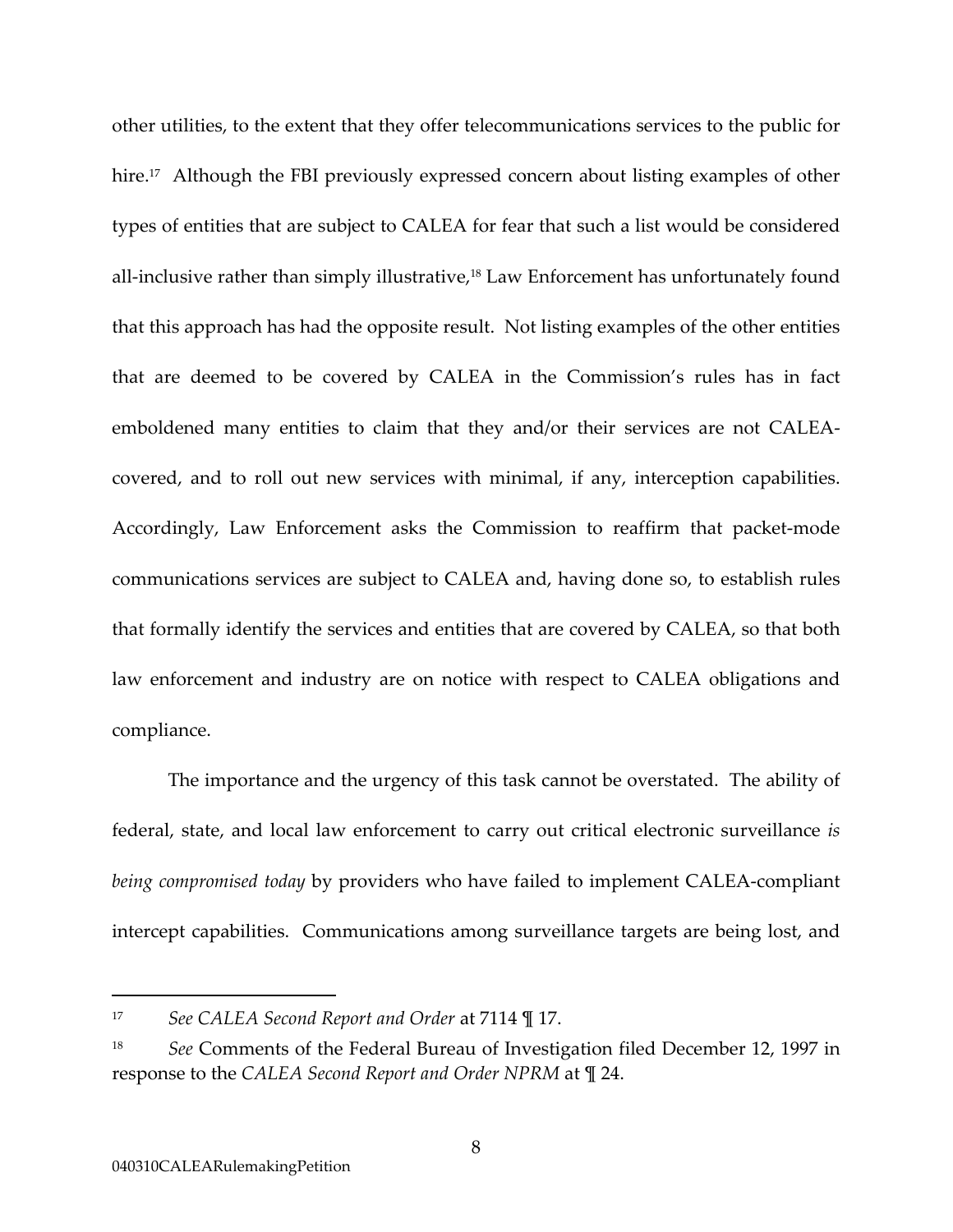associated call-identifying information is not being provided in the timely manner required by CALEA. These problems are real, not hypothetical, and their impact on the ability of federal, state, and local law enforcement to protect the public is growing with each passing day. Therefore, the Commission should act as quickly as possible to ensure that CALEA's mandates are met. As the remainder of Section II of this petition demonstrates, the Commission can resolve any controversy about CALEA's applicability to broadband access, broadband telephony, and push-to-talk dispatch services separately and independently from its proceedings addressing the classification of IP-enabled services under the Communications Act.

#### **B. The Statutory Framework**

As discussed above, CALEA's assistance requirements apply to all "telecommunications carriers."[19](#page-13-0) CALEA does not rely on the definition of "telecommunications carrier" that governs the Communications Act. Instead, it employs its own, broader, statutory definition.[20](#page-13-1) In the *CALEA Second Report and Order*, the Commission "conclude[d] as a matter of law that the entities and services subject to CALEA must be based on the CALEA definition . . . independently of their classification for the separate purposes of the Communications Act."[21](#page-13-2) Although there are similarities between the two definitions, there are also important differences, and

<span id="page-13-0"></span><sup>19</sup> *See* 47 U.S.C. § 1002(a).

<span id="page-13-1"></span><sup>20</sup> *See* 47 U.S.C. § 1001(8).

<span id="page-13-2"></span><sup>21</sup> *CALEA Second Report and Order* at 7112 ¶ 13.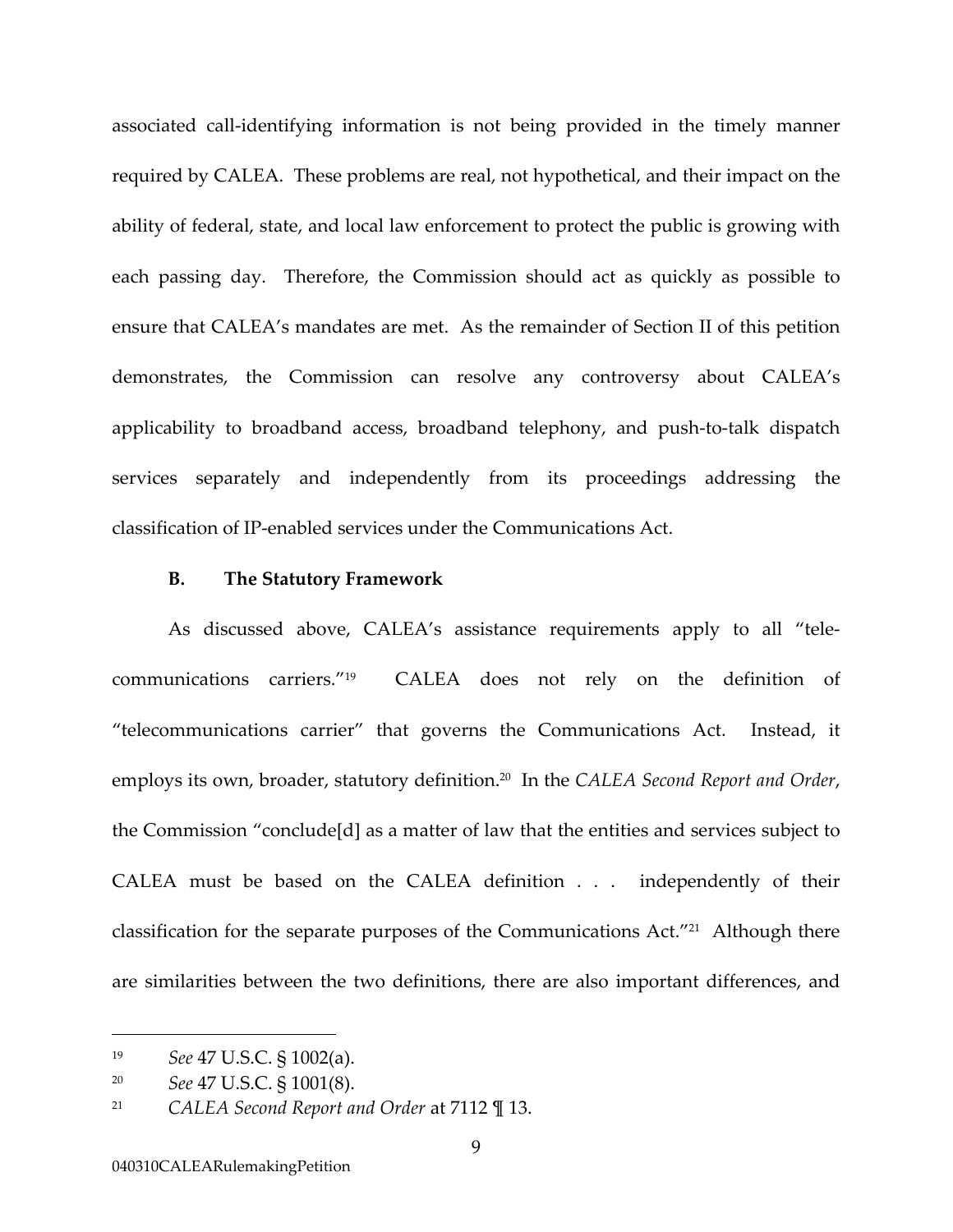<span id="page-14-3"></span>the Commission may well find those differences significant when it addresses the applicability of CALEA to particular packet-mode services and entities. Law Enforcement therefore begins by reviewing the relationship between the more familiar definition of "telecommunications carrier" in the Communications Act and the independent definition that governs CALEA.

The Communications Act defines a "telecommunications carrier" as "any provider of telecommunications services."[22](#page-14-0) "Telecommunications service" is defined as "the offering of telecommunications" on a common carrier basis.<sup>23</sup> In turn, "telecommunications" means "the transmission, between or among points specified by the user, of information of the user's choosing, without change in the form or content of the information as sent and received.["24](#page-14-2) Thus, an entity is a telecommunications carrier under the Communications Act only if it provides point-to-point transmission of information, "without change in the form or content of the information," on a common carrier basis.

In the *Stevens Report*, the Commission concluded that "telecommunications service" and "information service" <sup>25</sup> are mutually exclusive categories for purposes of

<span id="page-14-0"></span><sup>22</sup> *See* 47 U.S.C. § 153(44).

<span id="page-14-1"></span><sup>23</sup> *See* 47 U.S.C*.* § 153(46); *see generally Virgin Islands Tel. Co.* v. *FCC*, 198 F.3d 921 (D.C. Cir. 1999).

<span id="page-14-2"></span><sup>24</sup> *See* 47 U.S.C. § 153(43).

<sup>&</sup>lt;sup>25</sup> Under the Communications Act, "information service" means "the offering of a capability for generating, acquiring, storing, transforming, processing, retrieving, utilizing, or making available information via telecommunications, and includes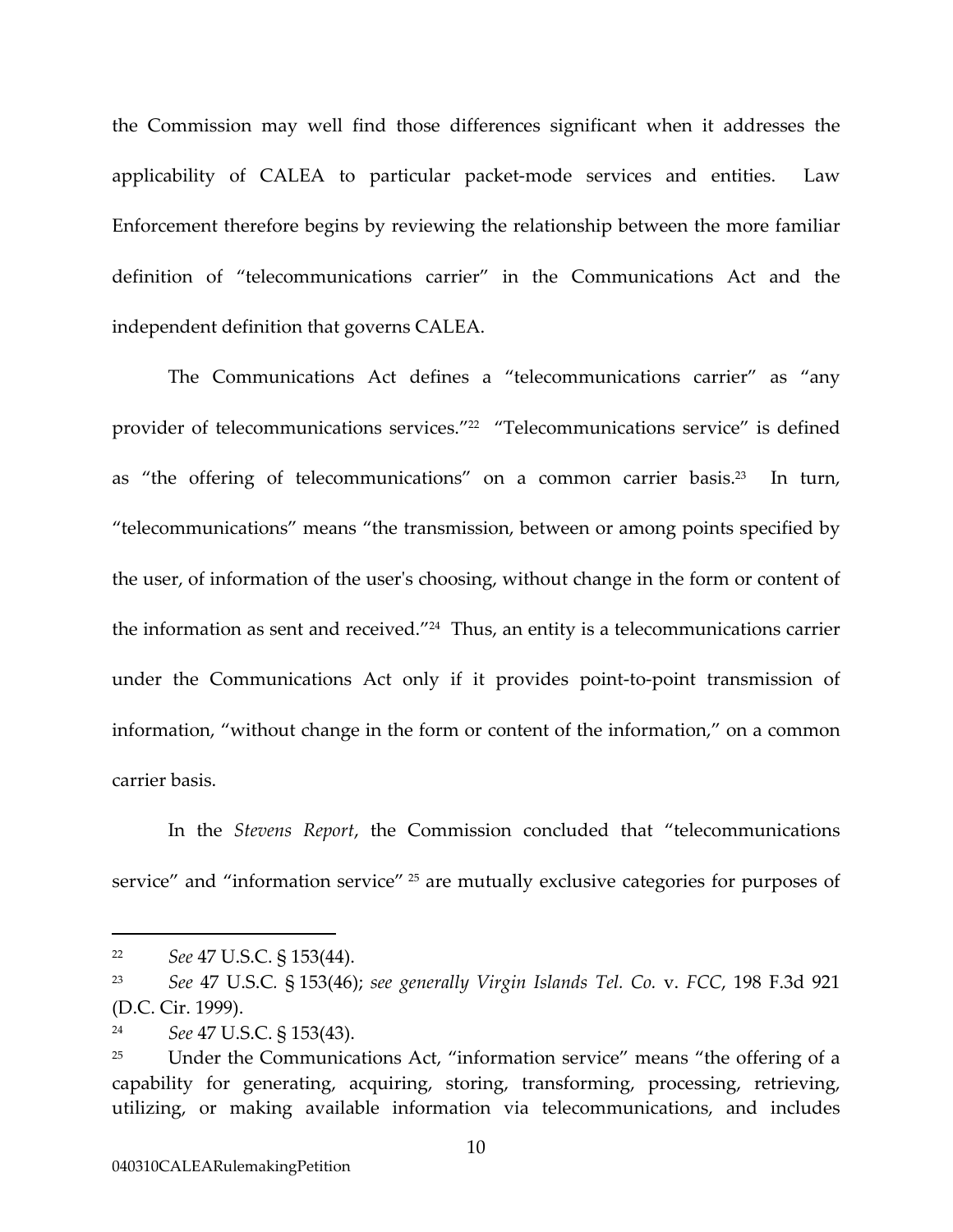the Communications Act[.26](#page-15-0) The Commission further concluded that so-called "hybrid services"<sup>27</sup> constitute information services, rather than telecommunications services under the Communications Act, even though "they necessarily require a transmission component."[28](#page-15-2) 

 CALEA's definition of "telecommunications carrier" sweeps more broadly than the corresponding definition in the Communications  $Act - presumably$  because Congress recognized that the needs of law enforcement are distinct from, and broader than, the commercial considerations that govern the regulatory framework of the Communications Act. Under CALEA's definition, "telecommunications carrier" includes any entity that is "engaged in the transmission or switching of wire or electronic communications as a common carrier for hire."[29](#page-15-3) In addition, CALEA contains an alternative definition that extends to any entity that is "engaged in providing wire or electronic communication switching or transmission service to the

electronic publishing, but does not include any use of any such capability for the management, control, or operation of a telecommunications system or the management of a telecommunications service." 47 U.S.C. § 153(20). CALEA contains a similar, although not identical, definition. *See* 47 U.S.C. § 1001(6).

<span id="page-15-0"></span><sup>26</sup> *In the Matter of Federal-State Joint Board on Universal Service*, Report to Congress, 13 FCC Rcd 11501, 11508 ¶ 13, 11520 ¶ 39 (1998) ("*Stevens Report*").

<span id="page-15-1"></span><sup>27</sup> As used by the Commission in the *Stevens Report*, "hybrid service" refers to a service "in which a provider offers a capability for generating, acquiring, storing, transforming, processing, retrieving, utilizing or making available information via telecommunications, and as an inseparable part of that service transmits information supplied or requested by the user." *Id.* at 11529 ¶ 56.

<span id="page-15-2"></span><sup>28</sup> *Id.* at 11529-30 ¶¶ 56-60.

<span id="page-15-3"></span><sup>&</sup>lt;sup>29</sup> 47 U.S.C. § 1001(8)(A).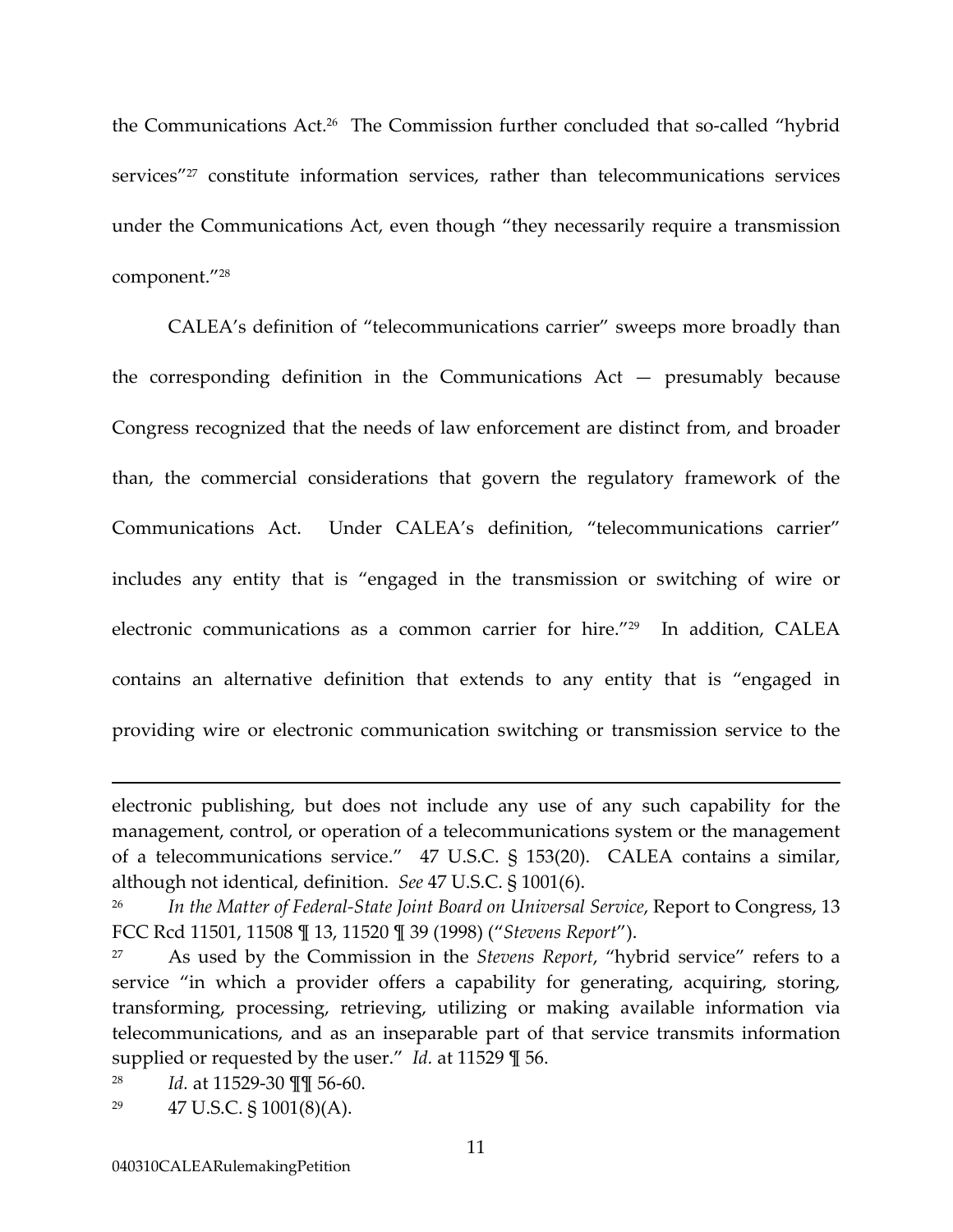extent that the Commission finds that such service is a replacement for a substantial portion of the local telephone exchange service and that it is in the public interest to deem such a person or entity to be a telecommunications carrier for purposes of [CALEA]."[30](#page-16-0) Both of these definitions encompass "electronic communication" as well as "wire communication," thereby making clear that CALEA is not confined to voice telephony, but rather extends to "*any* transfer of signs, signals, writing, images, sounds, data, or intelligence of any nature transmitted in whole or in part by a wire, radio, electromagnetic, photoelectronic or photooptical system."[31](#page-16-1) 

A second way in which CALEA's definition is broader is that CALEA's definition extends to switching as well as transmission, while the Communications Act's definition is restricted to entities engaged in transmission.<sup>32</sup> Because CALEA neither defines nor limits the meaning of the term "switching," the term must be interpreted broadly in order to fulfill the spirit of CALEA's broader definition of the term "telecommunications carrier." "Switching," therefore, should be interpreted to include not only circuit-mode switching, but also packet-mode switching which is provided by servers and routers. By the same token, the term "transmission," which likewise is neither defined nor limited in CALEA, should be interpreted to include all

<span id="page-16-0"></span><sup>30 47</sup> U.S.C. § 1001(8)(B)(ii).

<span id="page-16-1"></span><sup>31</sup> 18 U.S.C. § 2510(12) (emphasis added) (definition of "electronic communication") (incorporated into CALEA by 47 U.S.C. § 1001(1)).

<span id="page-16-2"></span><sup>32</sup> *Compare* 47 U.S.C. § 1008(a) (entities "engaged in the *transmission or switching* of wire or electronic communications") (emphasis added), *with* 47 U.S.C. § 153(43) ("telecommunications" means "the *transmission* . . . of information") (emphasis added).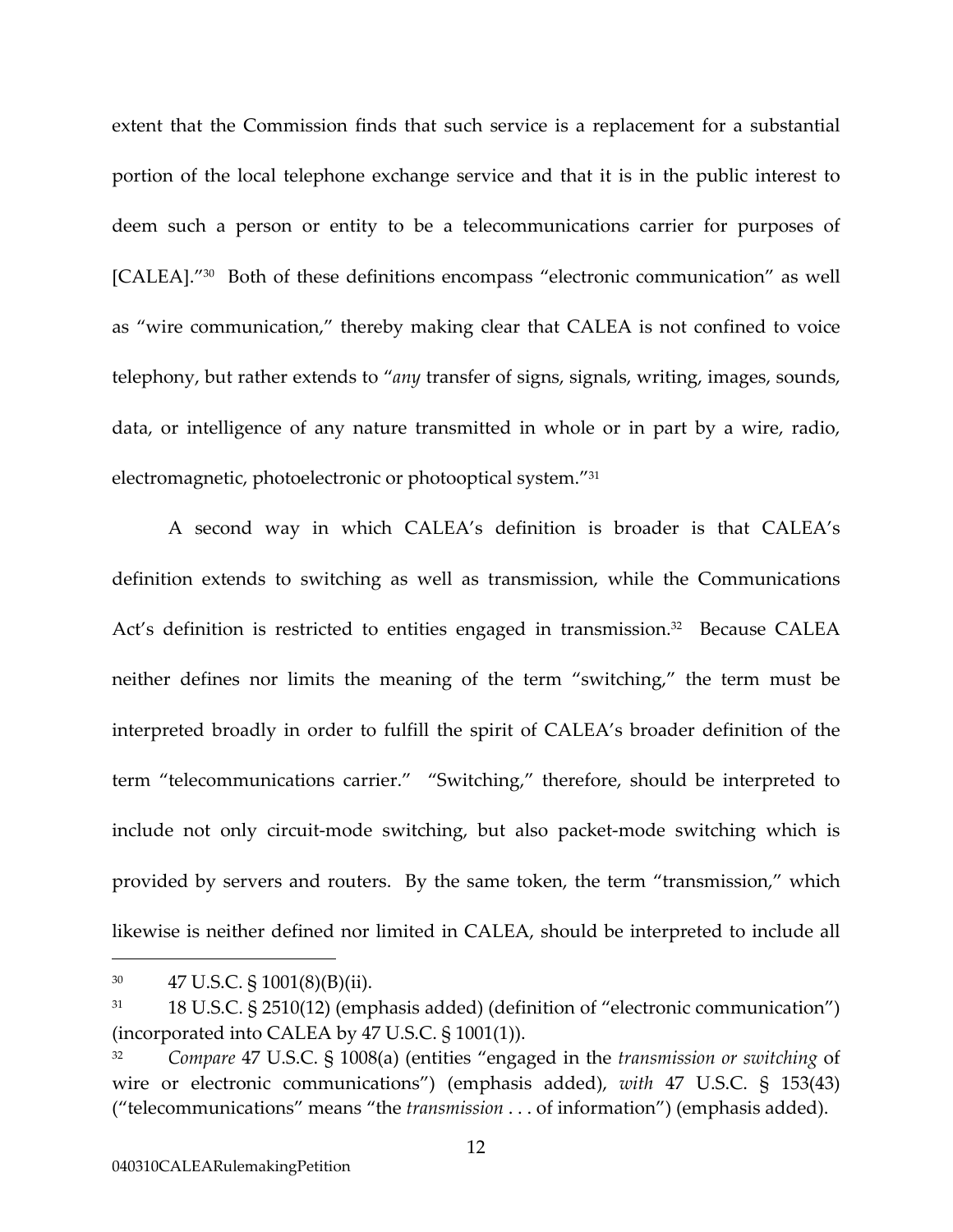methods of transmission of wire or electronic communications, regardless of the technology used.

Third, in marked contrast to the Communications Act, CALEA's coverage of telecommunications carriers is not limited to entities that are engaged in transmission or switching on a common carrier basis. As long as an entity is engaged in transmission or switching, the Commission can and should bring that entity within the scope of CALEA even if the entity is not offering a separate telecommunications service to the public as a common carrier, as long as the Commission determines that "such service is a replacement for a substantial portion of the local telephone exchange service" and that extending CALEA coverage "is in the public interest."<sup>33</sup> The regulatory consequences of such a determination are confined to CALEA itself; an entity can be deemed a telecommunications carrier under CALEA without thereby being classified as a telecommunications carrier under the Communications Act.

Fourth, CALEA's coverage of telecommunications carriers is not limited by the Communications Act's phrase "without change in the form or content of the information as sent and received."[34](#page-17-1) Thus, it is irrelevant for CALEA purposes that an entity changes the form or content of its customer's information. As long as the entity is engaged in transmission or switching of wire or electronic communications as a

<span id="page-17-0"></span><sup>33 47</sup> U.S.C. § 1001(8)(B)(ii).

<span id="page-17-1"></span><sup>34</sup> *See* 47 U.S.C. § 153(43) (defining "telecommunications" for the Communications Act).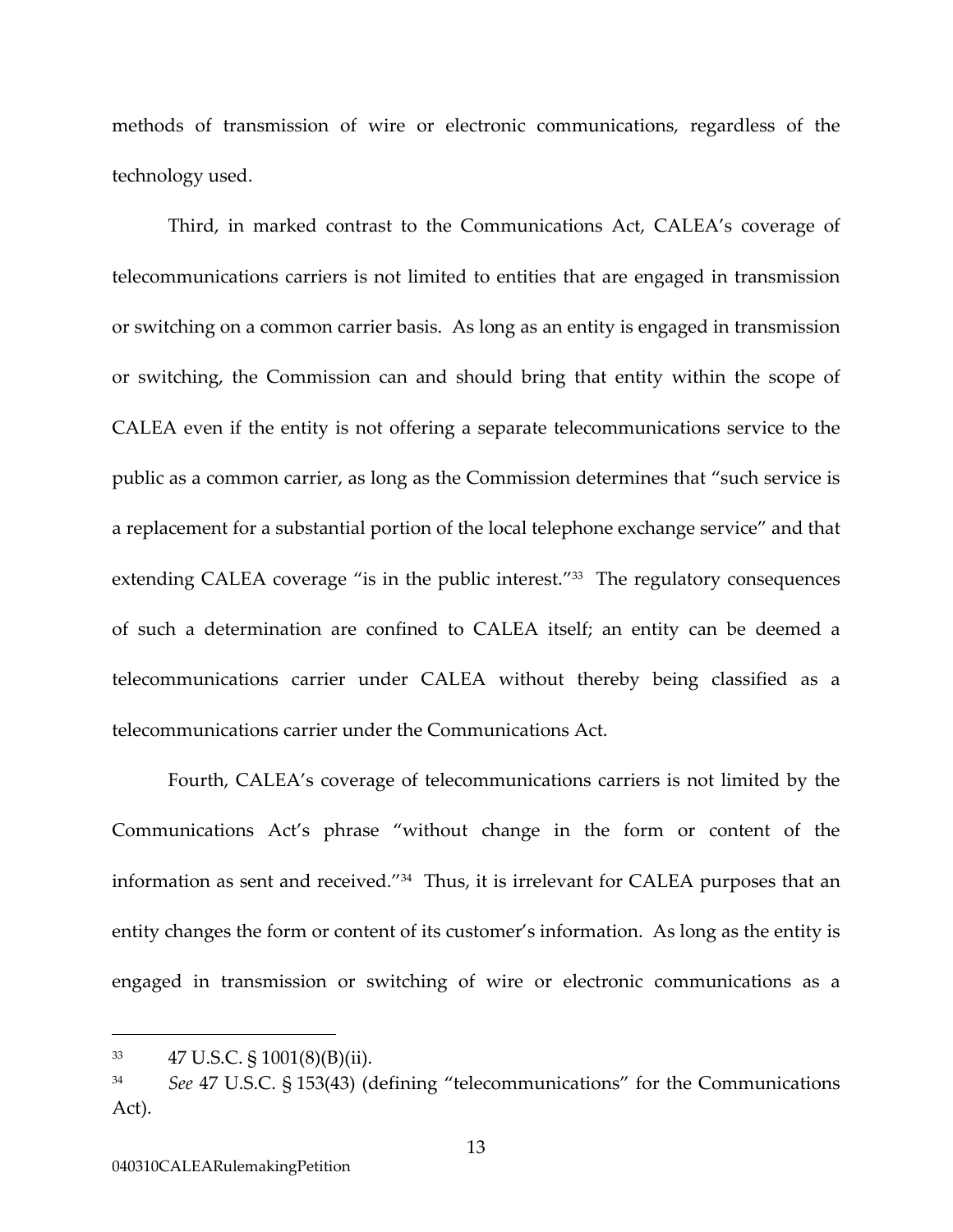common carrier for hire, it is subject to CALEA even if it also changes the protocol, form, or content of the information as sent by its users or customers.

Finally, while CALEA, like the Communications Act, distinguishes between telecommunications and information services, CALEA does not categorically exclude providers of information services from the definition of "telecommunications carrier." Instead, an entity that otherwise meets the definition of "telecommunications carrier" is relieved of its CALEA obligations only "to the extent" that it is engaged in providing information services.[35](#page-18-0) As a consequence, the Commission ruled in the *CALEA Second Report and Order* that "[w]here facilities are used to provide both telecommunications and information services, . . . such joint-use facilities are subject to CALEA . . .".[36](#page-18-1) 

As this discussion indicates, and as the Commission itself has previously stated, "Congress intended the obligations of CALEA to have broad applicability, subject only to the limitations explicitly contained" in the statute.<sup>37</sup> CALEA covers any entity that qualifies as a telecommunications carrier under the Communications Act, but because CALEA's definitional provisions sweep more broadly than those of the Communications Act, an entity that is *not* a telecommunications carrier under the Communications Act may nevertheless qualify as a telecommunications carrier under

<span id="page-18-0"></span> $35 \qquad 47 \text{ U.S.C. } $1001(8)(\text{C})(i).$ 

<span id="page-18-1"></span><sup>36</sup> CALEA Second Report and Order at 7120 ¶ 27.

<span id="page-18-2"></span><sup>37</sup> *In the Matter of Communications Assistance for Law Enforcement Act*, Notice of Proposed Rulemaking, 13 FCC Rcd 3149, 3161 (1997) ("*CALEA Second Report and Order NPRM*").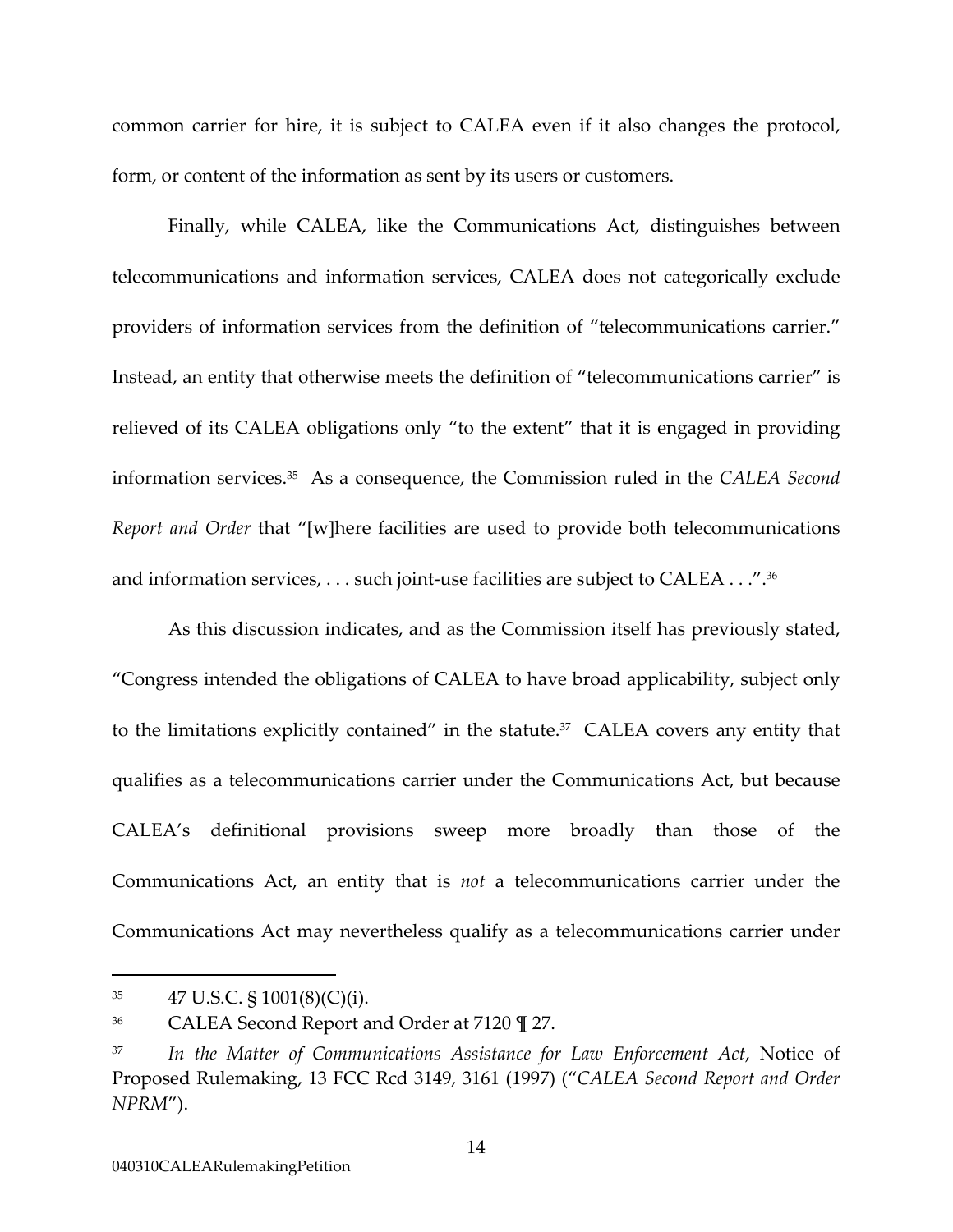<span id="page-19-0"></span>CALEA. In determining whether particular types of services and entities are covered by CALEA, it is vital for the Commission to bear in mind the deliberate breadth with which Congress framed the statute in order to ensure that law enforcement is able to perform critical electronic surveillance.

### **C. Broadband Access and Broadband Telephony**

With the foregoing statutory framework in hand, Law Enforcement asks the Commission to initially issue a Declaratory Ruling or other formal Commission statement, and ultimately adopt final rules, finding that, because the CALEA definitions of "telecommunications carrier" is different from and broader than the Communications Act definition of the term, CALEA applies to two closely related packet-mode services that are of rapidly growing significance for law enforcement: broadband access service and broadband telephony service. Law Enforcement uses the term "broadband access services" in this petition to refer to the process and service used to gain access or connect to the public Internet using a connection based on packetmode technology that offers high bandwidth. The term is intended to be inclusive of services that the Commission has previously defined as "wireline broadband Internet access" and "cable modem service" as well as other services providing the same function through different technology, such as wireless technology.<sup>38</sup> The term does not

See generally In the Matter of Appropriate Framework for Broadband Access to the *Internet Over Wireline Facilities; Universal Service Obligations of Broadband Providers;*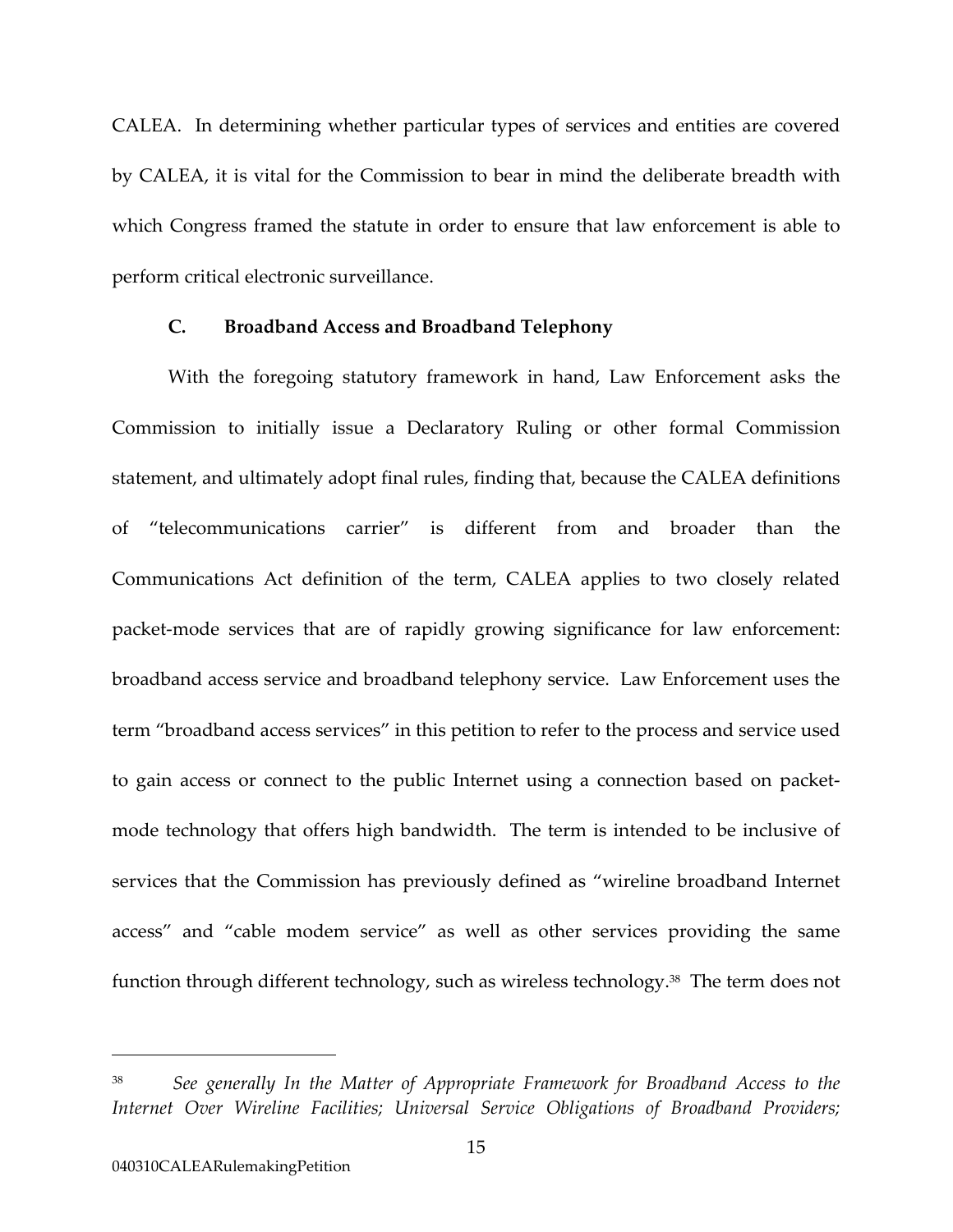<span id="page-20-0"></span>include any "information services" available to a user after he or she has been connected to the Internet, such as the content found on Internet Service Providers' or other websites. "Broadband access services" includes the platforms currently used to achieve broadband connectivity (*e.g.*, wireline, cable modem, wireless, fixed wireless, satellite, and power line) as well as any platforms that may in the future be used to achieve broadband connectivity. Law Enforcement uses the term "broadband telephony" to refer to the transmission or switching of voice communications using broadband facilities[.39](#page-20-0) 

*Computer III Further Remand Proceedings: Bell Operating Company Provision of Enhanced Services; 1998 Biennial Regulatory Review – Review of Computer III and ONA Safeguards and Requirements*, Notice of Proposed Rulemaking, 17 FCC Rcd 3019 (2002) ("*Wireline Broadband NPRM*")*; In the Matter of Inquiry Concerning High-Speed Access to the Internet over Cable and Other Facilities*, Declaratory Ruling and Notice of Proposed Rulemaking, 17 FCC Rcd 4798 (2002) ("*Cable Modem Declaratory Ruling and NPRM*"), *aff'd in part and vacated in part sub nom., Brand X Internet Services* v. *FCC*, 345 F.3d 1120 (9th Cir. 2003) (*per curiam*) ("*Brand X*"), *petitions for rehearing pending*.

Broadband telephony service may be provided through a variety of business models and architectures. In Law Enforcement's view, CALEA applies, at a minimum, to the following broadband telephony service business models, and may also apply to others.

The first business model consists of an entity that both provides the broadband access service that enables the telecommunications (*i.e.*, it provides access to broadband telephony services) and acts as a mediator that provides any connection management (*e.g.*, sets up the call, terminates the call, provides party identification features, and/or provides advanced services). Under this business model, all of the functionality of transmission, switching, or connection management are controlled and offered by a single entity. A current example of this type of provider is a cable modem service provider that offers its own broadband telephony service using its own broadband access facilities to its customers or subscribers for a fee. Any similarly situated entity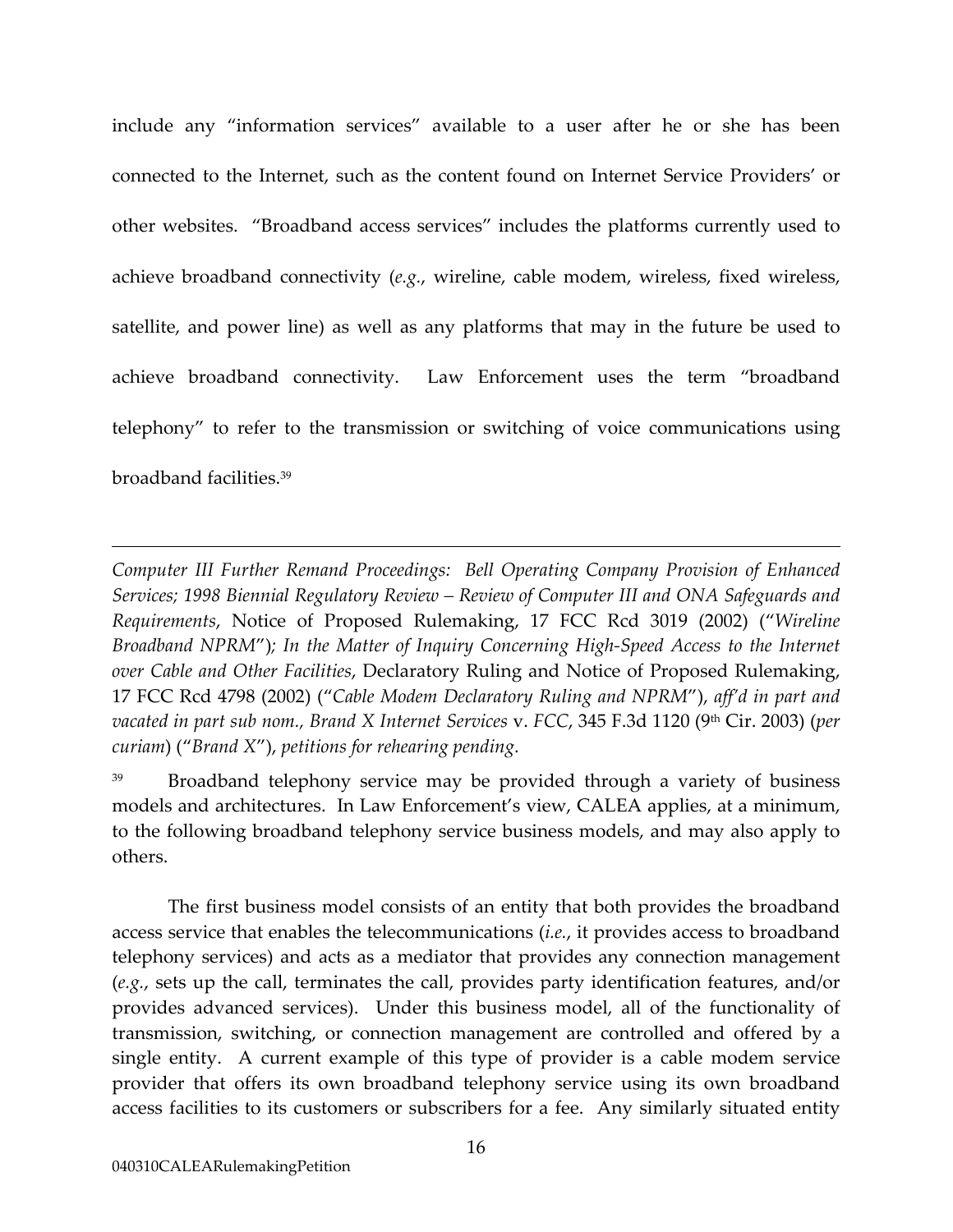would fall into this category regardless of the means of access — *e.g.,* digital subscriber line ("DSL"), power line, satellite, fixed wireless, etc.

A second broadband telephony service provider business model is the coordinated broadband telephony service provider model. A coordinated broadband telephony service provider typically consists of two responsible entities. One of these entities provides the broadband Internet access service that enables the telecommunications (*i.e.*, it provides access to broadband telephony within another carrier's domain); the other entity acts as a mediator that provides any connection management (*e.g.*, sets up the call, terminates the call, provides party identification features, and/or provides advanced services). Services provided by mediators are distinguishable from exclusively peer-to-peer broadband telephony applications such as the current Skype business model — because mediators typically generate or modify dialing, signaling, switching, addressing, or routing information rather than the end-user. An example of this second category of broadband telephony provider would be a broadband cable operator that partners with a VoIP company, such as Vonage (the mediator) to provide broadband telephony service. Thus, where a broadband access provider enters into a contract or other business arrangement or otherwise acts in concert with a broadband telephony provider to supply to customers of either entity broadband telephony services, Law Enforcement believes that both the broadband access provider and the broadband telephony provider are subject to CALEA.

A third broadband telephony service provider business model is the stand-alone broadband telephony service provider. A stand-alone broadband telephony service provider includes entities that do not offer broadband access but do provide fully- or partially-managed broadband telephony service. Stand-alone broadband telephony service providers own or lease transmission facilities in order to manage quality of service and are thereby responsible to the customer for the transport of packets. Standalone broadband telephony service providers are, therefore, responsible for the transmission or switching of wire or electronic communications.

For purposes of issuing a Declaratory Ruling, Law Enforcement believes that the Commission can find that at least the business models delineated above are subject to CALEA. While Law Enforcement believes that other forms of the service and other business models would also ultimately meet the CALEA test of applicability, such a determination may not be appropriate for a Declaratory Ruling. Given its myriad forms, the strict delineation of CALEA's application to other forms of broadband telephony service and other business models would be most appropriately addressed after a full assessment of all comments filed in this proceeding.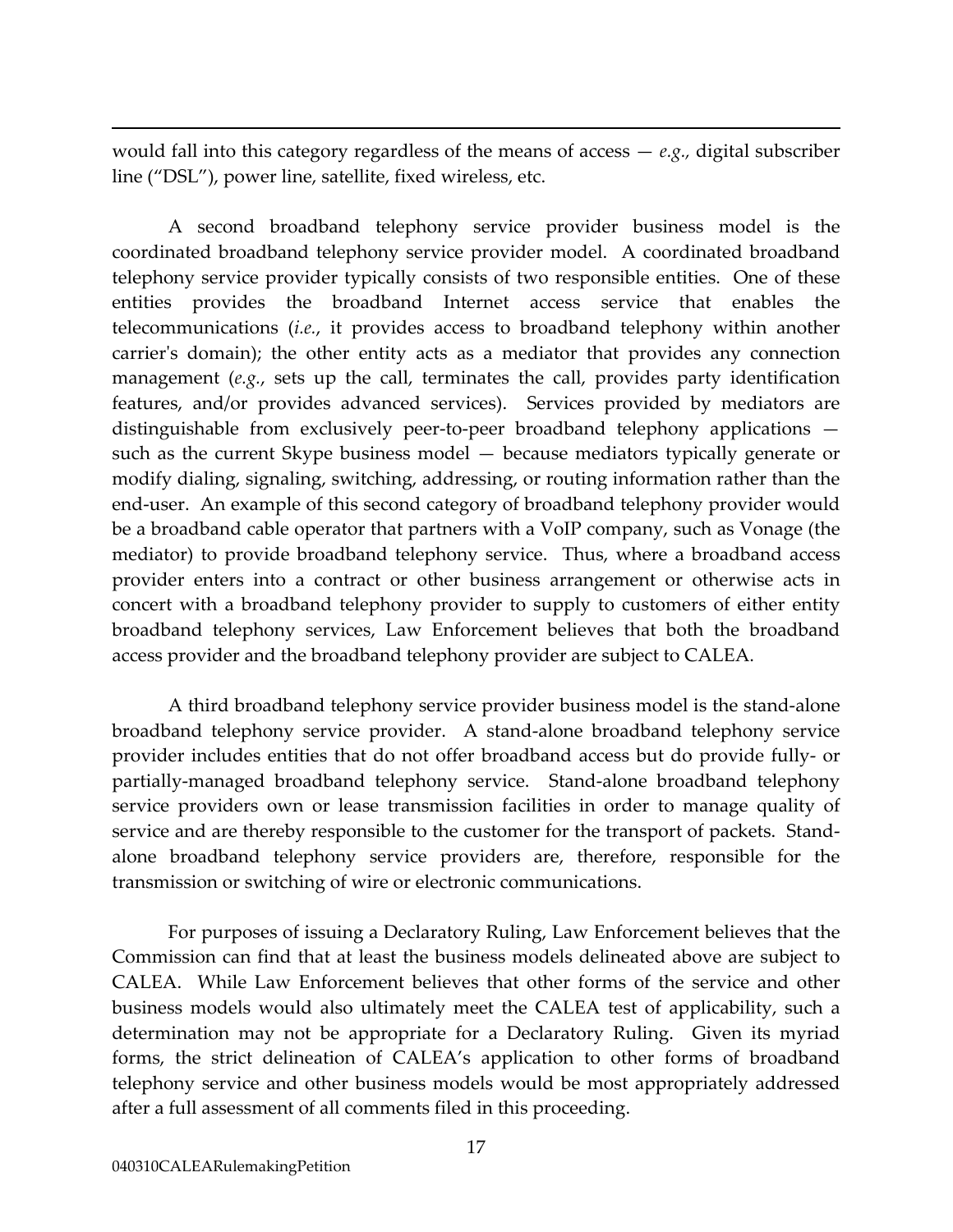<span id="page-22-0"></span>Public switched telephone service has traditionally been classified as a telecommunications service subject to regulation under Title II of the Communications Act. Providers of broadband access services and broadband telephony services perform functions similar to those of traditional telecommunications carriers in competition with such carriers. It is well recognized that broadband packet-mode networks may ultimately supplant narrowband circuit-mode networks altogether.<sup>40</sup> Moreover,

<sup>&</sup>lt;sup>40</sup> According to the most recent data released by the Commission on high-speed service for Internet access, the number of high-speed lines used to connect U.S. homes and businesses to the Internet increased by 18 percent during the first half of 2003 to 23.5 million lines. *See High Speed Services for Internet Access: Status as of June 30, 2003*, Industry Analysis and Technology Division, Wireline Competition Bureau, Federal Communications Commission (December 2003). In addition, both industry and trade press reports confirm that broadband use is surging. *See Broadband Numbers Show Heightened Demand*, CNET News.com (October 30, 2003). Nielsen/NetRatings recently reported that as of the end of November 2003, 49.5 million Americans home Internet users now connect to the Internet via broadband. According to Nielsen/NetRatings, this number represents a 27 percent increase in broadband users during the period from May 2003 through November 2003. Nielsen/NetRatings also reported that narrowband usage remained flat during this same period. *See Fifty Million Internet Users Connect Via Broadband, Rising 27 Percent During the Last Six Months, According to Nielsen/NetRatings*, Nielsen/NetRatings Press Release (January 8, 2004). As of October 2003, Comcast had 4.9 million high-speed customers, and expected to end 2003 with approximately 5.3 million high-speed Internet customers. *See Comcast Sees "Spectacular" Broadband Growth*, Boston.internet.com (October 30, 2003). In addition, Verizon Communications, Inc. recently announced a \$2 billion investment to accelerate the upgrade of its traditional wireline network with Internet Protocol technology; Verizon Wireless also recently announced that it would spend \$1 billion to upgrade to next-generation technology. *See Verizon Wireless Plans \$1 Billion High-Speed Upgrade*, Washington Post.com (January 8, 2004); *Press Release: Verizon Outlines Leadership Strategy for Broadband Era; Announces Major New 3G Mobile Data and Wireline IP Network Expansions* (January 8, 2004) (posted at [http://newscenter.verizon.com/proactive/newsroom/release.vtml?id=83234&PROAC\)](http://newscenter.verizon.com/proactive/newsroom/release.vtml?id=83234&PROAC).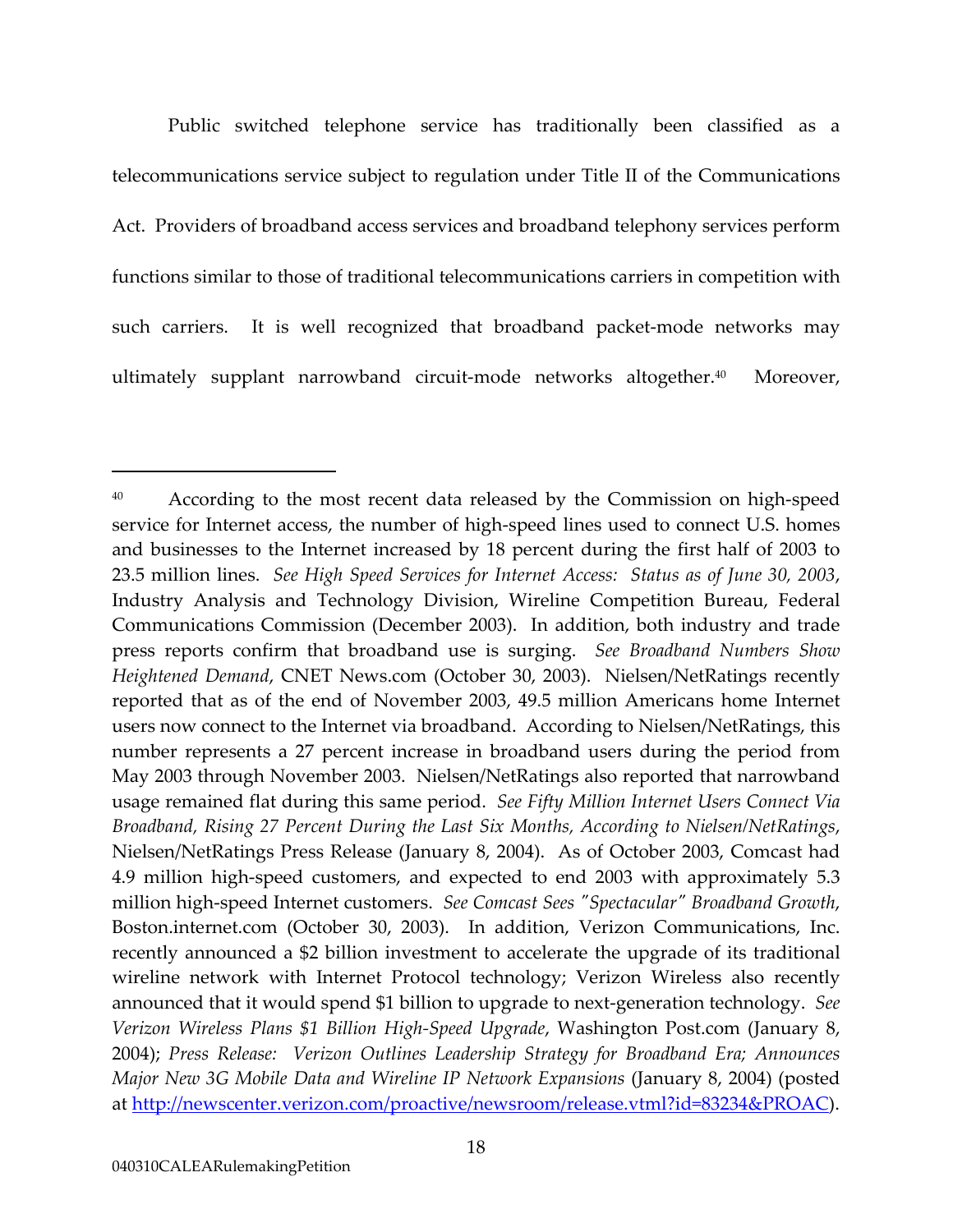<span id="page-23-0"></span>broadband telephony services have already begun to displace traditional circuit-mode

telephony, and the extent of that shift is rapidly increasing.<sup>41</sup> Thus, a failure to deem

The Verizon press release stated that Verizon Communications expects that its nextgeneration network will be the nation's largest converged IP network. Covad Communications also recently announced that it would be adding 200 new central offices and four new markets to its broadband access network by mid-2004, brining its total network footprint to 2000 central offices and 100 markets, most of them in the 100 largest metro areas. Covad stated that the new locations will be prepared for its planned launch of VoIP service in 2004. *See Covad Expanding Into 200 New COs*, TelephonyOnline.com (January 7, 2004).

<sup>41</sup> According to the most recent data released by the Commission on local telephone competition, cable-telephony lines constituted, in June 2003, about 11 percent of switched-access lines provided by competitive local-exchange carriers and about 2% of total switched access lines. See Federal Communications Commission Releases Data on Local Telephone Competition, News Release (December 22, 2003); FCC Industry Analysis and Technology Division, *Local Telephone Competition Status as of June 30, 2003* at 7 (Table 5). There is every reason to believe that percentage will increase. According to trade press-reported estimates, approximately 10 percent of all calls are VoIP generated. *See Free Ride Over for VoIP?*, CNET News.com (August 25, 2003). Research company In-Stat/MDR recently stated that although phone-to-phone and PC-to-phone consumer IP telephony customers still outnumbered device-to-phone subscribers by nearly 10-to-1, the number of device-to-phone subscribers in the U.S. was expected to increase by 256 percent in 2003, to 135,000 subscribers, and the device-to-phone market is expected to outnumber the others by 3-to-1 by the end of 2007. *See Broadband Telephony Taking Off*, Network World Fusion (September 1, 2003). Based on recent industry announcements, those figures are expected to increase dramatically in 2004 and beyond.

In October 2003, Comcast announced that it was preparing its broadband systems for VoIP phone service, and views VoIP as a potentially strong growth area over the next three years. *See Comcast Sees "Spectacular" Broadband Growth*, Boston.internet.com (October 30, 2003). In November 2003, Cablevision announced that its VoIP service offering had been rolled out and is available to one million Cablevision high-speed customers in the New York market. *See Cablevision Adds* VoIP *to Broadband Menu*, CNET News.com (November 11, 2003). In October 2003, BellSouth announced plans to sell Internet-based telephone services, or VoIP, to small and medium-size businesses. *See Bellsouth Offers VoIP For Businesses*, CNET News.com (October 29, 2003).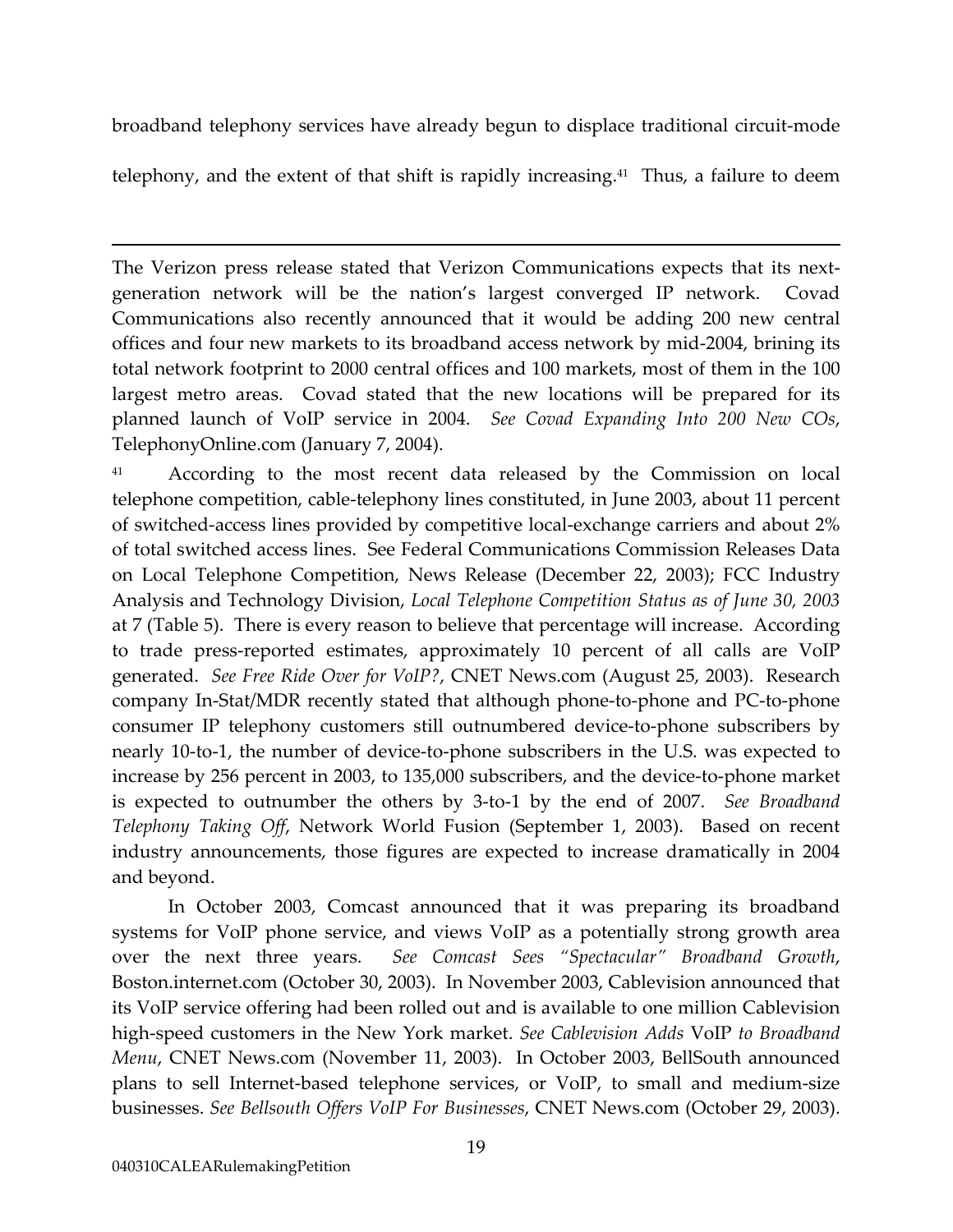In November 2003, Qwest Communications International, SBC Communications, and Verizon Communications announced forthcoming rollouts of broadband telephony. Qwest planned a December debut for an Internet telephone service in Minnesota, and said it would likely sell Internet phone service to broadband customers in other states in the first quarter of 2004. *See Qwest To Launch VoIP In December*, CNET News.com (November 18, 2003); *Qwest Taps Into Net Telephony*, CNET News.com (December 10, 2003). SBC said it would begin offering a portfolio of IP services to businesses and enterprises both inside and outside its incumbent territory, and expects by the end of 2004 to have service in most cities, covering 1,500 points of presence nationwide. *See SBC Goes National With IP; Takes Dual Net Approach To Convergence*, TelephonyOnline.com (November 20, 2003); *SBC Elbows Into* VoIP, Boston.internet.com (November 20, 2003). Verizon said it plans to begin offering unlimited dialing between broadband-enabled computers for a flat fee by the first quarter of 2004, and will later expand its service to provide local, long distance and international calls between computers and traditional phones. In explaining Verizon's plans, Verizon's Vice Chairman Lawrence Babbio stated that "VoIP for mass market is coming . . . there's nothing anybody can do to stop it." *See Verizon Details Internet Phone Plans*, CNET News.com (November 18, 2003). In December 2003, AT&T announced that it expects to offer VoIP service in the top 100 markets by first quarter 2004. *See AT&T To Offer Internet Calling*, CNET News.com (December 11, 2003). More recently, AT&T announced plans to offer VoIP service on a nationwide basis and stated that it expects to have 1 million businesses and homes signed up by the end of 2005. *See AT&T To Launch VoIP Nationwide*, CNET News.com (February 25, 2004). Time Warner Telecom also announced aggressive VoIP service rollout plans in December 2003, stating that it expects to offer VoIP in the 27 states it currently serves by the end of 2004. *See Time Warner Cable in VoIP Push*, TechWeb News (December 9, 2003); *Time Warner Cable Reaches VoIP Deals*, CNET News.com (December 8, 2003); *Telecom Wars Intensify: Time Warner Cable Begins Rolling Out VoIP Phone Service*, LocalTechWire.com (January 8, 2004). Cox Communications, which already provides cable telephony via circuitswitched technology in eleven of its markets, announced in December 2003 that it had launched it first VoIP service rollout in Roanoke, Virginia. *See Cox Communications Dives Into VoIP*, CNET News.com (December 15, 2003). More recently, Level 3 announced plans to adapt its existing VoIP service offering for residential markets in 2004. *See Level 3 to Add Residential VoIP This Year*, TelephonyOnline.com (January 5, 2004). In a February 2, 2004 press release, Vonage Holdings Corporation, the largest non-cable VoIP service provider, stated that it had over 100,000 lines in service, and continues to add more than 15,000 lines per month to its network. Vonage also stated that over 5 million calls per week are made using its Digital Voice service. *See Press Release: Vonage Becomes the First Broadband Telephony Provider to Activate 100,000 Lines*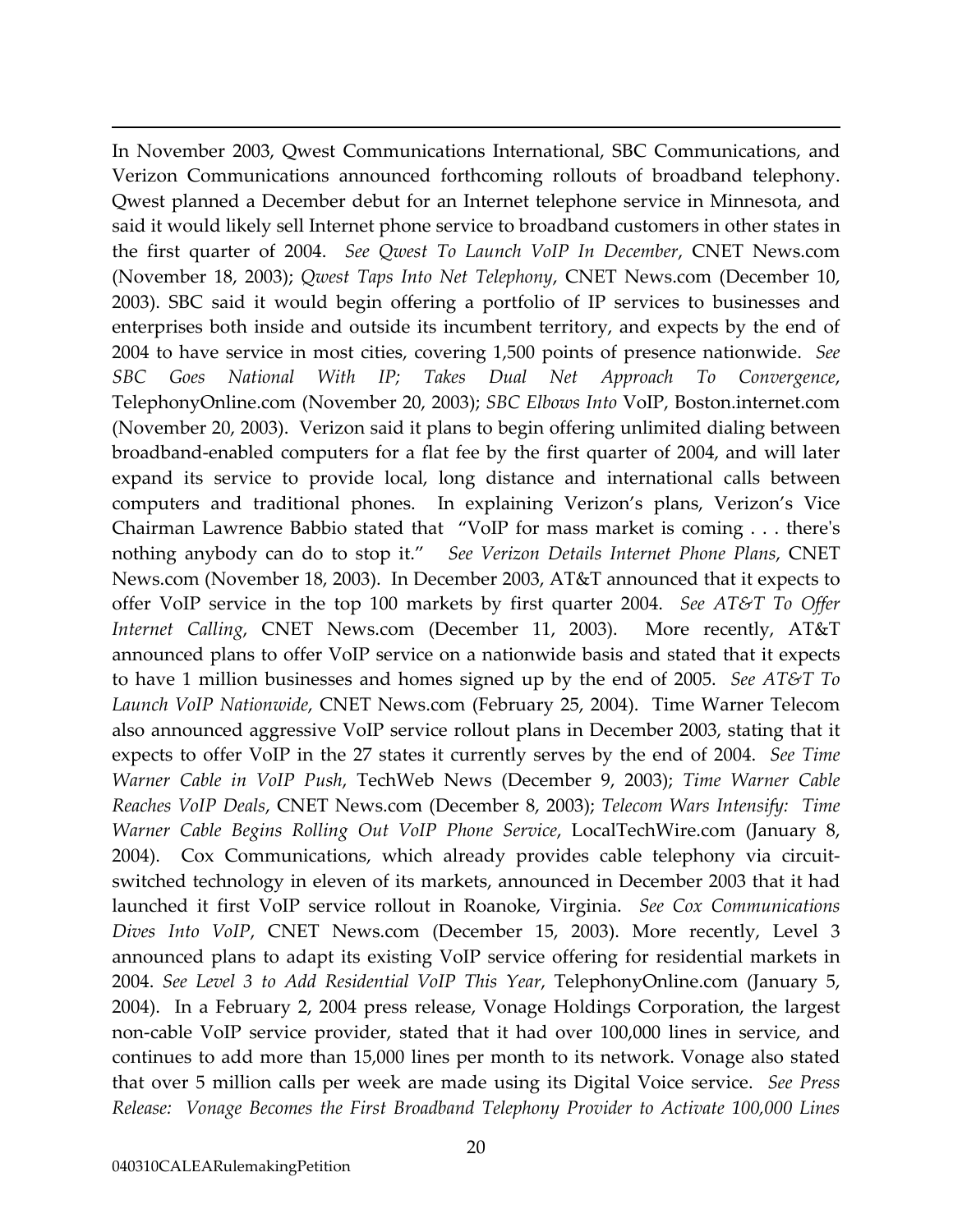providers of broadband access services and broadband telephony services to be covered by CALEA would pose a serious risk that certain call content and call-identifying information would evade lawful electronic surveillance, thereby undercutting CALEA's very purpose and jeopardizing the ability of federal, state, and local governments to protect public safety and national security against domestic and foreign threats.

When CALEA was enacted in 1994, telecommunications carriers relied on "narrowband" technology to provide telephony and Internet access. CALEA was intended to protect the capacity of law enforcement to carry out authorized surveillance in the face of technological change, and CALEA contains no exemption for telephony services provided through broadband access. Yet when the current trend of IP

Businesses are also increasingly migrating from traditional telephone service to VoIP service. In November 2003, IBM announced that it hoped to move 80 percent of its 300,000 employees to VoIP phone systems by 2008. *See Why the Bells Should be Very Scared*, Business Week Online (November 11, 2003). A survey by Nemertes Research of 42 companies, 70 percent of which have revenues of over \$1 billion, found that nearly two-thirds are using IP telephony and another 20 percent are running IP telephony trials. *See Finally, 21st Century Phone Service*, Business Week Online (January 6, 2004).

The use of broadband for wireless services is also on the rise. For example, both AT&T Wireless and Cingular began offering "EDGE mobile data service" in 2003, which provides data speeds dramatically faster than so-called 3G services. *See Cingular Puts Indianapolis on EDGE,* TelephonyOnline.com (June 30, 2003); *AT&T Wireless Launches EDGE*, TelephonyOnline.com (November 18, 2003).

<sup>(</sup>February 2, 2004) (posted at http://www.vonage.com/corporate/ press\_index.php ?PR=2004\_02\_02\_0). Cable and telecommunications executives agree that VoIP has the potential to displace the PSTN as it operates today. Executives from Vonage Holdings Corporation and Verizon Communications believe that VoIP will completely replace the PSTN within 20 years and that traditional circuit switches will be traded out and replaced over the next 20 years. *See Cable and Telecom Pinning Their Hopes on VoIP,* Communications Daily (February 11, 2004).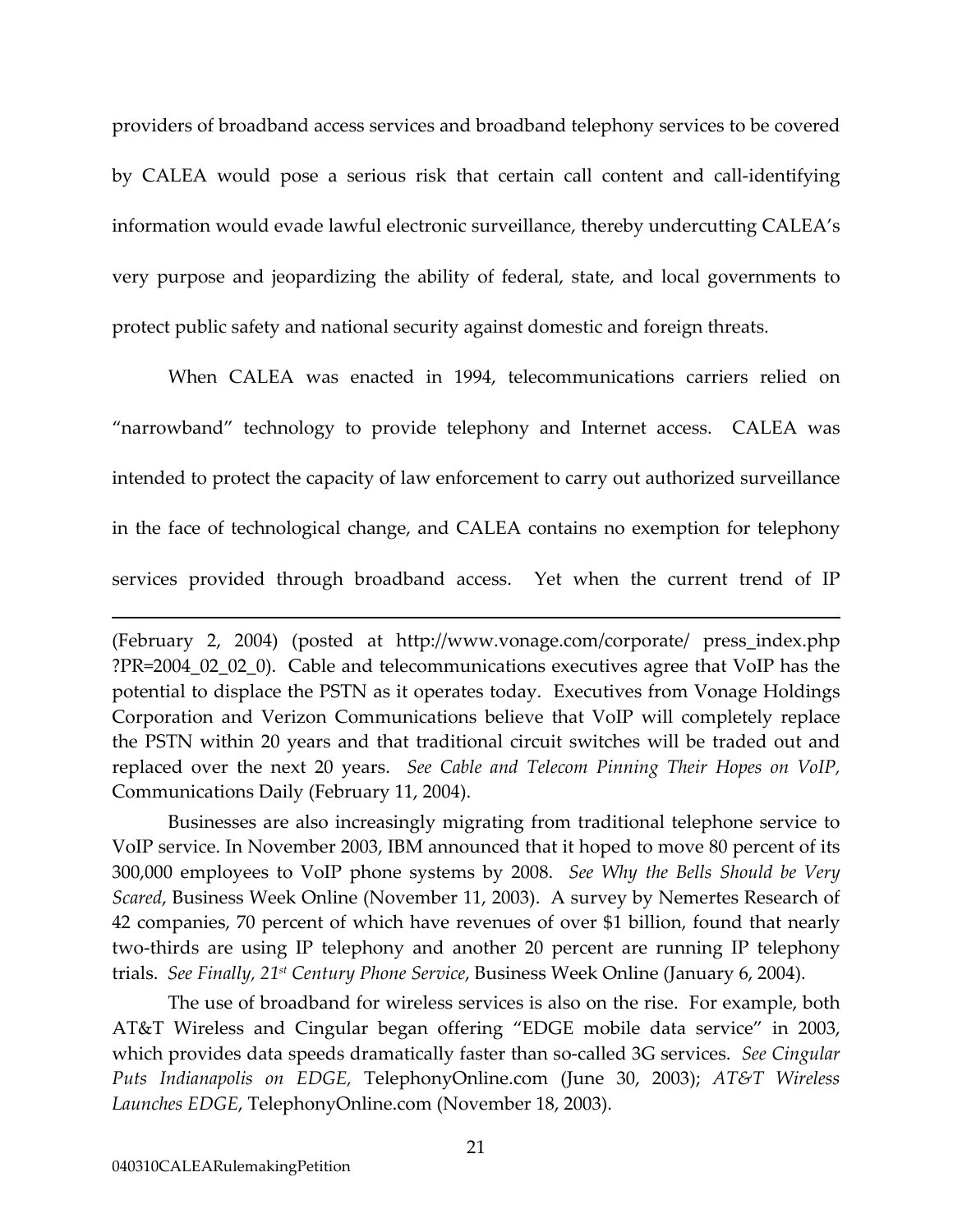convergence is complete, and most if not all forms of electronic communications are transmitted over a common IP core, CALEA will be of little value if it is applied only to legacy circuit-mode networks. And even today, the movement toward packet-based networks, combined with industry's purported uncertainty about CALEA's applicability, has already progressed far enough to have a serious impact on law enforcement's ability to perform authorized electronic surveillance. The Commission should avoid these dangerous results by acting decisively today to bring CALEA into the broadband age. Preserving law enforcement's ability to conduct lawfullyauthorized electronic surveillance in the face of the increasing migration to new technologies — namely, broadband access services and broadband telephony services — is exactly the situation that CALEA is intended to address.

Importantly, as Law Enforcement has indicated in recent discussions with the Commission, Law Enforcement requests that a firm declaratory ruling be made by the Commission that CALEA applies to these services in any Notice of Proposed Rulemaking regarding this proceeding.<sup>42</sup> Without such a preliminary determination from the Commission, Law Enforcement remains deeply concerned that development of interception capabilities regarding these services will continue to be delayed — to the

<span id="page-26-0"></span><sup>42</sup> *See, e.g.,* Letter from John G. Malcolm, Deputy Assistant Attorney General, Criminal Division, United States Department of Justice, to John A. Rogovin, General Counsel, Federal Communications Commission (filed Feb. 6, 2004).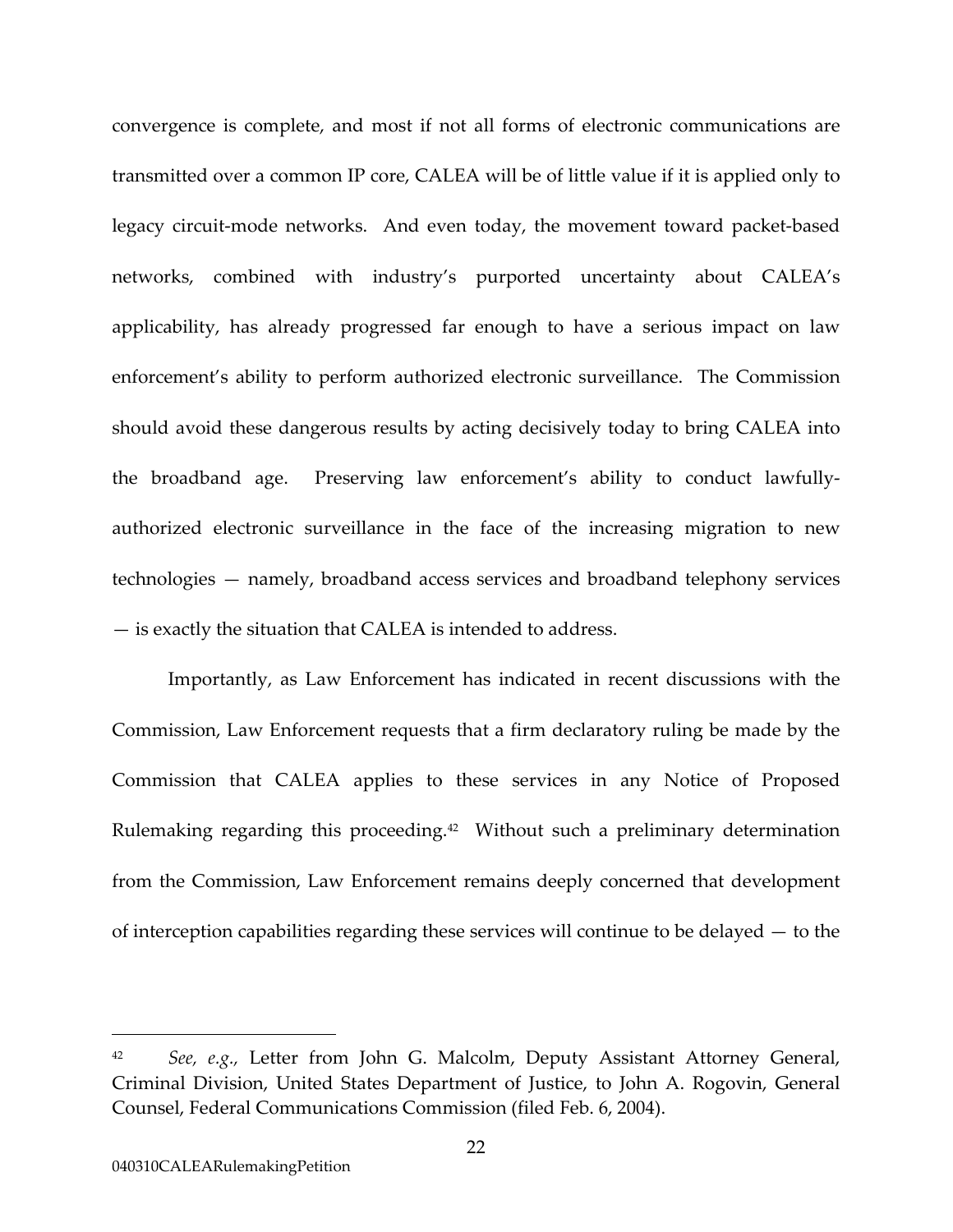further detriment of effective law enforcement — while the outcome of this proceeding is debated.

### **1. Broadband access**

As demonstrated below, Congress intended for CALEA to apply to all of those services that Law Enforcement describes herein as "broadband access services." Indeed, the Commission has already determined that the provision of broadband access involves, at the very least, what the Commission has referred to as a "telecommunications component."[43](#page-27-0) In order to enable broadband access, a firm must engage in the transmission and/or switching of information in packet form to and from its subscribers.[44](#page-27-1) As a result, an entity providing broadband access services indisputably meets the threshold requirement for classification as a "telecommunications carrier" under CALEA: it is "engaged in the transmission or switching of wire or electronic communications.["45](#page-27-2) 

Whether broadband access providers are engaged in the transmission of communications *on a common carrier basis*, and hence whether they qualify as "telecommunications carriers" under the Communications Act, is a matter of ongoing

<span id="page-27-0"></span><sup>43</sup> *See Cable Modem Declaratory Ruling and NPRM* at 4823 ¶ 39.

<span id="page-27-1"></span><sup>44</sup> *See Cable Modem Declaratory Ruling and NPRM* at 4823 ¶ 40. *See also Stevens Report* at 11534 ¶ 69 (recognizing that "where an Internet service provider owns transmission facilities, and engages in data transport over those facilities in order to provide an information service," "[o]ne could argue that in such a case the Internet service provider is furnishing raw transmission capacity to itself").

<span id="page-27-2"></span><sup>45 47</sup> U.S.C.  $\S$  1001(8)(A).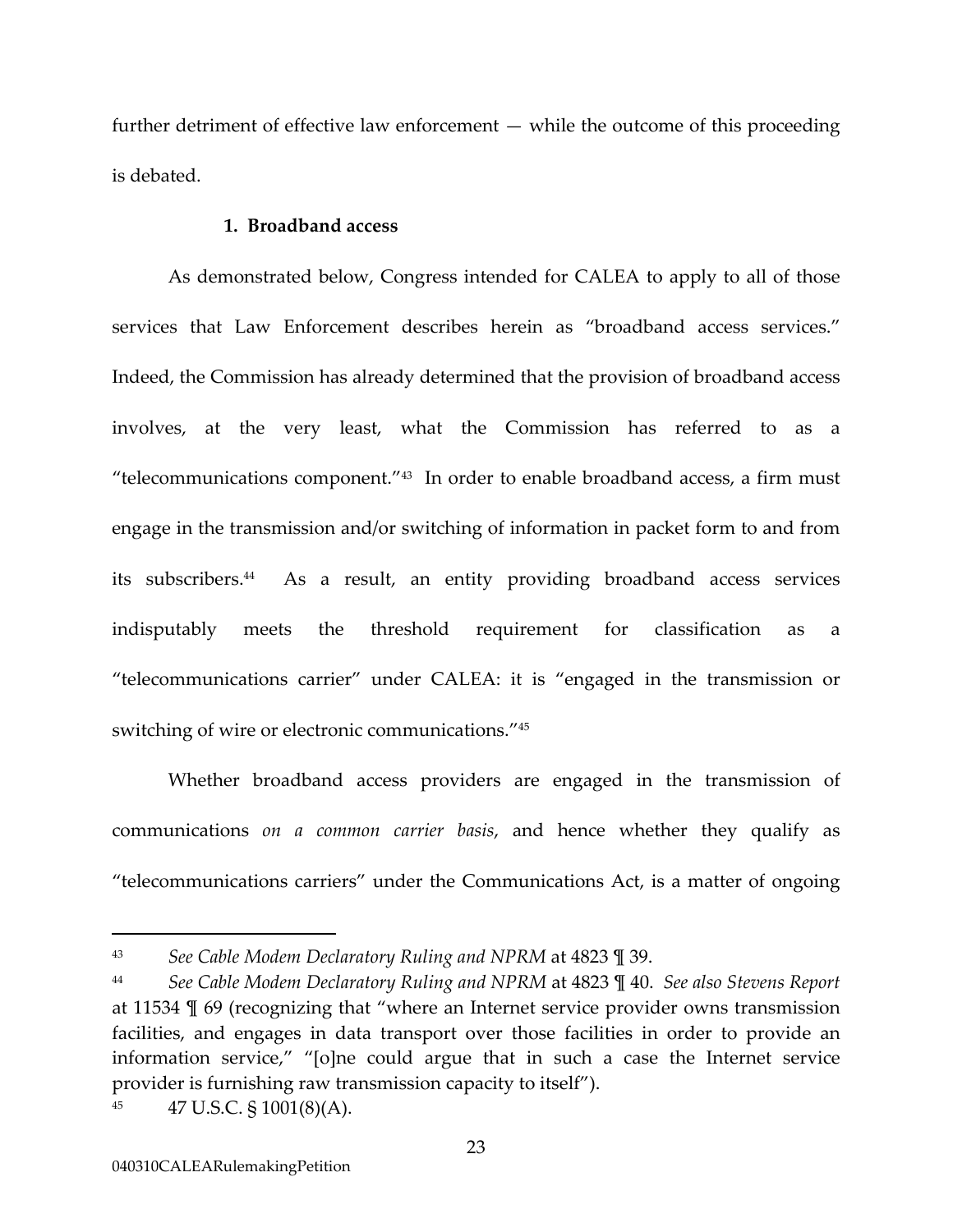dispute[.46](#page-28-0) But as noted above, a provider that is engaged in the transmission or switching of wire or electronic communications need not be doing so on a common carrier basis in order to qualify as a "telecommunications carrier" under CALEA. Instead, as long as the service is a replacement for a substantial portion of the local telephone exchange service, Section 102(8)(B)(ii) of CALEA empowers the Commission to bring the service and its providers within the scope of CALEA where the public interest so warrants.[47](#page-28-1)

The Commission would be well warranted in classifying providers of broadband access services as "telecommunications carriers" under this alternative CALEA definition. As explained above, the use of broadband access has exploded over the past several years, with roughly 50 million American homes already relying on broadband connections for Internet access. In the near future, broadband access is likely to provide the platform for a significant proportion of all telephony in the United States. More important, broadband access already serves as a replacement for "a substantial portion of the local telephone exchange service," for in tens of millions of homes, it has replaced the use of traditional local exchange service for narrowband "dial-up" Internet access. Vast numbers of residential and business customers who previously used local exchange service for all of their communications no longer do so with respect to their

<span id="page-28-0"></span><sup>46</sup> *Compare Cable Modem Declaratory Ruling and NPRM* at 4820-32 *with AT&T* v. *City of Portland*, 216 F.3d 871, 877-78 (9th Cir. 2000) *and Brand X*, 345 F.2d at 1128-30.

<span id="page-28-1"></span><sup>47 47</sup> U.S.C. § 1001(8)(B)(ii).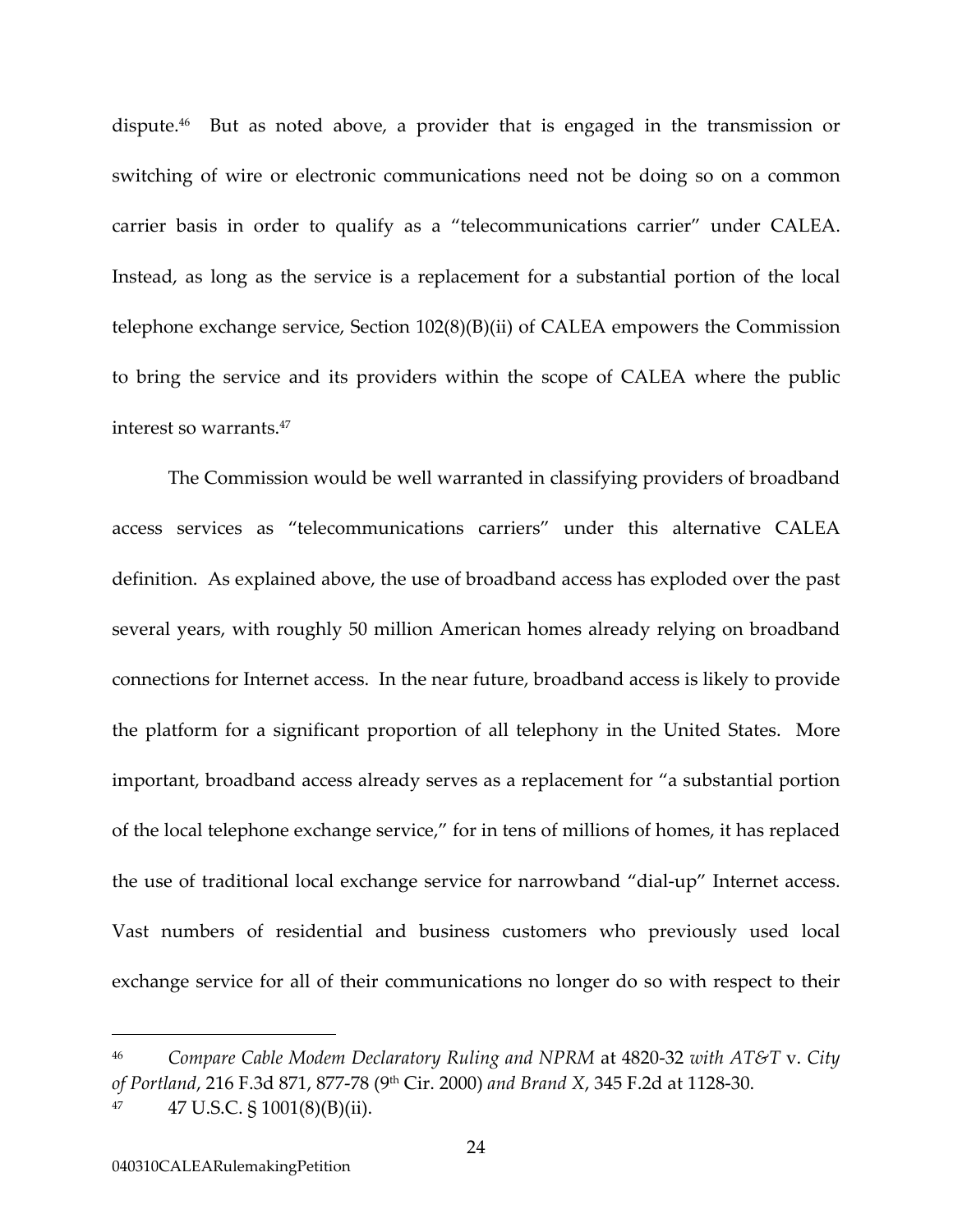Internet-related communications activities, and countless subscribers have been able to discontinue the use of telephone lines dedicated to dial-up accounts. The precise dimensions of this shift can be explored more fully in the context of a notice of proposed rulemaking, but there is every reason to believe at the outset that broadband access provides a sufficiently significant alternative to local exchange service to come within the scope of CALEA's alternative definition of "telecommunications carrier." And for reasons suggested above, bringing broadband access providers within the scope of CALEA serves an overwhelming public interest in ensuring that law enforcement agencies can use legally authorized electronic surveillance to protect the public from terrorism and crime.

For these reasons, the Commission can resolve the status of broadband access under CALEA without having to revisit, directly or indirectly, the question whether broadband access providers constitute "telecommunications carriers" under the narrower definition employed by the Communications Act.<sup>48</sup> However, that question *would* have to be addressed if the Commission were to conclude that broadband access does not satisfy the requirements of the CALEA definition. In that event, the Commission would need to consider whether to rule that broadband access providers meet CALEA's common-carrier definition of "telecommunications carrier" (47 U.S.C. §

<span id="page-29-0"></span><sup>48</sup> Law Enforcement notes that the Commission's *Cable Modem Declaratory Ruling and NPRM* was confined to "cable modem service as currently provided" (*see Cable Modem Declaratory Ruling and NPRM* at 4819 ¶ 33) and does not purport to address the status of all broadband access services.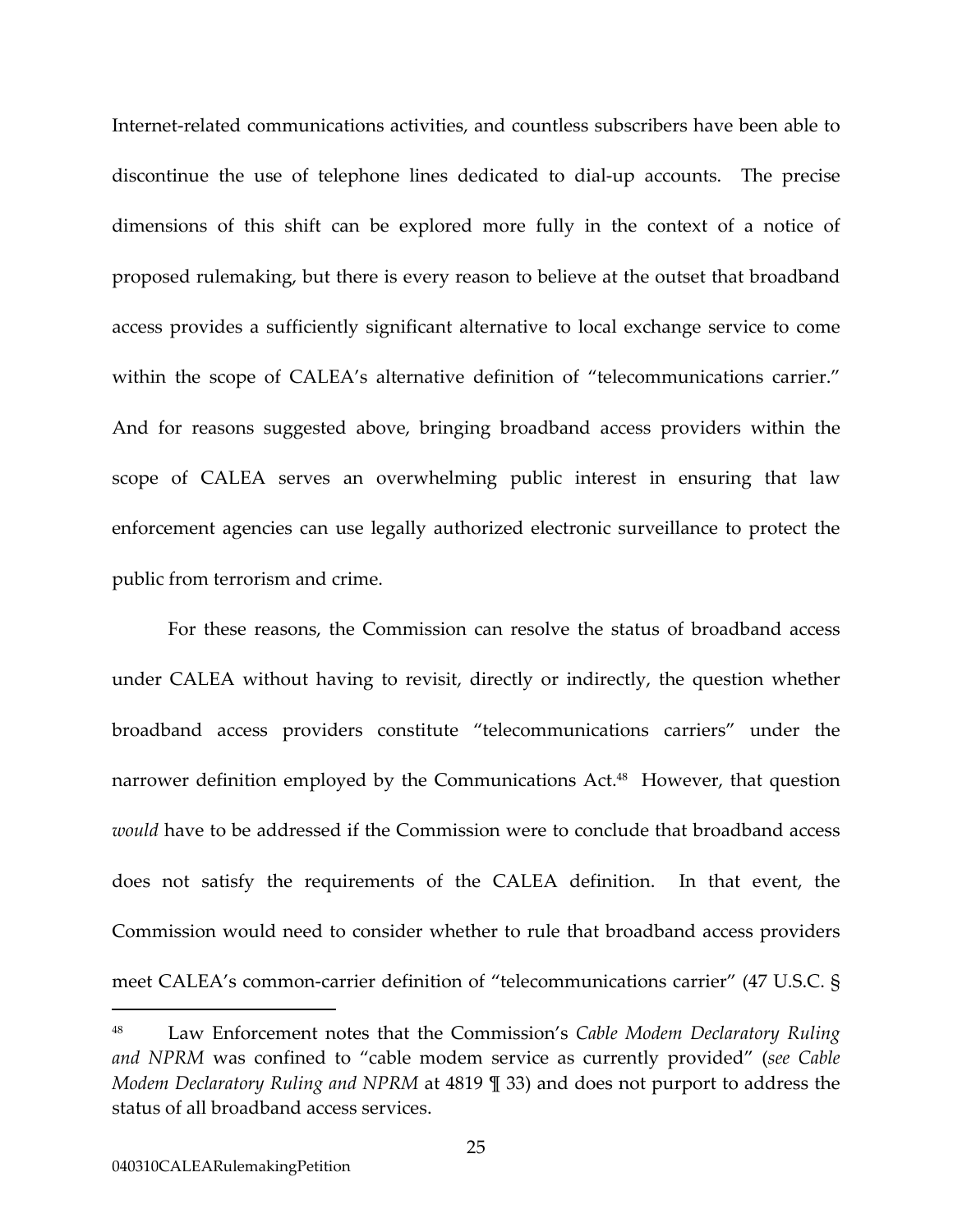1001(8)(A)), even if such a ruling were to require reconsideration of the Commission's views regarding the status of broadband access under the Communications Act. The consequences of such an outcome under the Communications Act could be mitigated, if necessary, by the Commission's use of its forbearance and waiver authority under the Act.<sup>49</sup> To repeat, however, there is no reason at this point to expect that events will reach that pass; it should be possible for the Commission to bring broadband access providers within the scope of CALEA without triggering coverage under the Communications Act.

We note that CALEA's definition of "telecommunications carrier" does not include "persons or entities insofar as they are engaged in providing information

<span id="page-30-0"></span><sup>&</sup>lt;sup>49</sup> The Commission has ample authority under the Communications Act to forbear from, waive, or modify its rules, and to forbear from applying provisions of the Communications Act to telecommunications carriers. *See, e.g.*, *In the Matter of Forbearance from Applying Provisions of the Communications Act to Wireless Telecommunications Carriers*, WT Docket No. 98-100, Second Report and Order, FCC 03- 203, 18 FCC Rcd 16,906, 16,917 ¶ 37 (2003) (forbearing from applying the emergency call routing provision of the Telephone Operator Consumer Services Improvement Act to commercial mobile radio services aggregators and operator service providers); *In the Matter of Petition for Forbearance of Iowa Telecommunications Services, Inc. d/b/a Iowa Telecom Pursuant to 47 U.S.C. § 160(c) from the Deadline for Price Cap Carriers to Elect Interstate Access Rates Based on the CALLS Order or a Forward Looking Cost Study*, CC Docket No. 01-331, Order, FCC 02-323, 17 FCC Rcd 24,319, 24,325-26 ¶¶ 18-19 (2002) (forbearing from applying the \$0.0095 per minute average traffic sensitive rate for access charges to a single carrier). As a result of such an analysis, broadband access providers would be left with a small number of especially important and competitively neutral mandates that would not pose undue burdens and would therefore not hinder the deployment of broadband telephony services.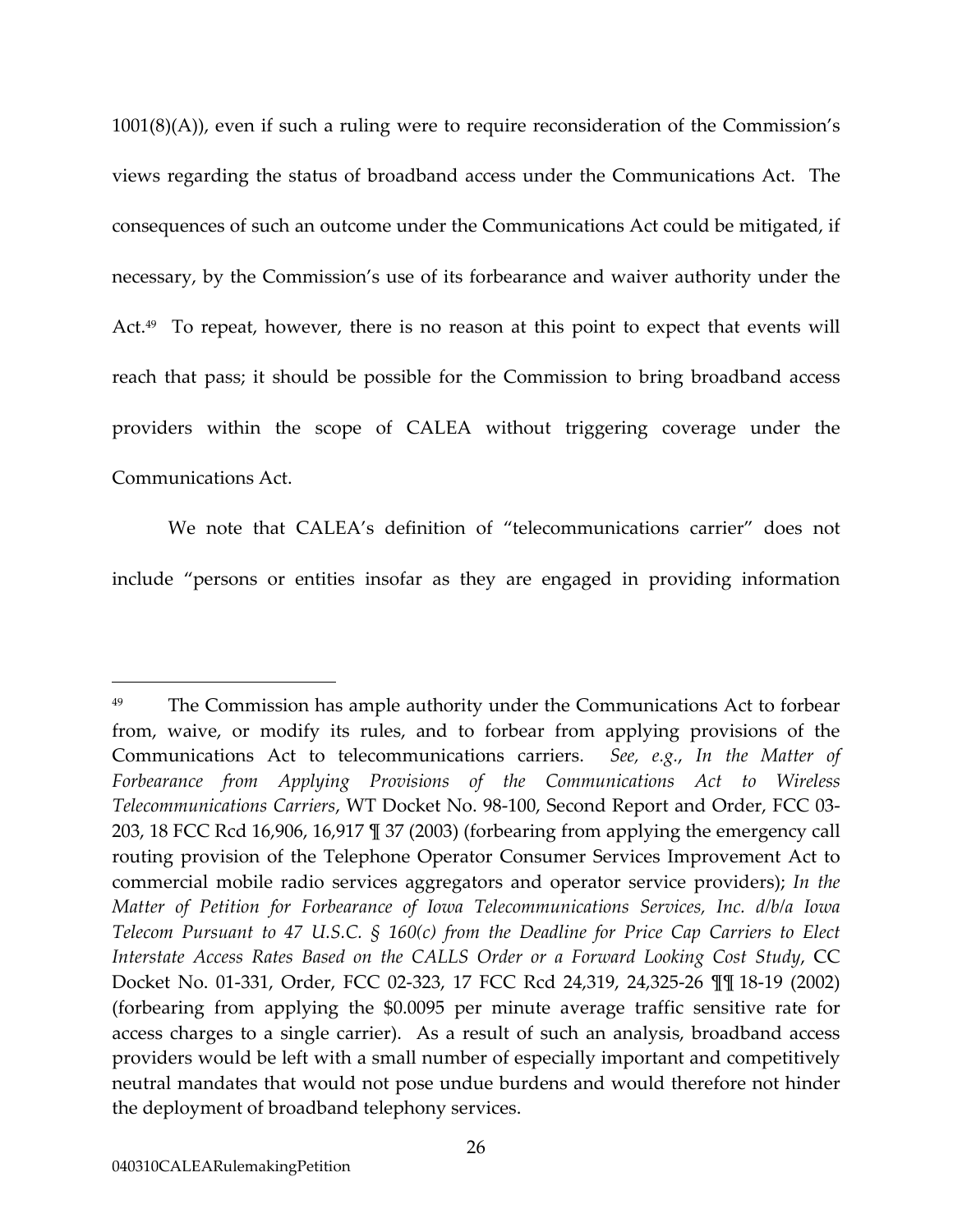services.["50](#page-31-0) This provision, however, does not place broadband access itself outside the scope of CALEA. When Congress enacted CALEA, it thought of information services simply as the basic retrieval of stored data files and certain electronic messaging functions.[51](#page-31-1) Congress did not intend the phrase "information services" in CALEA to include Internet access service or electronic voice services such as broadband telephony services. As the CALEA legislative history reveals, while "information services" includes online services and Web sites such as America Online, Congress specifically intended that "the transmission of [data communications such as] an E-mail message to an enhanced service provider that maintains the E-mail service [be] covered [by CALEA]."[52](#page-31-2) 

Likewise, the fact that a broadband access provider may also be engaged in the provision of "information services" does not place the provider beyond the reach of CALEA. By providing that an entity is excused from CALEA compliance only "*insofar as*" it is providing information services, CALEA draws a far less categorical distinction between telecommunications and information services than does the Communications Act as construed by the Commission in the *Stevens Report*. In particular, as the Commission held in the *CALEA Second Report and Order*, facilities used for the provision of information services remain subject to CALEA if they are also used for transmission

<span id="page-31-0"></span> $^{50}$  47 U.S.C. § 1001(8)(C)(i).

<span id="page-31-1"></span><sup>51</sup> *See CALEA Legislative History* at 3498.

<span id="page-31-2"></span><sup>52</sup> *Id.* at 3503.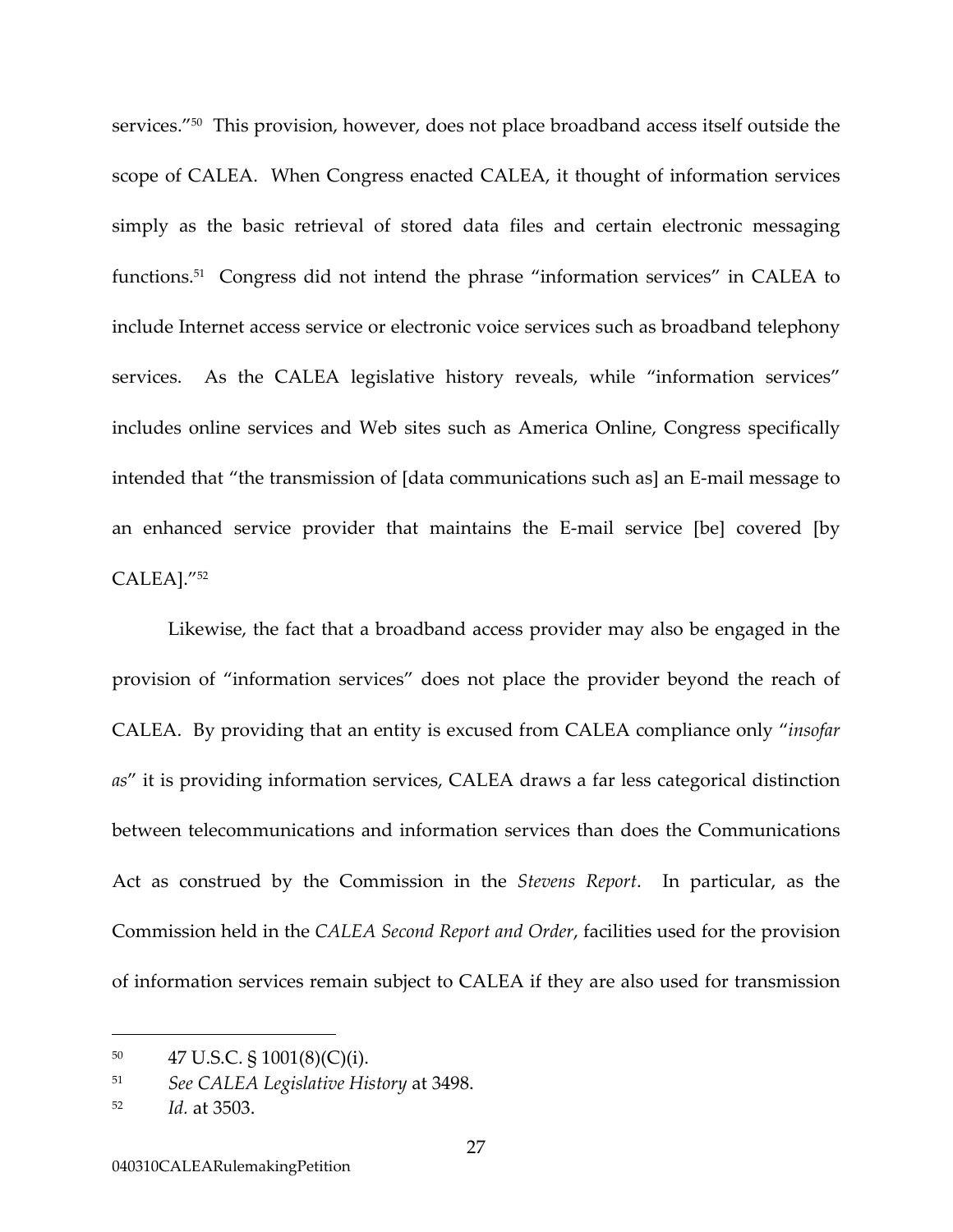or switching. A conclusion that a broadband access provider is also providing information services does not, therefore, pretermit CALEA coverage.<sup>53</sup>

### **2. Broadband Telephony**

As discussed above, packet-based technology is becoming increasingly widely used to provide telephony service, eroding the traditional position of circuit-mode technology. As the Commission is aware, CALEA's purpose is to help lawful electronic surveillance keep pace with changes in telecommunications technology as telecommunications services migrate to new technologies — a goal specifically emphasized by Congress in CALEA's legislative history.<sup>54</sup> A determination that providers of broadband telephony services are not "telecommunications carriers" under CALEA would have precisely the opposite result, because it would preclude CALEAcompliant surveillance of telephone calls merely because the call transmission happens

<span id="page-32-0"></span><sup>53</sup> It is instructive to compare CALEA's treatment of information services with Section 103(b)(2)(B) of CALEA, 47 U.S.C. § 1002(b)(2)(B), which provides that CALEA's assistance requirements do not apply to "equipment, facilities, or services that support the transport or switching of communications for private networks or for the sole purpose of interconnecting telecommunications carriers." If Congress had meant to place equipment and facilities used in the provision of information services categorically beyond the reach of CALEA, it could have used language similar to that found in Section  $103(b)(2)(B)$  of CALEA — by saying, for example, that CALEA excludes not only information services themselves, but also any "equipment or facilities that support" such services. The fact that it did not do so reinforces the Commission's conclusion in the *CALEA Second Report and Order* that CALEA was not meant to exempt all facilities that may be associated with the provision of information services.

<span id="page-32-1"></span><sup>54</sup> *See CALEA Legislative History* at 3495-96.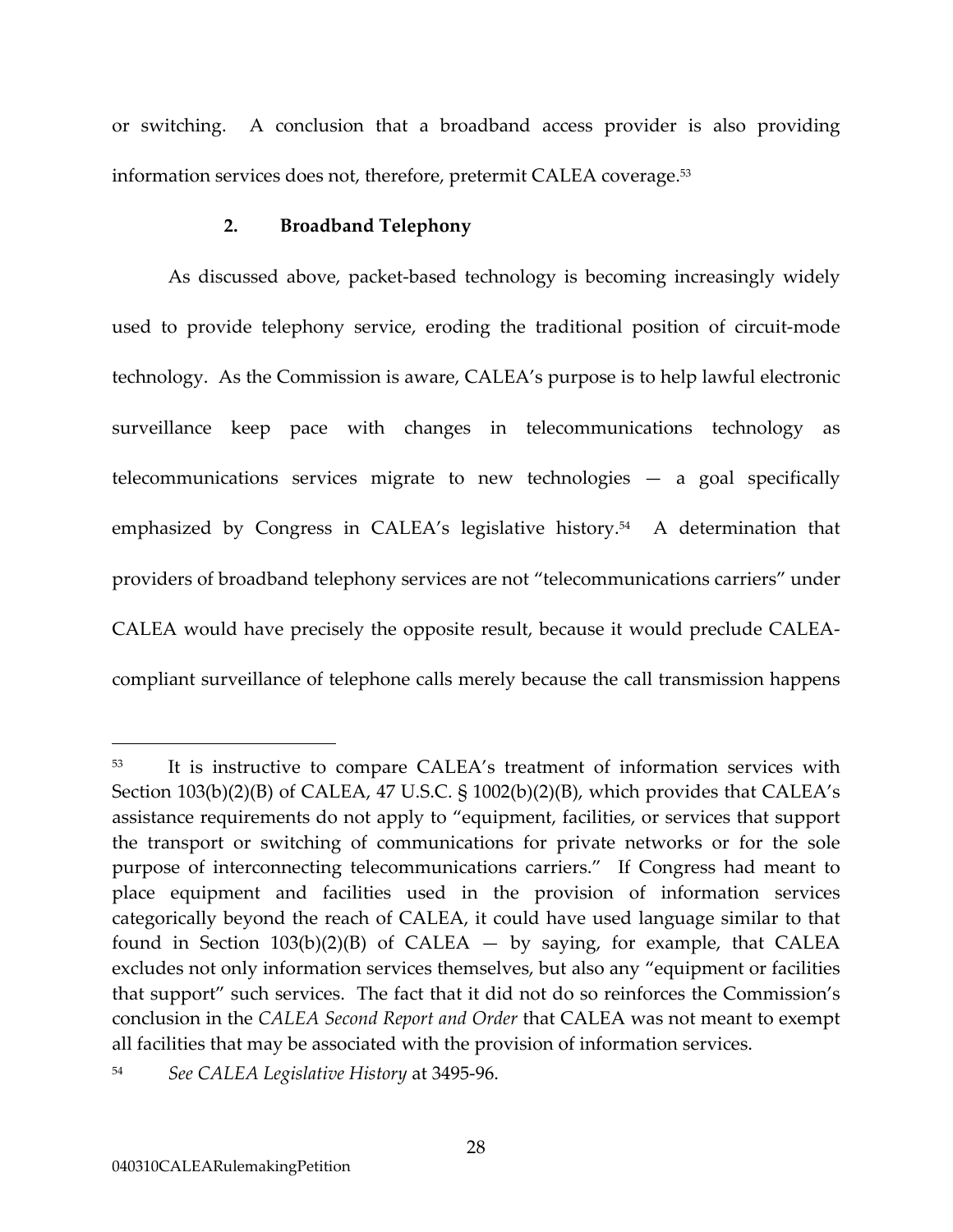to employ an alternate protocol, such as Internet Protocol. Such a determination would improperly limit the information law enforcement can obtain under Title III and other surveillance authority, would undercut CALEA's privacy goals,<sup>55</sup> and would contradict the Commission's past pronouncements concerning the application of CALEA, particularly those articulated in the *CALEA Second Report and Order*. [56](#page-33-1) Accordingly, Law Enforcement asks the Commission to find that providers of broadband telephony services are telecommunications carriers under CALEA and are subject to CALEA's assistance requirements with respect to their provision of broadband telephony services.

Public switched telephone service has traditionally been classified as a "telecommunications service" under the Communications Act, and providers of such

<span id="page-33-0"></span><sup>55</sup> Section 103(a)(4)(A) of CALEA requires telecommunications carriers to provide assistance to law enforcement "in a manner that protects . . . the privacy and security of communications and call-identifying information not authorized to be intercepted." 47 U.S.C. § 1002(a)(4)(A). Providers that fall outside the scope of CALEA arguably may not have a comparable duty to isolate the subject's communications and may comply with court orders by delivering a broader scope of information. In the packet-mode context, failure of the provider to isolate the subject's communications makes it incumbent upon law enforcement to isolate those communications by filtering all traffic in the IP stream. While the filtration techniques used by law enforcement for this purpose neither expose nor make a retrievable record of the communications of any non-subject data, law enforcement should not be forced to carry the burden of subject isolation.

<span id="page-33-1"></span><sup>56</sup> For example, the Commission stated in the *CALEA Second Report and Order* that to the extent any entity, including a cable operator, provides telecommunications service it is subject to CALEA. *CALEA Second Report and Order* at 7111, ¶ 11. Congress also emphasized this point. *See CALEA Legislative History* at 3498.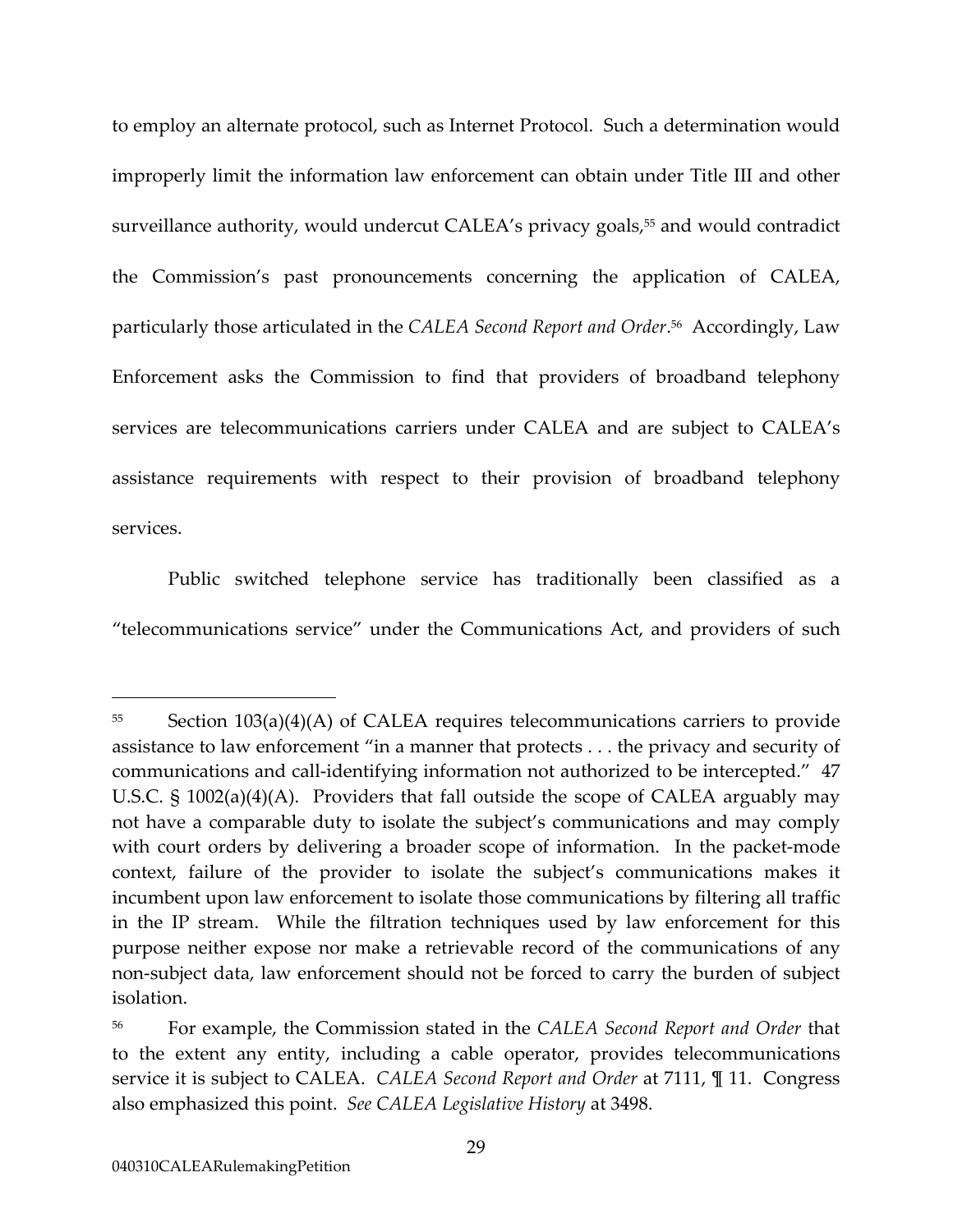service have traditionally been classified as "telecommunications carriers" and/or "common carriers" subject to regulation under Title II of the Act. Like traditional circuit-mode telephone service, broadband telephony services provide voice transmission without any net change in form or content, and broadband telephony service providers perform the same functions as traditional circuit-mode telecommunications carriers in direct competition with such carriers. Given the obvious similarities between broadband telephony and traditional circuit-mode telephony, the Commission could find that many if not all providers of broadband telephony services constitute "telecommunications carriers" for purposes of the Communications Act. In that event, it would follow automatically that they also constitute "telecommunications carriers" under the broader definition embodied in CALEA. [57](#page-34-0)

However, just as the Commission can find that broadband access providers are covered by CALEA even when they do not constitute "telecommunications carriers" for purposes of the Communications Act, the Commission can likewise find that broadband telephony providers are covered by CALEA without regard to their regulatory status under the Communications Act. In particular, the Commission may

<span id="page-34-0"></span><sup>&</sup>lt;sup>57</sup> The Commission has recently adopted a notice of proposed rulemaking regarding the regulatory status of VoIP services under the Communications Act. *See In the Matter of IP-Enabled Services,* Notice of Proposed Rulemaking, WC Docket No. 04-36, FCC 04-28 (adopted Feb. 12, 2004). Although that proceeding is not intended to address CALEA issues directly, a determination by the Commission that particular VoIP services constitute "telecommunications services" under the Communications Act would be sufficient to bring the providers of such services within the scope of CALEA.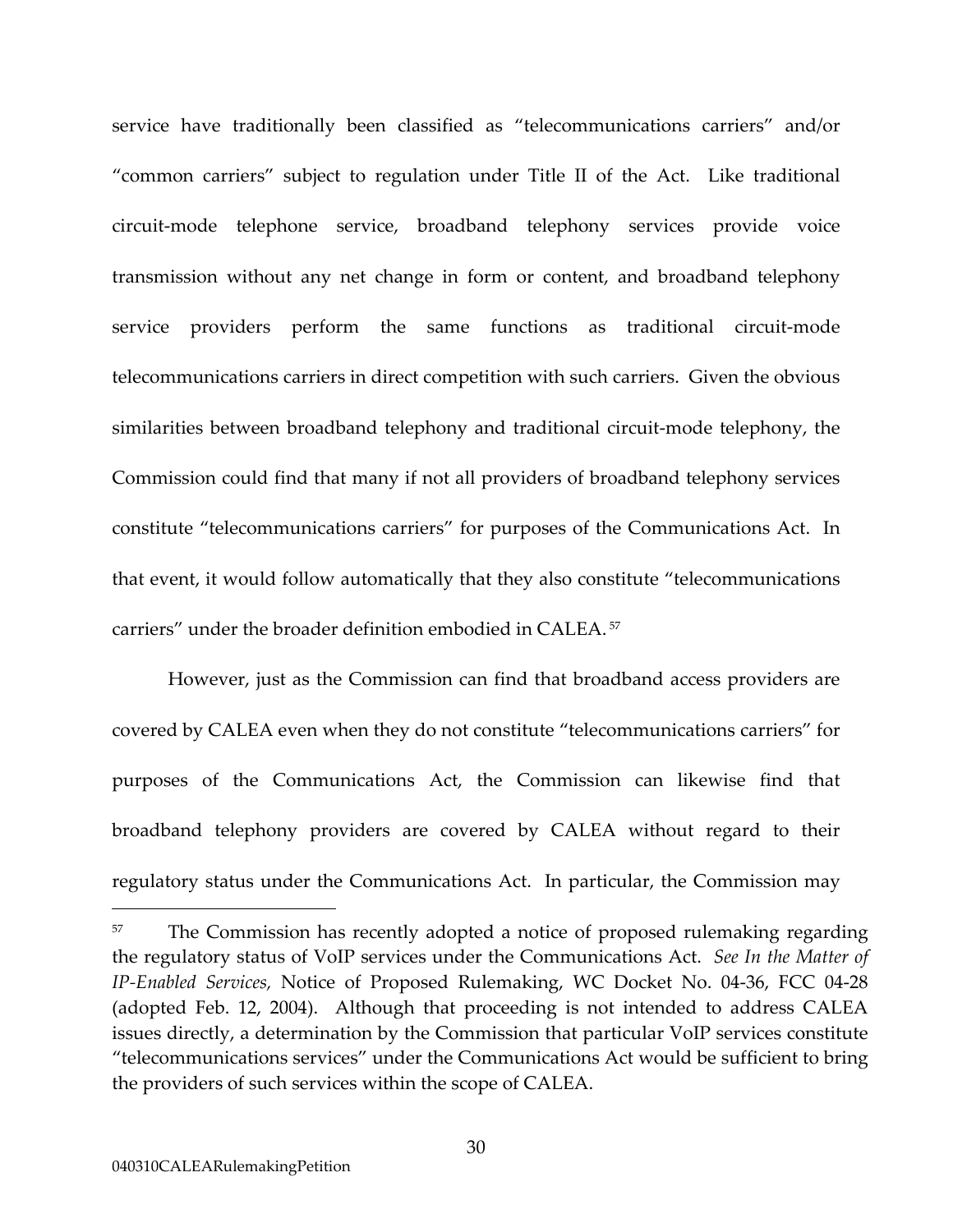rely on CALEA's alternative definition of "telecommunications carrier," which encompasses entities that are engaged in switching or transmission on a non-common carrier basis as long as their service is a replacement for a substantial portion of local exchange service and the public interest warrants subjecting them to CALEA coverage. As discussed above, broadband telephony is increasingly replacing traditional circuitmode telephone service, and the public interest in ensuring that law enforcement continues to be able to perform lawful electronic surveillance as telephony migrates from packet-mode to circuit-mode technology is manifest. Similarly, the Commission should consider that CALEA's primary definition of telecommunications carrier found in Section 102(8)(A) of CALEA, 47 U.S.C. § 1001(8)(A), covers not only the transmission but the switching of communications. Broadband telephony providers may engage in switching when providing their voice services to the public. For example, broadband providers utilize "soft switches" that mimic functions of circuit-mode switches and serve to route calls over their IP networks, thus connecting the calling party to the called party.

To the extent that CALEA's broader definition of "telecommunications carrier" permits the Commission to extend CALEA coverage to broadband telephony providers without affecting their regulatory status under the Communications Act, Law Enforcement encourages the Commission to do so. But if the Commission were to conclude that broadband telephony cannot be brought within the ambit of CALEA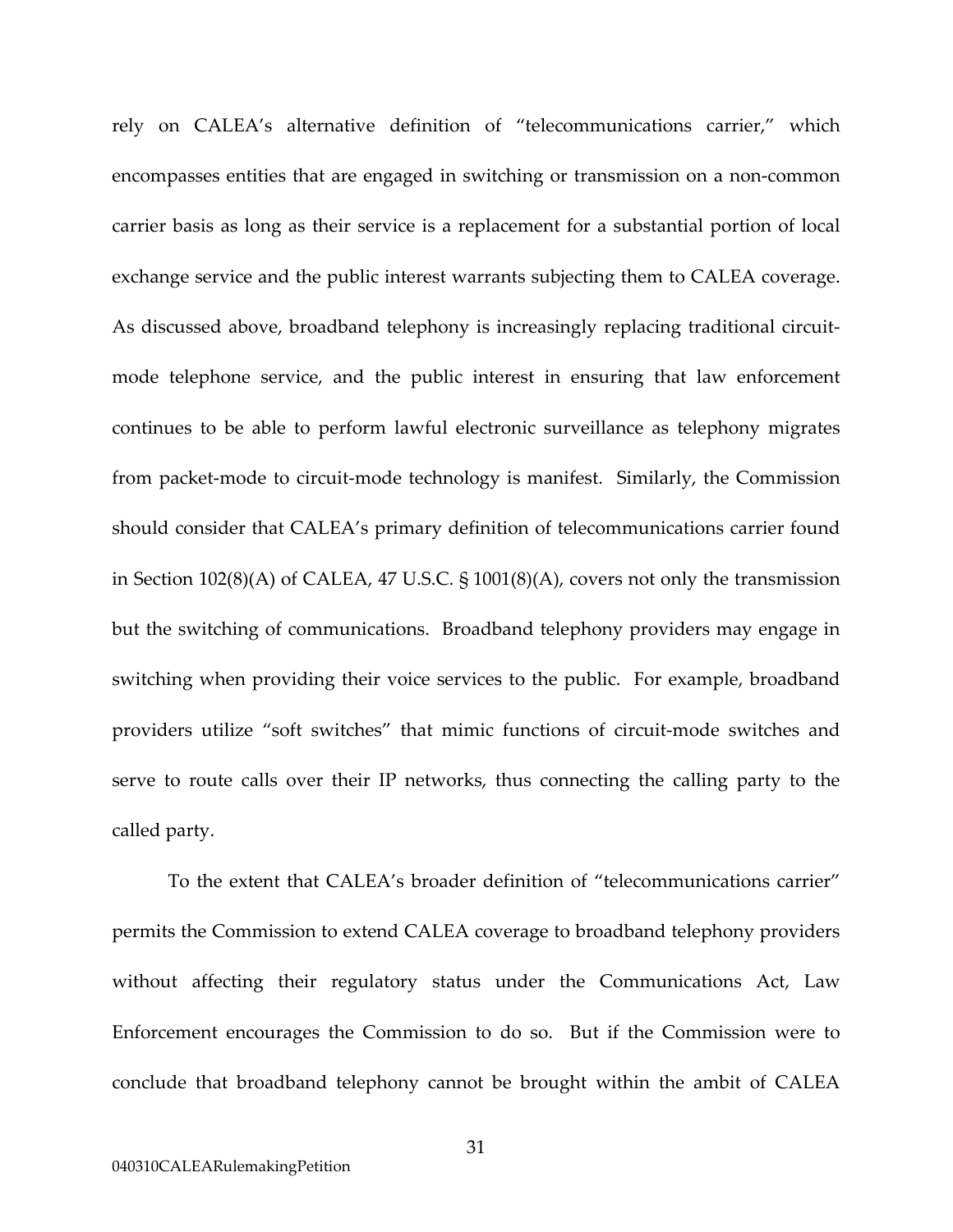without simultaneously categorizing broadband telephony providers as "telecommunications carriers" for purposes of the Communications Act, Law Enforcement would urge the Commission to strongly consider classifying such entities as telecommunications carriers for purposes of both the Communications Act and CALEA. Law Enforcement is aware of and sympathetic to the Commission's deregulatory concerns in this area, and Law Enforcement has no desire to subject broadband telephony unnecessarily to a regime of common carrier regulation. But if the Commission concludes that the definitional outcomes under CALEA and the Communications Act cannot be disengaged from each other, the Commission may find it appropriate to resort to other mechanisms, such as regulatory forbearances, to avoid undue regulation of broadband telephony without compromising critical law enforcement needs.[58](#page-36-0)

#### **D. Push-To-Talk Dispatch Service**

In addition to addressing the status of broadband access and broadband telephony under CALEA, the Commission should also reaffirm, consistent with its finding in the *CALEA Second Report and Order*, that push-to-talk "dispatch" service is

<span id="page-36-0"></span><sup>&</sup>lt;sup>58</sup> As discussed above, the Commission has ample authority to relieve providers of telecommunications service (as defined under the Communications Act) of regulatory burdens that would otherwise be imposed by its rules or by the Communications Act. *See* note 49, *supra*.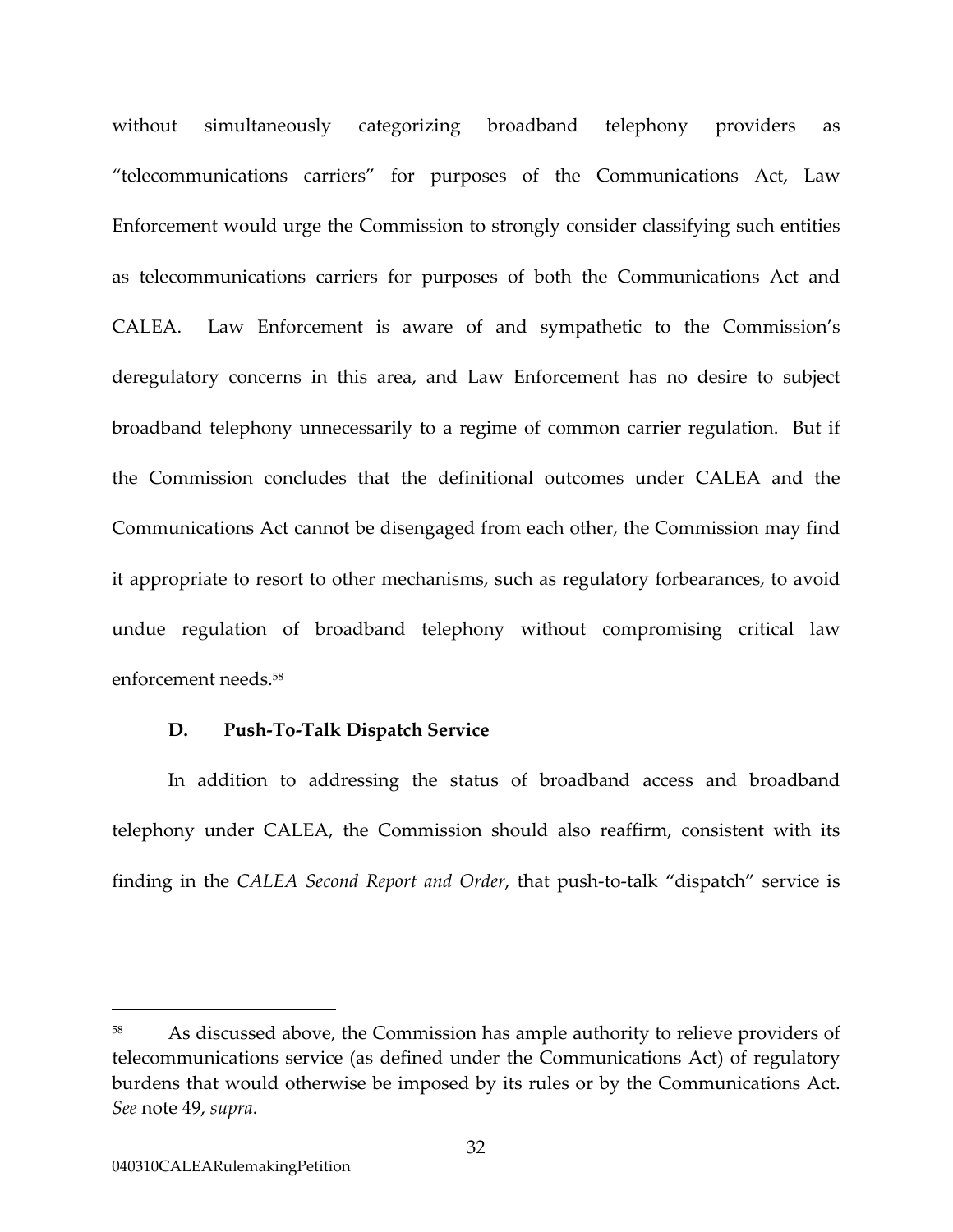subject to CALEA to the extent it is offered in conjunction with interconnected service.<sup>59</sup> Although the Commission has already held that this service is subject to CALEA, a growing number of wireless carriers are offering the service without admitting that they have triggered any related CALEA obligations. Accordingly, Law Enforcement asks the Commission to reaffirm this obligation to ensure compliance.

#### **E. The Commission Should Adopt Rules That Provide for Easy and Rapid Identification of Future CALEA-Covered Services and Entities**

As discussed above, there has been substantial confusion over whether certain types of services provided using packet-mode technology are in fact subject to CALEA. Accordingly, Law Enforcement asks the Commission to establish rules that provide for the easy and rapid identification of future CALEA-covered services and entities. This will not only eliminate much of the confusion that has previously plagued the CALEA implementation and compliance processes, but also serve to facilitate these processes in the future. Such rules, at a minimum, should provide that (1) a service that directly competes against a service already deemed to be covered by CALEA is presumptively covered by CALEA pursuant to Section 102(8)(A) of CALEA; (2) if an entity is engaged in providing wire or electronic communication switching or transmission service to the public for a fee, the entity is also presumptively covered by CALEA pursuant to Section 102(8)(A) of CALEA; and (3) a service currently provided using any packet-mode

<span id="page-37-0"></span><sup>59</sup> *CALEA Second Report and Order* at 7117 ¶ 21.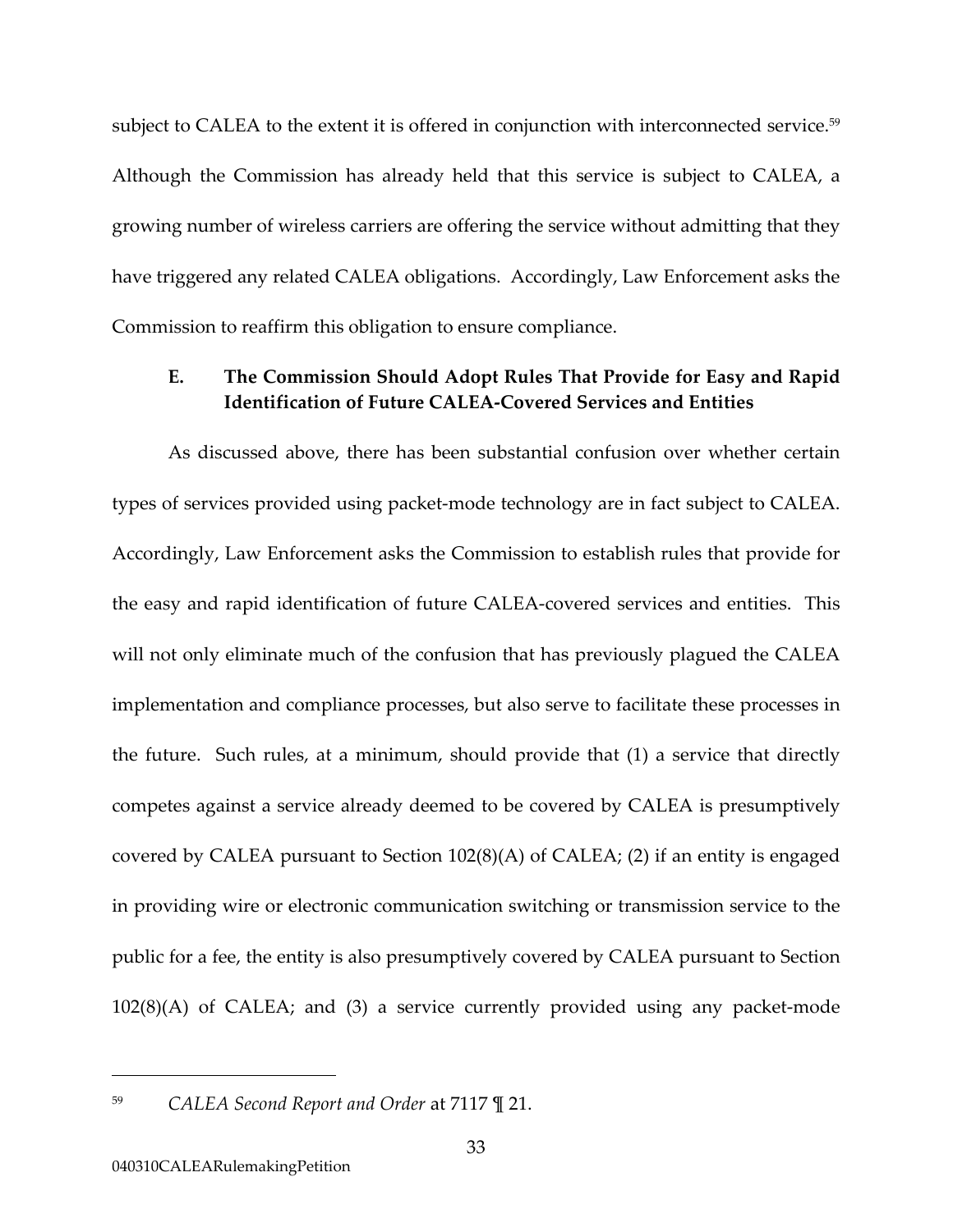technology and covered by CALEA that subsequently is provided using a different technology will presumptively continue to be covered by CALEA.

In addition, the Commission should require any carrier that believes that any of its current or planned equipment, facilities, or services are not subject to CALEA to immediately file a petition for clarification with the Commission to determine its CALEA obligations. The Commission should establish an expedited procedure for addressing such petitions for clarification of CALEA obligation and coverage issues. Such a procedure would benefit industry, by avoiding the kind of regulatory confusion that delays business plans, and benefit law enforcement, by ensuring that service offerings are CALEA-compliant on or before the date they are introduced to the marketplace.

# **III. THE COMMISSION SHOULD ESTABLISH BENCHMARKS AND DEADLINES TO ACHIEVE CALEA COMPLIANCE FOR PACKET-MODE TECHNOLOGIES**

Despite a statutory mandate to do  $so<sub>0</sub>$ <sup>60</sup> implementation of CALEA for packetmode technologies has been largely unsuccessful. From the CALEA Section 107 technical standards perspective, the industry standard-setting process for packet-mode technologies was a slow starter. Once there was some movement, the industry standard-setting organizations did not agree with Law Enforcement's position that

<span id="page-38-0"></span><sup>60</sup> *See* 47 U.S.C. § 1002; 47 U.S.C. § 1006(a)(3)(B).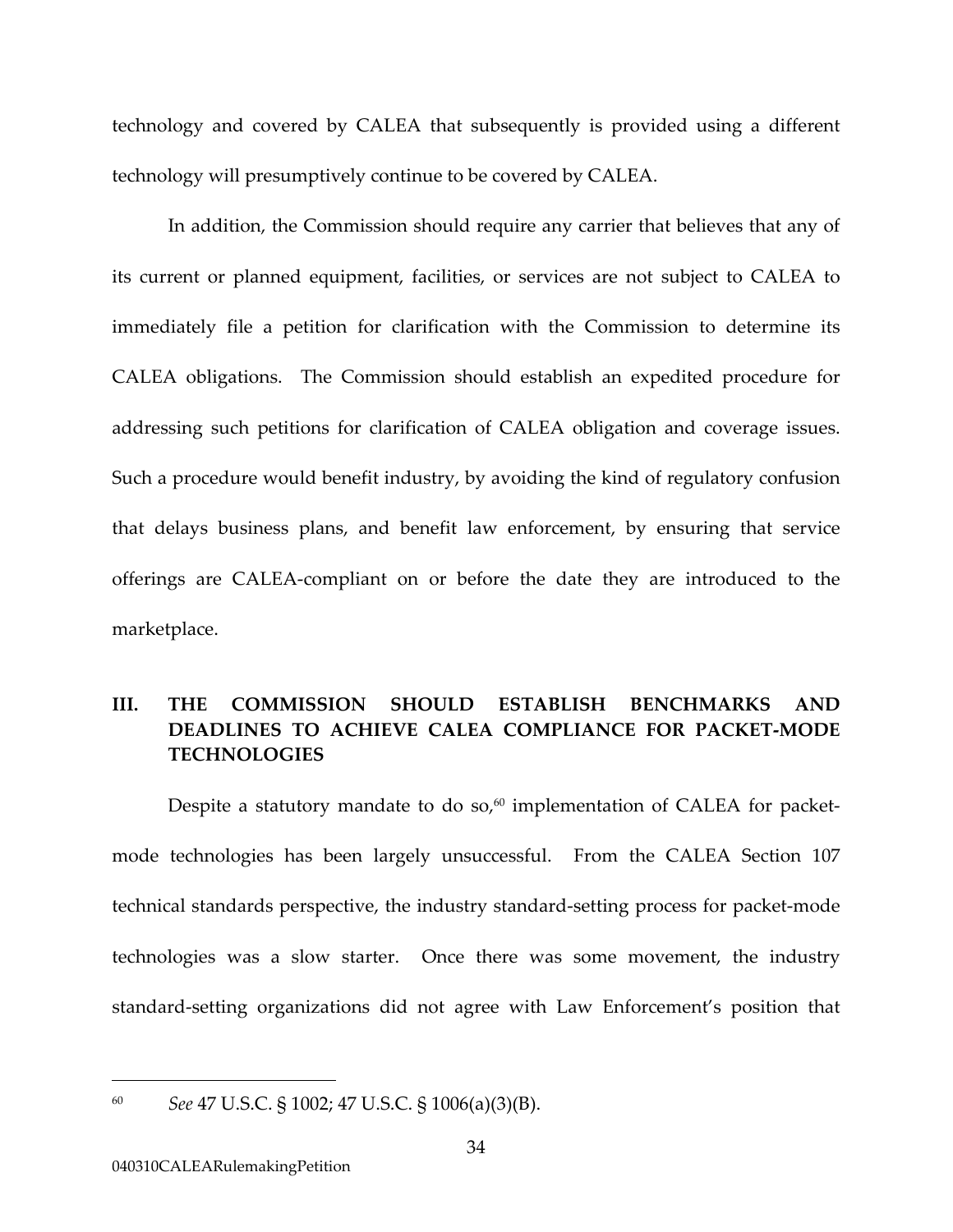<span id="page-39-1"></span>industry is required to provide the same level of capability for packet-mode technology as it does for circuit-mode technology. The unfortunate result is that the packet-mode standards that have been published are deficient.<sup>61</sup> From the carrier implementation perspective, most carriers have not even implemented the deficient published standards, let alone their own carrier-specific CALEA-compliant solutions. To compound matters, carriers have requested and consistently been granted extensions of time for packet-mode compliance pursuant to Section 107(c) of CALEA. Most carriers have stated in their extension requests that compliance with CALEA Section 103 for packet-mode technologies is not reasonably achievable because the carrier's packetmode equipment manufacturers do not have a CALEA solution available. [62](#page-39-1) Others

<span id="page-39-0"></span><sup>&</sup>lt;sup>61</sup> It should be noted that packet-mode standards have not yet been published for many CALEA-covered packet-mode technologies and platforms.

<sup>62</sup> *See e.g.,* CALEA packet-mode extension filings made by Palmer Mutual Telephone Company (November 14, 2003); Clarks Telecommunications Company (November 13, 2003); Hershey Cooperative Telephone Company (November 13, 2003); Roberts County Telephone Company and RC Communications, Inc. (November 13, 2003); Arlington Telephone Company and Blair Telephone Company (November 13, 2003); Terril Telephone Cooperative (November 14, 2003); Royal Telephone Company (November 13, 2003); Griswold Cooperative Telephone Company (November 14, 2003); Griggs County Telephone Company (November 13, 2003); Moore & Liberty Telephone Company (November 13, 2003); Kennebec Telephone Co., Inc. (November 13, 2003); K & M Telephone Company (November 13, 2003); Consolidated Telecom, Inc. (November 13, 2003); Hamilton Telecommunications (November 14, 2003); Consolidated Telephone Company and Consolidated Teleco, Inc. (November 13, 2003); Rock County Telephone Company and Eastern Nebraska Telephone Company (November 13, 2003); Alpine Communications, L.C. (November 17, 2003); Dumont Telephone Company and Universal Communications of Allison, Inc. (November 14, 2003); Hartington Telecommunications Co., Inc. (November 17, 2003); Nebraska Central Telephone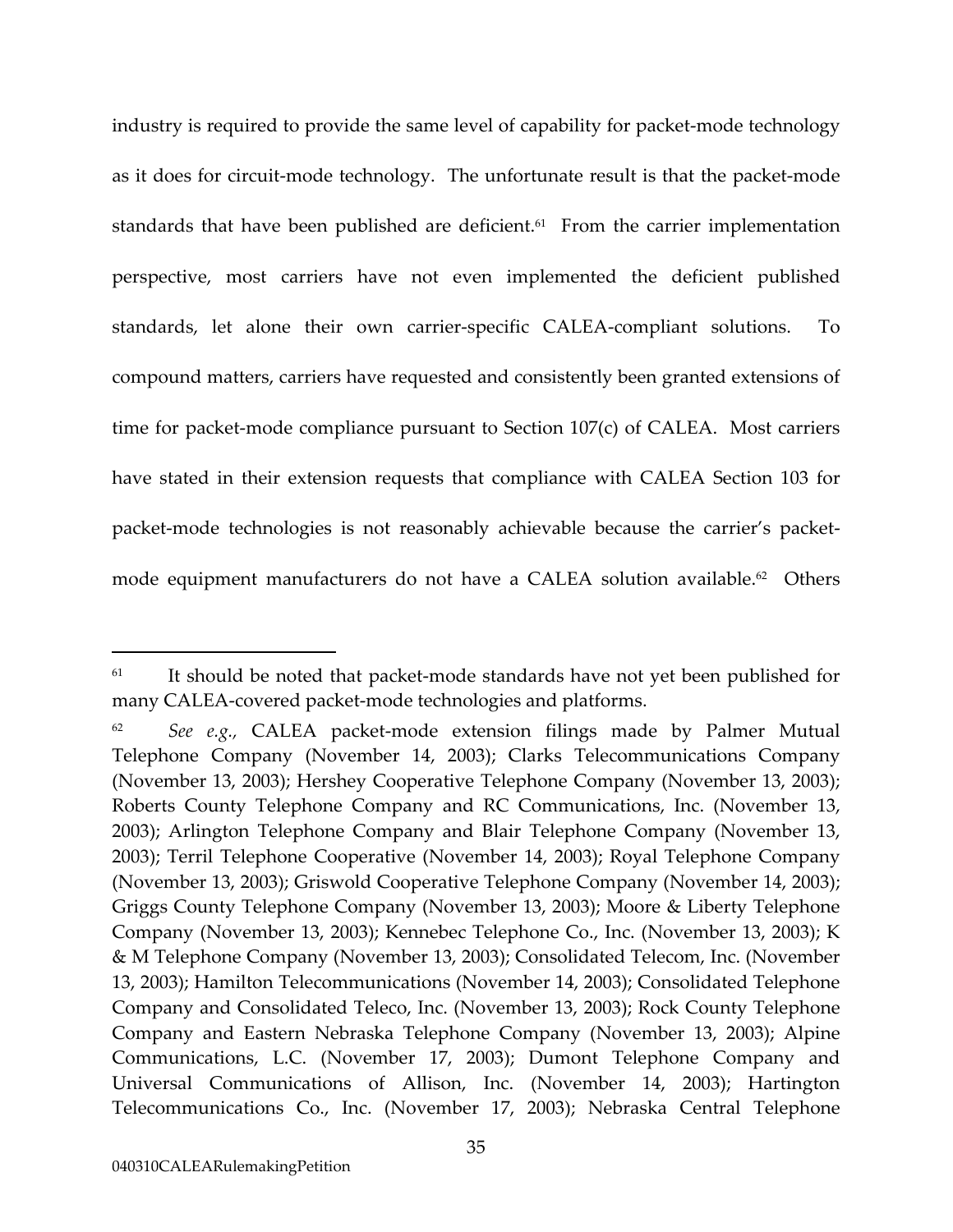have stated that they require an extension because they are not aware of any solution

that has been confirmed by the FBI as meeting CALEA's requirements.<sup>63</sup> Still others

Company (November 13, 2003); Beresford Telephone Company (November 13, 2003); River Valley Telecommunications Coop (November 17, 2003); Ruthven Telephone Exchange (November 17, 2003); Stanton Telecom, Inc. (November 13, 2003); Ayrshire Farmers Mutual Telephone Co. (November 17, 2003); Northwest Telephone Cooperative Association (November 17, 2003); Independent Networks (November 17, 2003); Ayersville Telephone Company (November 17, 2003); Schaller Telephone Company (November 18, 2003); Cambridge Telephone Company (November 25, 2003); Three River Teleco (November 16, 2003); Ringsted Telephone Company (November 17, 2003); Wahkiakum West County Telephone Company (November 17, 2003); The Wabash Mutual Telephone Company (November 18, 2003); The Conneaut Telephone Company (November 18, 2003); Doylestown Communications Company (November 18, 2003); The Arthur Mutual Telephone Company (November 18, 2003); Benton Ridge Telephone Company (November 18, 2003); Middle Point Home Telephone Company (November 18, 2003); Ridgeville Telephone Company (November 18, 2003); The Sherwood Mutual Telephone Association (November 18, 2003); McClure Telephone Company (November 18, 2003); Tenino Telephone Company (November 17, 2003); Kalama Telephone Company (November 17, 2003); James Valley Cooperative Telephone Company (November 18, 2003); Pioneer Telephone Company (November 18, 2003); Whidbey Telephone Company (November 18, 2003); Hat Island Telephone Company (November 18, 2003); Western Wahkikaum County Telephone Company (November 17, 2003); Nex-Tech Inc. (November 19, 2003).

<span id="page-40-0"></span>63 *See* CALEA packet-mode extension filings made by Sandwich Isle Communications, Inc. (November 19, 2003); KanOkla Telephone Association, Inc. (November 19, 2003); Valliant Telephone Company (November 19, 2003); Cellular Network Partnership d/b/a Pioneer Cellular (November 19, 2003); Atlas Telephone Company (November 19, 2003); Pioneer Long Distance, Inc. (November 19, 2003); Grand Telephone Company (November 19, 2003); Hinton Telephone Company (November 19, 2003); Margaretville Telephone Company, Inc. (November 19, 2003); Monon Telephone Company, Inc. (November 19, 2003); Nicholville Telephone Company (November 19, 2003); Mid-Missouri Telephone Company (November 19, 2003). This premise does not support the grant of an extension, because the FBI is neither required nor authorized by CALEA to confirm that a solution meets the requirements of CALEA.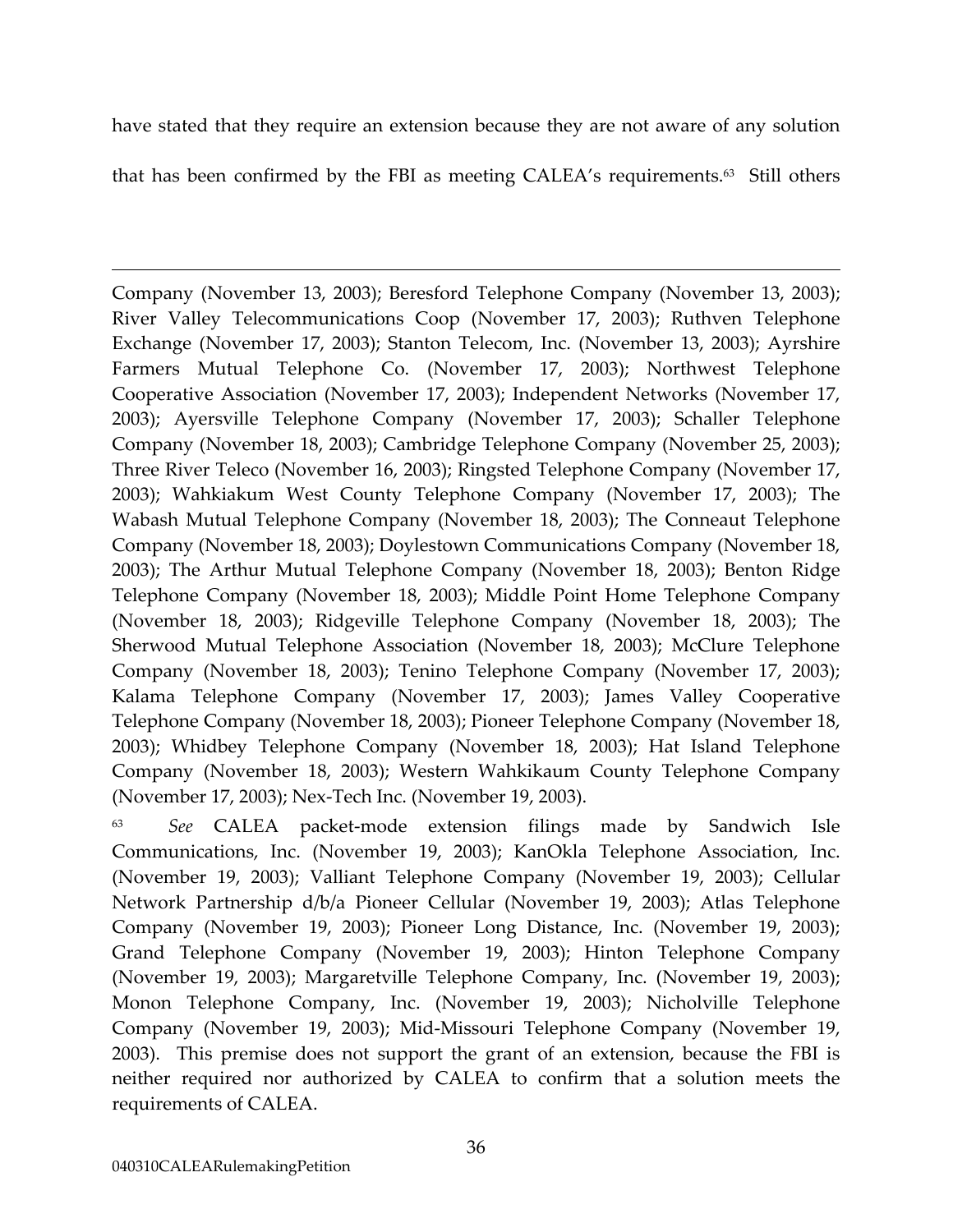state that they require an extension because the technical standard that is purportedly being developed by industry is unlikely to become final due to objections by the FBI.<sup>64</sup>

One of the reasons that CALEA-compliant solutions for packet-mode technologies are perceived to be unavailable is that manufacturers have been reluctant to develop them until clear standards have emerged. This has permitted carriers to claim that their extension requests are based on an absence of technology, rather than the absence of an industry standard. As a result, carriers mistakenly qualify for extensions of time based on their own inaction in developing standardized and nonstandardized CALEA solutions. CALEA was never intended to countenance such trends of indefinite compliance.

There are alternative solutions for packet-mode technologies currently available that would allow carriers to meet their CALEA Section 103 obligations. As the Commission has previously acknowledged in evaluating extension requests, the absence of standards versus the absence of technology are separable issues.<sup>65</sup> The Commission has further acknowledged that it is possible that, in the absence of an

<span id="page-41-0"></span><sup>64</sup> *See, e.g.*, CALEA packet-mode extension filings made by Washington RSA No. 8 Limited Partnership (November 19, 2003); Eastern Sub-RSA Limited Partnership (November 20, 2003). Again, this premise does not support the grant of an extension, because the FBI neither controls the standard-setting process nor has the ability or authority to prevent a technical standard from becoming final.

<span id="page-41-1"></span><sup>65</sup> *See In the Matter of Petition for the Extension of the Compliance Date Under Section 107 of the Communications Assistance for Law Enforcement Act by AT&T Wireless Services, Inc. et al.*, FCC 98-223, 1998 WL 601289, ¶ 25 (1998) ("*1998 Section 107 Extension Order*").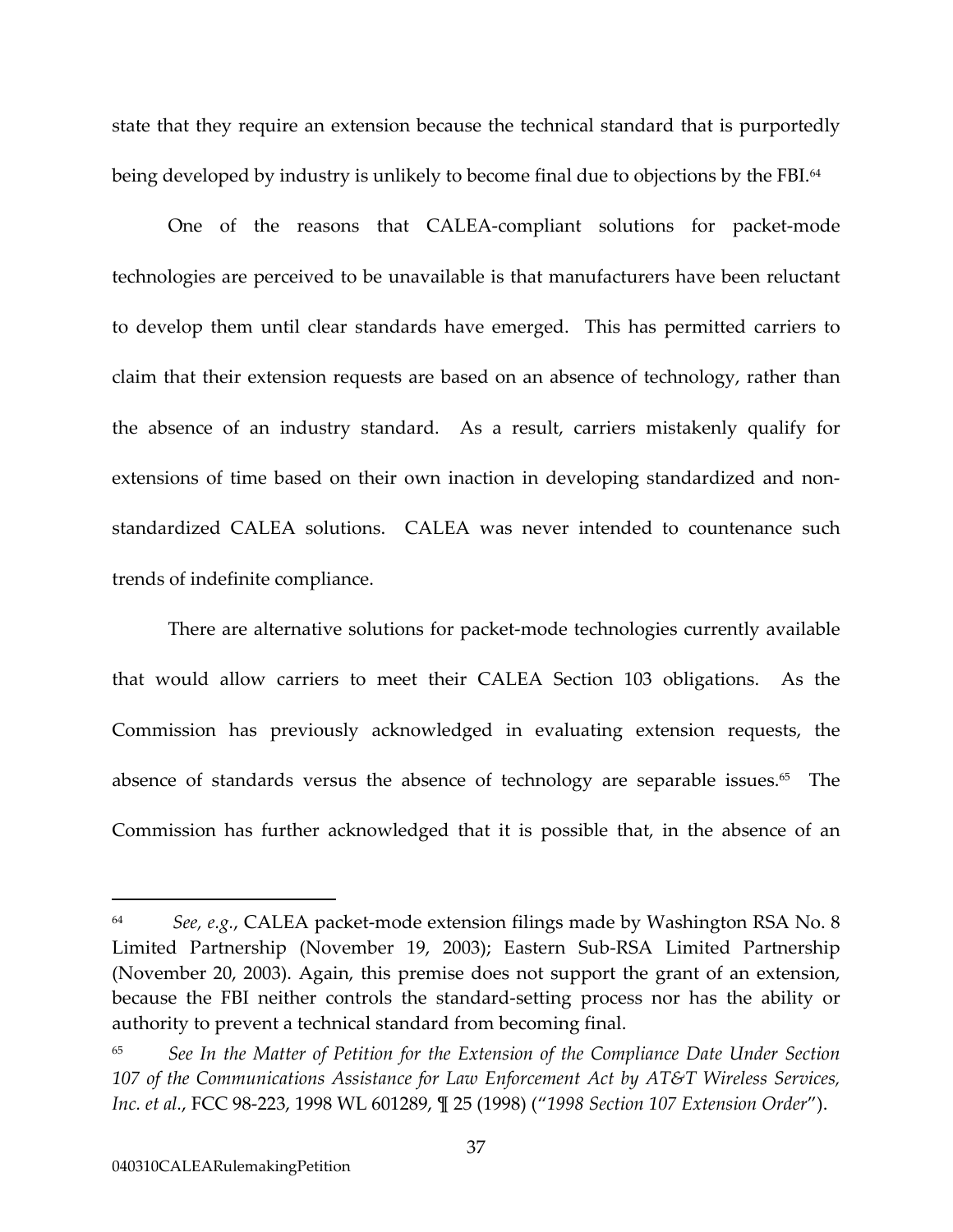industry standard, CALEA-compliant technology could nonetheless be developed.<sup>66</sup> The fact that Section 107(a)(3) of CALEA clearly states that the absence of technical requirements or standards for implementing CALEA Section 103 does not relieve a carrier, manufacturer, or telecommunications support service provider of its CALEA Section 103 or 106 obligations to comply with CALEA confirms that Congress recognized this possibility.[67](#page-42-1) 

The CALEA implementation process (both with respect to packet-mode technologies and generally) is not working because there is no specific, concrete implementation and compliance plan. Extensions have become the rule rather than the exception for packet-mode compliance. CALEA is too important to be left to indefinite compliance deadlines. Accordingly, Law Enforcement requests that the Commission impose implementation deadlines and benchmark filings to phase in CALEA packetmode compliance, just as the Commission has previously required in connection with other important public safety mandates, such as E911.<sup>68</sup> Law Enforcement also requests

<span id="page-42-0"></span><sup>66</sup> *Id*.

<span id="page-42-1"></span><sup>67</sup> *See* 47 U.S.C. § 1006(a)(3).

<span id="page-42-2"></span><sup>68</sup> *See Revision of the Commission's Rules to Ensure Compatibility with Enhanced 911 Emergency Calling Systems* (CC Docket No. 94-102). This approach was also recently adopted by the FCC in connection with wireless telephone compliance with the Hearing Aid Compatibility Act of 1988. *See Section 68.4(a) of the Commission's Rules Governing Hearing Aid-Compatible Telephones*, Report and Order, 18 FCC Rcd 16753 (2003) (reconsideration pending); *Wireless Telecommunications Bureau Announces Hearing Aid Compatibility Reporting Dates for Wireless Carriers and Handset Manufacturers*, Public Notice, WT Docket No. 01-309, DA 04-630 (rel. Mar. 8, 2003).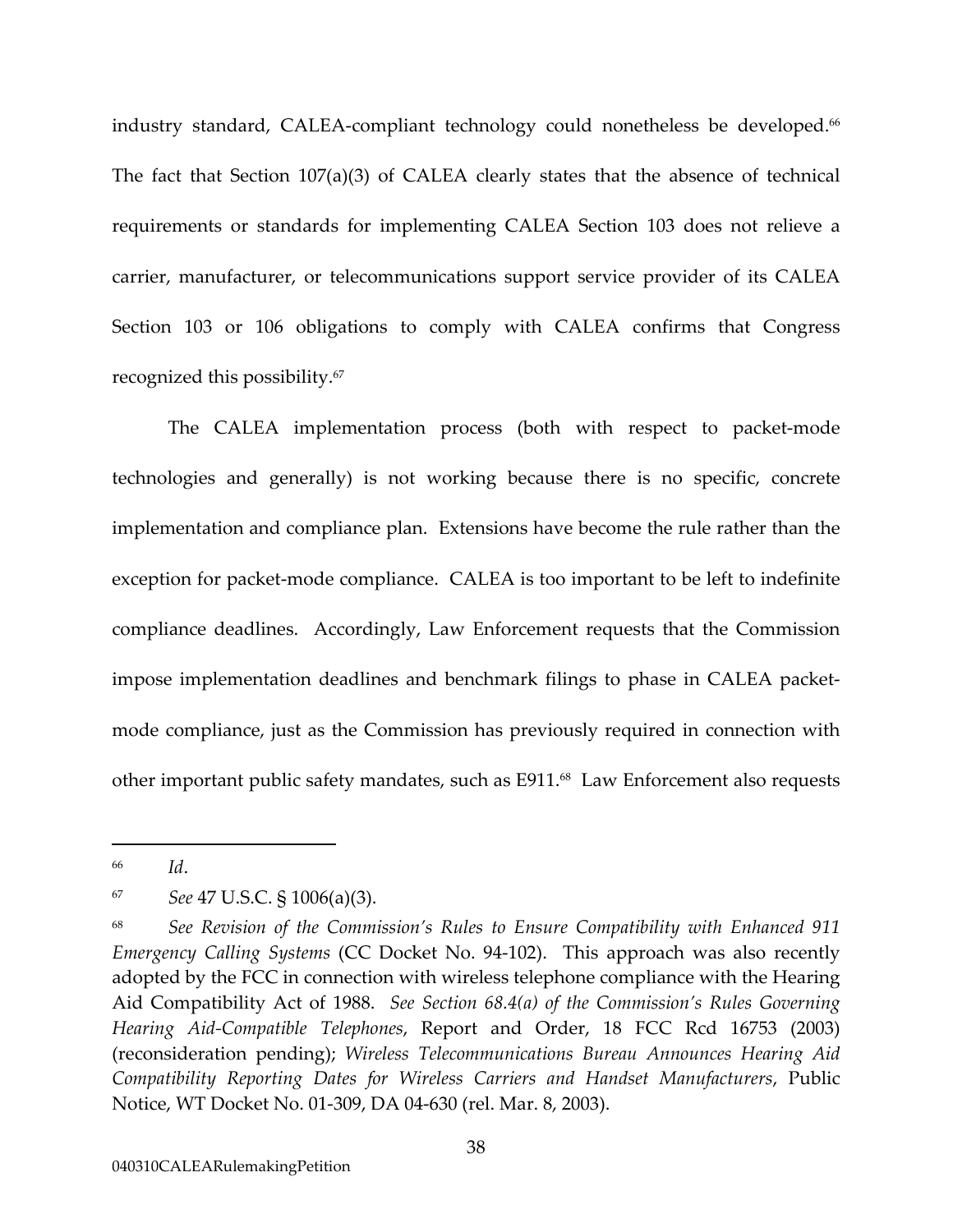that the Commission codify in its rules the CALEA packet-mode compliance phase-in benchmarks and deadlines and related filing requirements that the Commission adopts herein, just as the Commission did with the benchmarks and deadlines it adopted in the E911 docket. $69$ 

Although the Commission has in the past been reluctant to adopt milestones or benchmarks to monitor carriers' CALEA implementation efforts, the record in the CALEA implementation docket clearly demonstrates that such an approach is more than warranted at this time. The Commission devoted substantial resources and the full weight of its authority toward implementing the E911 mandate, including but not limited to establishing a system of compliance benchmarks and deadlines, strictly enforcing those benchmarks and deadlines, and imposing steep fines and other penalties for non-compliance with those benchmarks and deadlines and the E911 mandate generally. This rigorous approach proved highly successful, and is facilitating full implementation of E911 in a timely manner. CALEA implementation deserves an equally strict compliance plan.

A specific phased-in packet-mode compliance plan will provide certainty to the telecommunications industry in developing and installing CALEA-compliant packetmode solutions, and help law enforcement meet its public safety and national security obligations. Law Enforcement also believes this approach will expedite the

<span id="page-43-0"></span><sup>69</sup> *See* 47 C.F.R. § 20.18.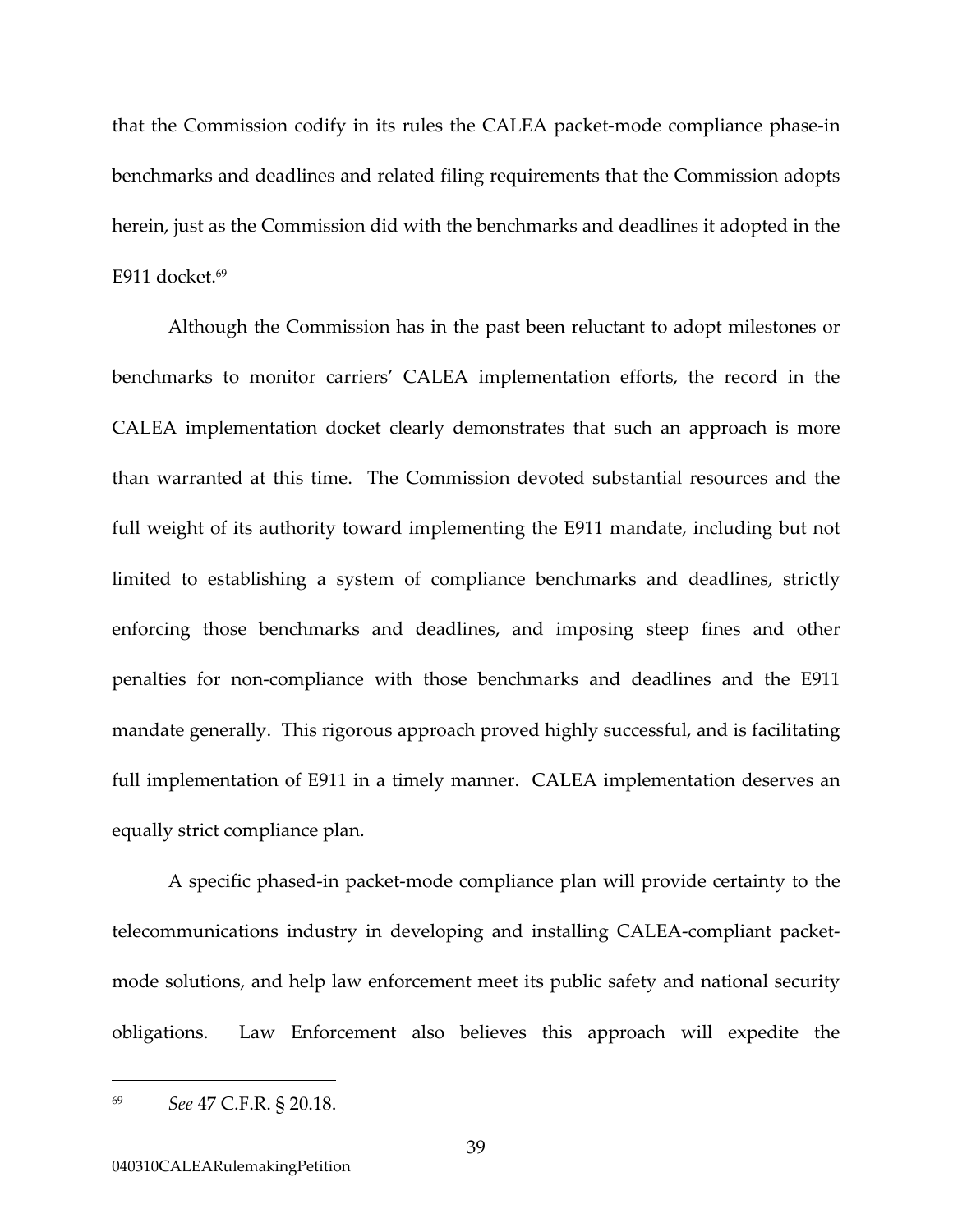<span id="page-44-0"></span>implementation of CALEA-compliant solutions, while still providing carriers with the flexibility to conform their solutions to industry-adopted standards or develop standards of their own.

The specific CALEA phase-in proposal for achieving packet-mode compliance set forth below is modeled after the phase-in plan adopted by the Commission for implementation of the E911 mandate. Although achieving compliance for the E911 program is being accomplished under a single phase-in schedule, the Commission may need to establish separate phase-in schedules for separate packet-mode services in order to achieve CALEA packet-mode compliance.

### **A. The Commission** *Public Notice* **Detailing the Packet-Mode Compliance Plan**

The Commission should issue a *Public Notice* modifying the policies and procedures for CALEA Section 103 compliance and Section 107(c) extensions previously announced in its April 25, 2000 and September 28, 2001 *Public Notices*. The *Public Notice* should require all CALEA-covered carriers to file a letter with the Commission (with a copy to the FBI's CALEA Implementation Unit) no later than 30 days after the date of the *Public Notice* advising the Commission of their CALEA packet-mode compliance status.<sup>70</sup> In addition, the Commission should advise carriers that, subject to strict

 $70$  The contents of the carrier's letter would be expected to identify that the carrier falls into one of the following three categories: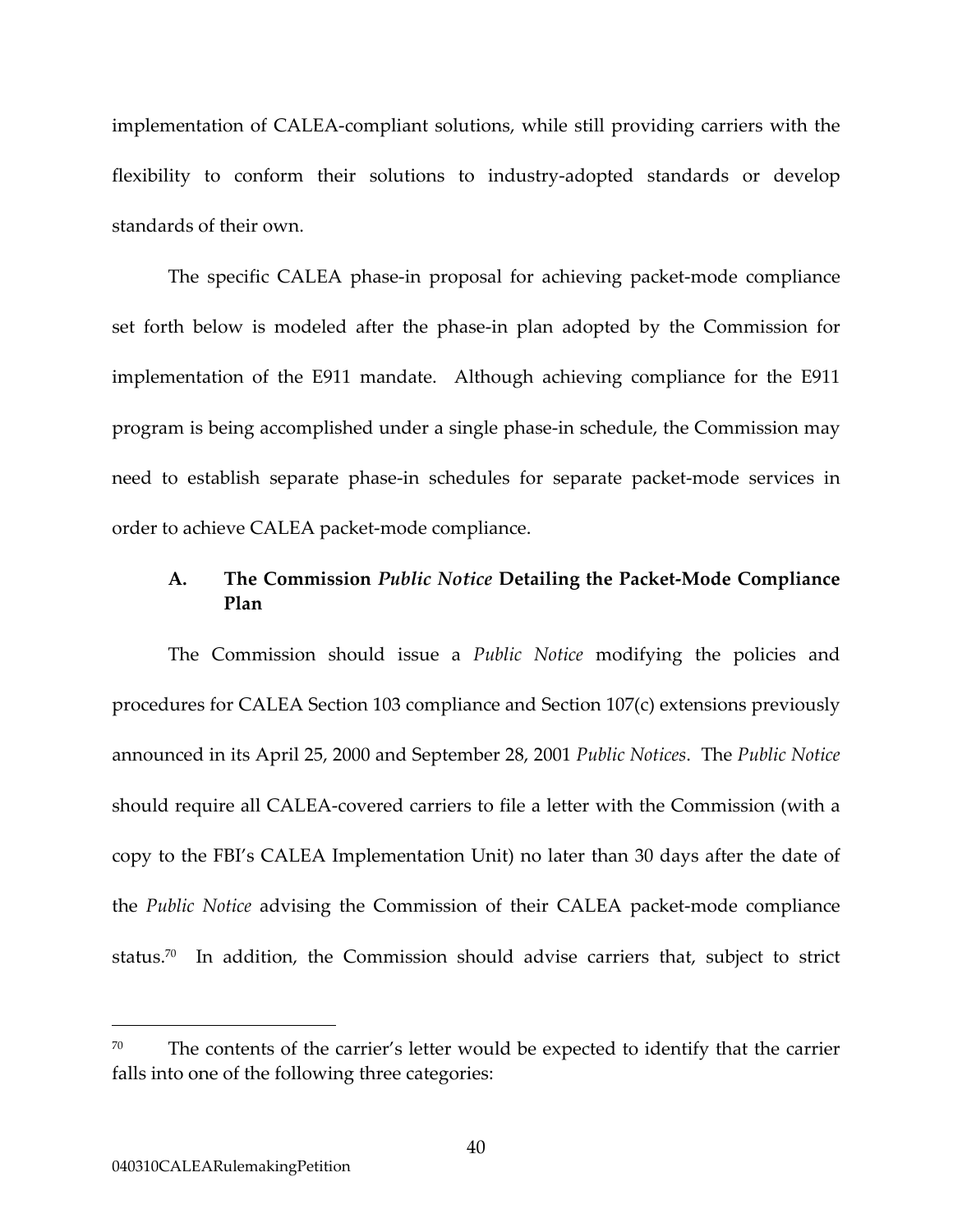commitments on the part of the requesting carrier, the Commission will entertain a carrier's request for a limited and conditional extension of time for packet-mode compliance. Any carrier that believes it requires such an extension would be directed to file a letter with the Commission (with a copy to the FBI's CALEA Implementation Unit) no later than 30 days after the date of the *Public Notice* requesting a limited and conditional extension for CALEA packet-mode compliance until a specified date or the compliance deadline specified by the Commission (whichever is sooner), and committing to strict compliance with the CALEA packet-mode compliance interim benchmarks established in the *Public Notice* as a condition of the extension grant.

The *Public Notice* should also establish CALEA packet-mode compliance interim benchmarks for carriers that are granted limited and conditional extensions of time; mandate the filing of progress reports in connection with the CALEA packet-mode compliance interim benchmarks; remind carriers that they are required to comply with CALEA and will be subject to enforcement action for failing to comply with their

- 1. The carrier is offering, or plans to offer, a CALEA-covered service using packet-mode technology and is CALEA compliant; or
- 2. The carrier is offering, or plans to offer, a CALEA-covered service using packet-mode technology but is not CALEA compliant; or
- 3. The carrier is not currently offering, and does not plan to offer, a CALEAcovered service using packet-mode technology, but in the event the carrier does later decide to offer such a service it will comply with the CALEA requirements as of the date of the commercial launch of the service.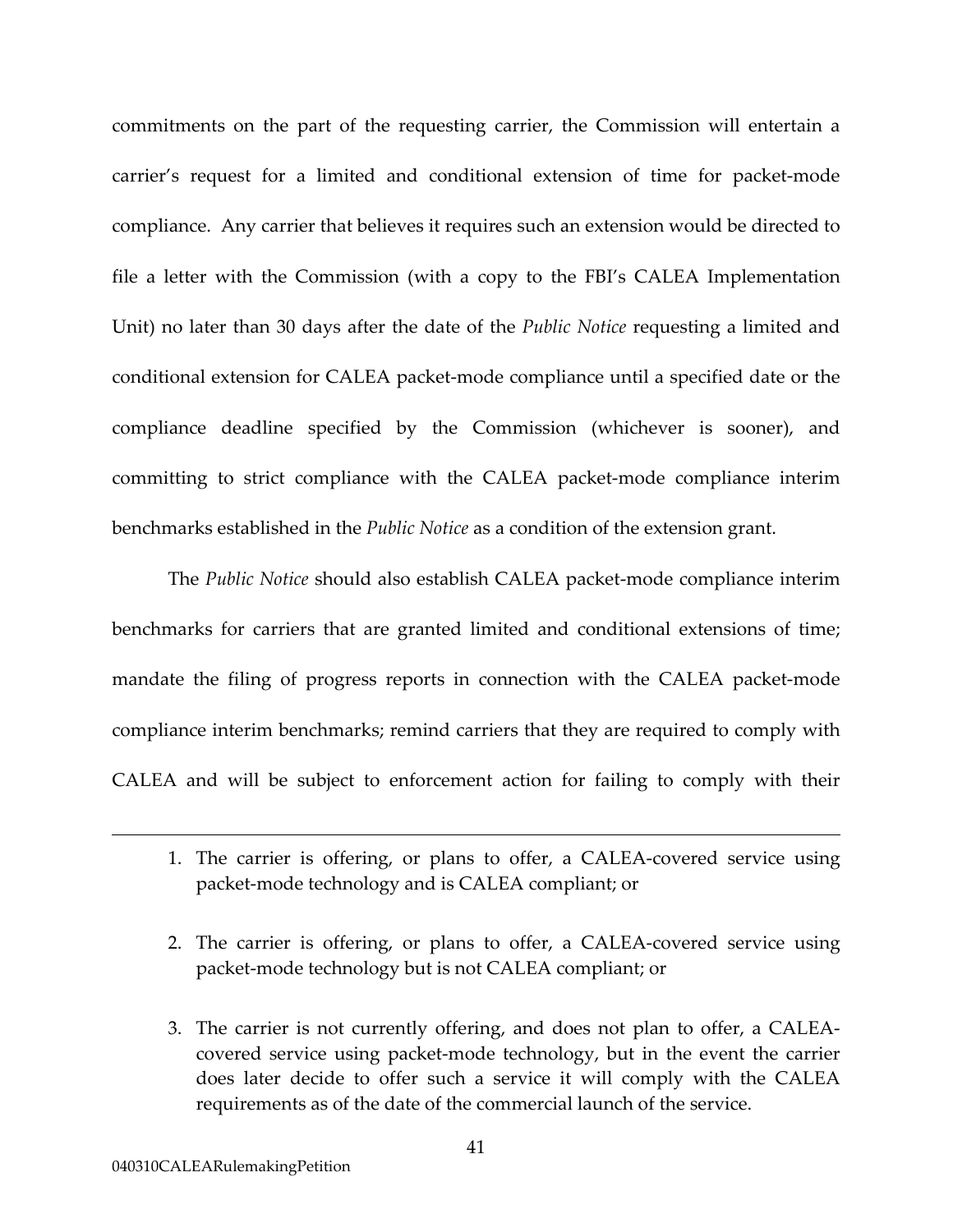CALEA obligations; and outline the consequences and penalties for a carrier's noncompliance with the CALEA packet-mode compliance interim benchmarks and the CALEA packet-mode compliance deadline.

Finally, the *Public Notice* should make clear that any carrier that does not file a letter within 30 days after the date of the *Public Notice* requesting a limited and conditional extension for CALEA packet-mode compliance and agreeing to strict compliance with the CALEA packet-mode compliance interim benchmarks will not receive an extension of time; and that if a carrier fails to meet an interim benchmark or submit the proper showing its limited and conditional extension will expire automatically as of the date of that failure[.71](#page-46-0) 

### **B. Commission Action on Carriers' Filings in Response to the** *Public Notice*

The Commission, in consultation with the FBI's CALEA Implementation Unit, will send a letter to the requesting carrier that  $(1)$  acknowledges the carrier's statements concerning its current CALEA packet-mode compliance status; (2) confirms the carrier's agreement to strictly comply with the CALEA packet-mode compliance interim benchmarks and CALEA packet-mode compliance deadline established in the *Public Notice* as a condition of its extension; (3) advises the carrier that if it fails to meet the

<span id="page-46-0"></span> $71$  This approach would replace the current "preliminary determination" system for CALEA packet-mode compliance extensions, which grants the extension relief before the carrier has in fact qualified for it.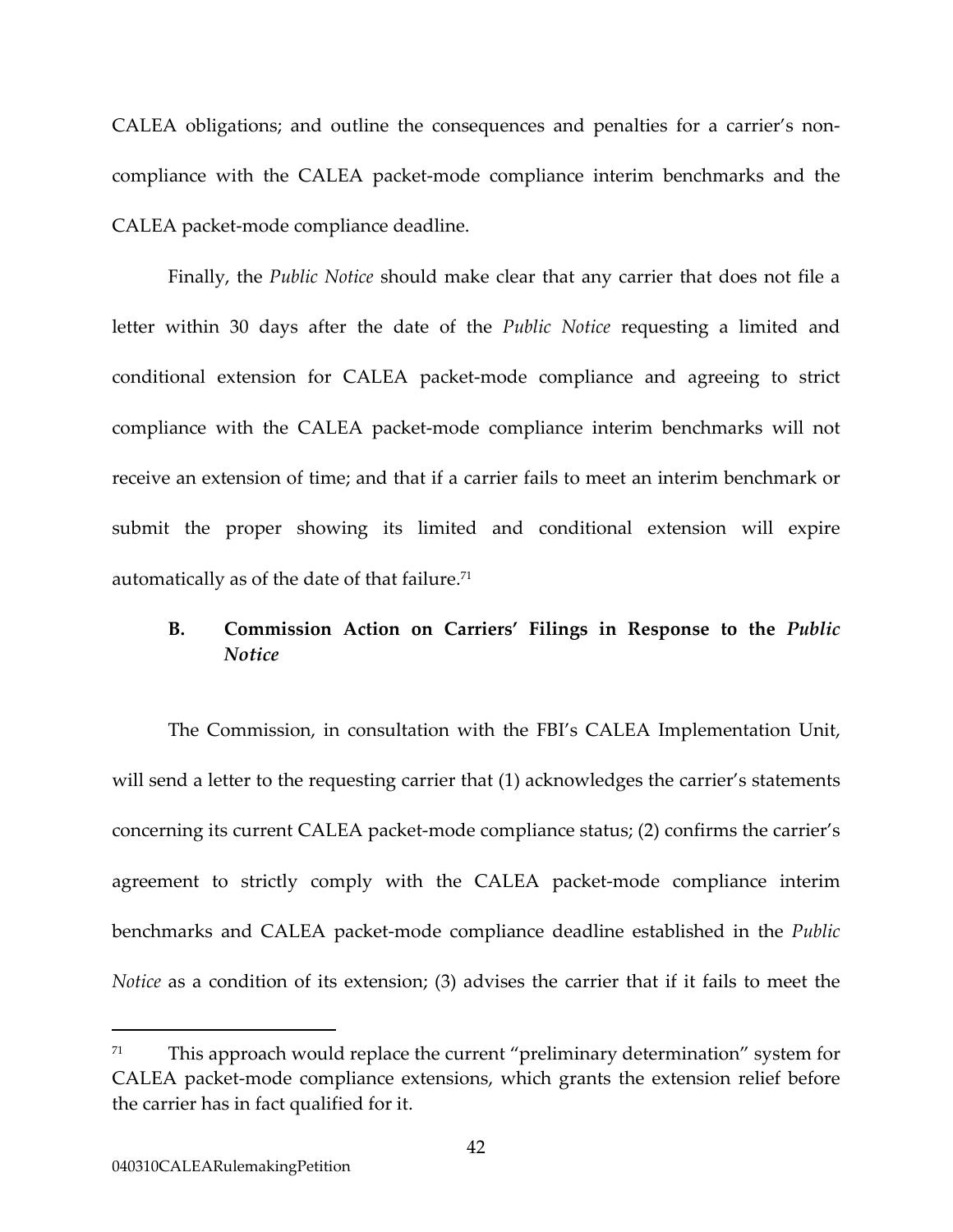CALEA packet-mode compliance interim benchmarks and/or the CALEA packet-mode compliance deadline, it will be deemed to be out of compliance with the conditions of its extension and that its limited and conditional extension of time will expire automatically as of the date of the failure; (4) reminds the carrier that it is responsible for the continuing accuracy and completeness of the information provided in its CALEA filings; and (5) advises the carrier that it could be subject to Commission enforcement action if it does not adhere to the conditions of its limited and conditional extension.[72](#page-47-0) 

#### **C. The First CALEA Packet-Mode Compliance Interim Benchmark**

The Commission should require that, as a condition of its limited conditional extension, each carrier must, no later than six months after the date of the *Public Notice*, file an officer's certification with the Commission (with a copy to the FBI's CALEA Implementation Unit) that identifies the technical intercept standard that the carrier will employ for CALEA packet-mode compliance. The carrier must commit to either an intercept standard published by a standard-setting body pursuant to CALEA Section

<span id="page-47-0"></span><sup>72</sup> Consistent with the Commission's processes, the violation would be automatically referred to the Commission's Enforcement Bureau. Penalties could include imposition of any directives to the carrier intended to facilitate CALEA packetmode compliance that may be warranted under the circumstances and/or monetary forfeitures. It should be noted that although such an automatic referral will trigger an investigation, it neither determines or prejudges the result, nor constitutes a final judgment that the carrier has violated a rule or the Commission's packet-mode compliance plan. The carrier will be afforded all the rights to which it is entitled by statute or under the Commission's rules.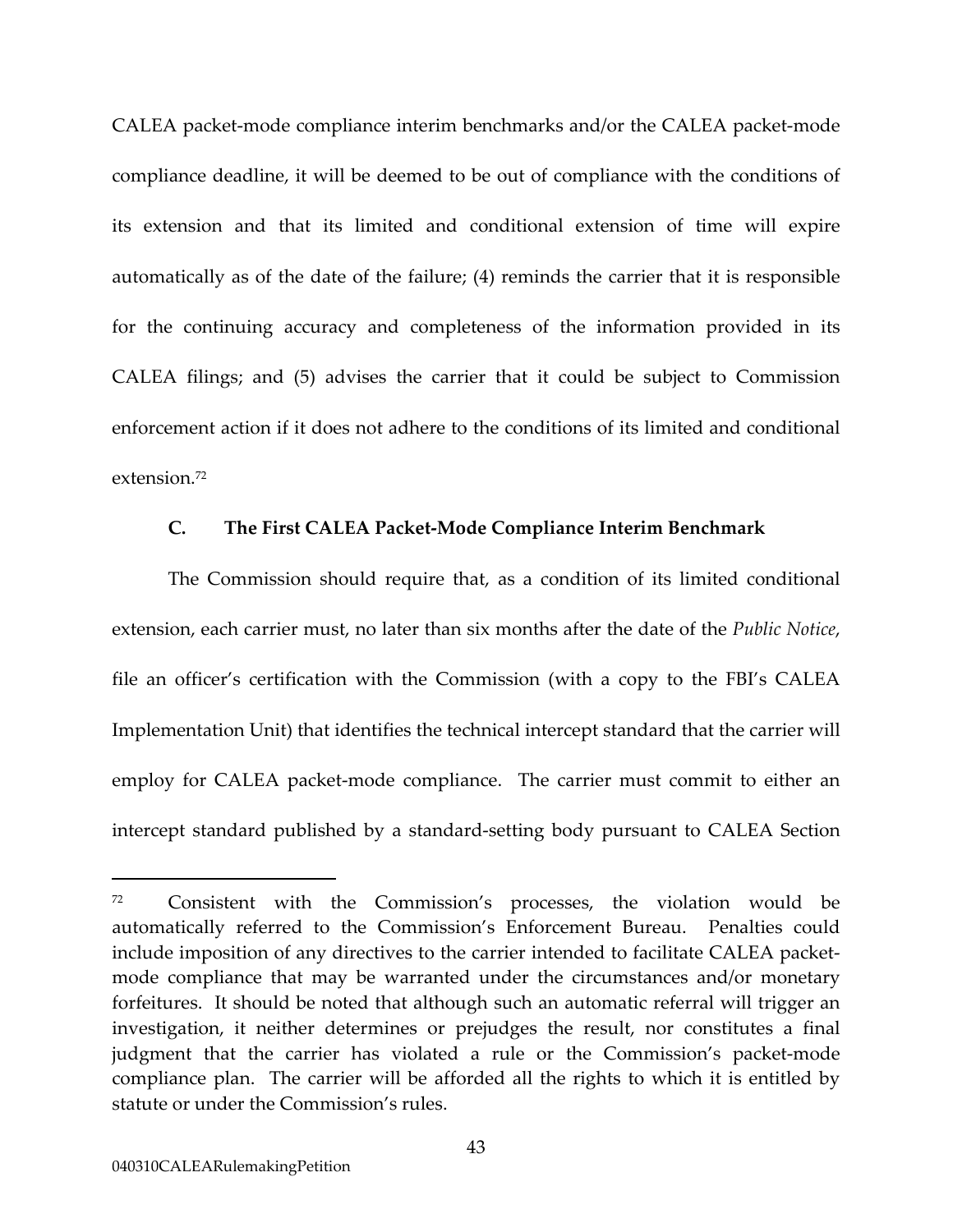107, or a *bona fide* intercept standard established by the carrier and its manufacturer(s). If a carrier commits to establishing its own *bona fide* intercept standard, the carrier's filing must include the specifications of that standard at a level of detail that is comparable to that of an industry-published standard (such as the Standard J-STD-025A used for circuit-mode CALEA compliance).

The Commission, in consultation with the FBI's CALEA Implementation Unit, should evaluate the validity of the carrier's first interim benchmark filing (*i.e.*, that it clearly identifies the intercept standard to be used by the carrier and, where applicable, includes the specifications of that standard at a level of detail that is comparable to that of an industry-published standard). The Commission should then advise the carrier of its determination regarding the carrier's compliance with the conditions of its limited and conditional extension of time.

In cases where the carrier has not met the conditions of its limited and conditional extension of time (*e.g.*, the carrier's filing was untimely, the carrier's selfproduced intercept standard was insufficiently detailed, etc.), the carrier should be advised (1) why it has not met the conditions of its limited and conditional extension of time; (2) that it is deemed to be out of compliance with respect to CALEA packet-mode compliance generally and the conditions of its extension; (3) that its limited and conditional extension of time is no longer valid; and (4) that the violation of the

44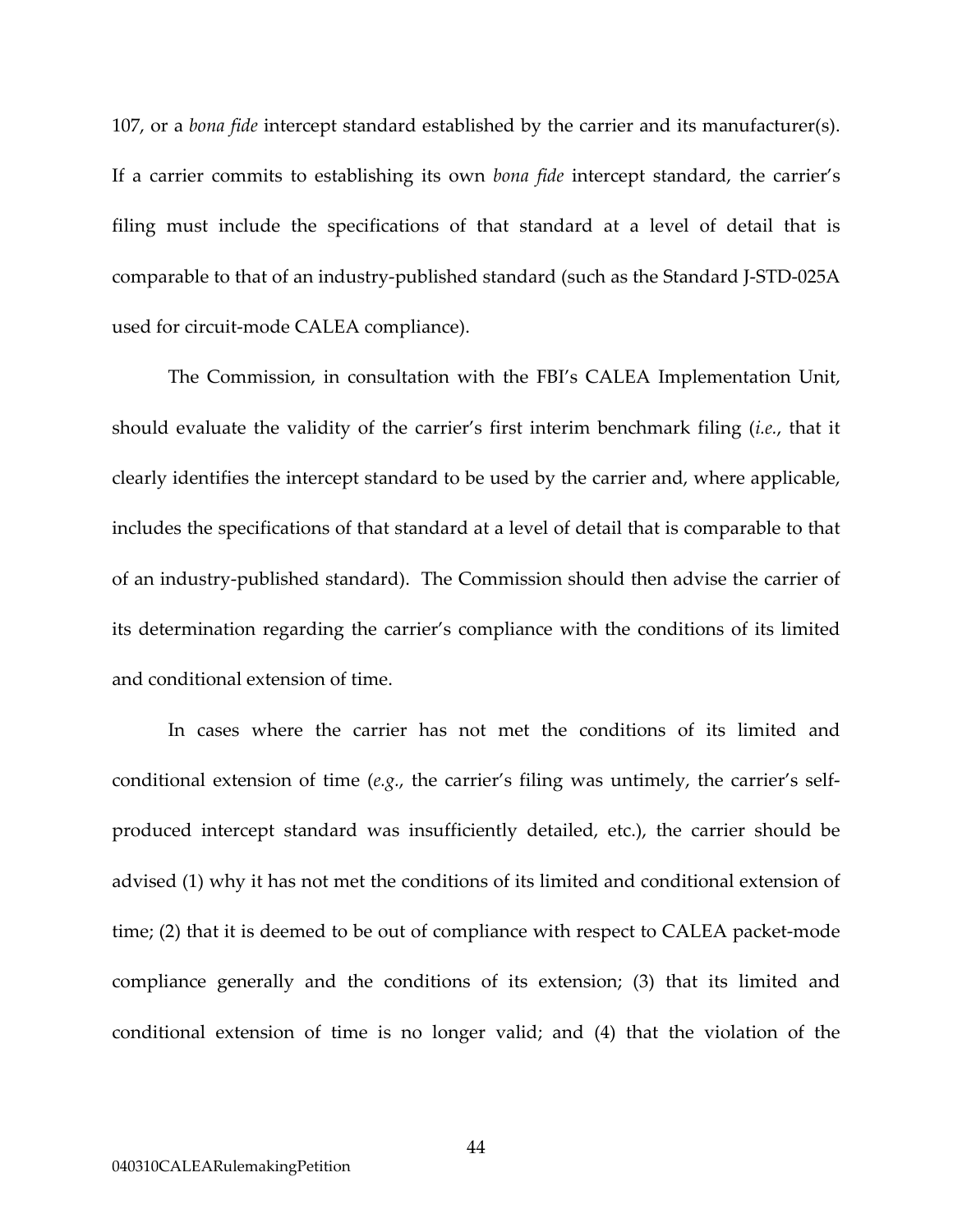conditions of its extension grant will be referred to the Commission's Enforcement Bureau for possible enforcement action.

If a carrier fails to make its first CALEA packet-mode compliance interim benchmark filing, the Commission should notify the carrier that (1) it has not met the conditions of its limited and conditional extension of time; (2) its limited and conditional extension of time is no longer valid; (3) it is deemed to be out of compliance with respect to CALEA packet-mode compliance generally and the conditions of its extension; and (4) the violation of the conditions of its extension grant will be referred to the Commission's Enforcement Bureau for possible enforcement action.[73](#page-49-0) 

#### **D. The Second CALEA Packet-Mode Compliance Interim Benchmark**

The Commission should require that, as a condition of its limited conditional extension, each carrier must, no later than twelve months after the date of the *Public Notice*, file an officer's certification with the Commission (with a copy to the FBI's CALEA Implementation Unit) confirming that the carrier's manufacturer has developed and made available the intercept solution, and the intercept solution conforms to the intercept standard identified in the carrier's first interim benchmark filing.

<span id="page-49-0"></span><sup>73</sup> Again, consistent with the Commission's processes, the violation would be automatically referred to the Commission's Enforcement Bureau, and penalties could include imposition of any directives to the carrier intended to facilitate CALEA packetmode compliance that may be warranted under the circumstances and/or monetary forfeitures.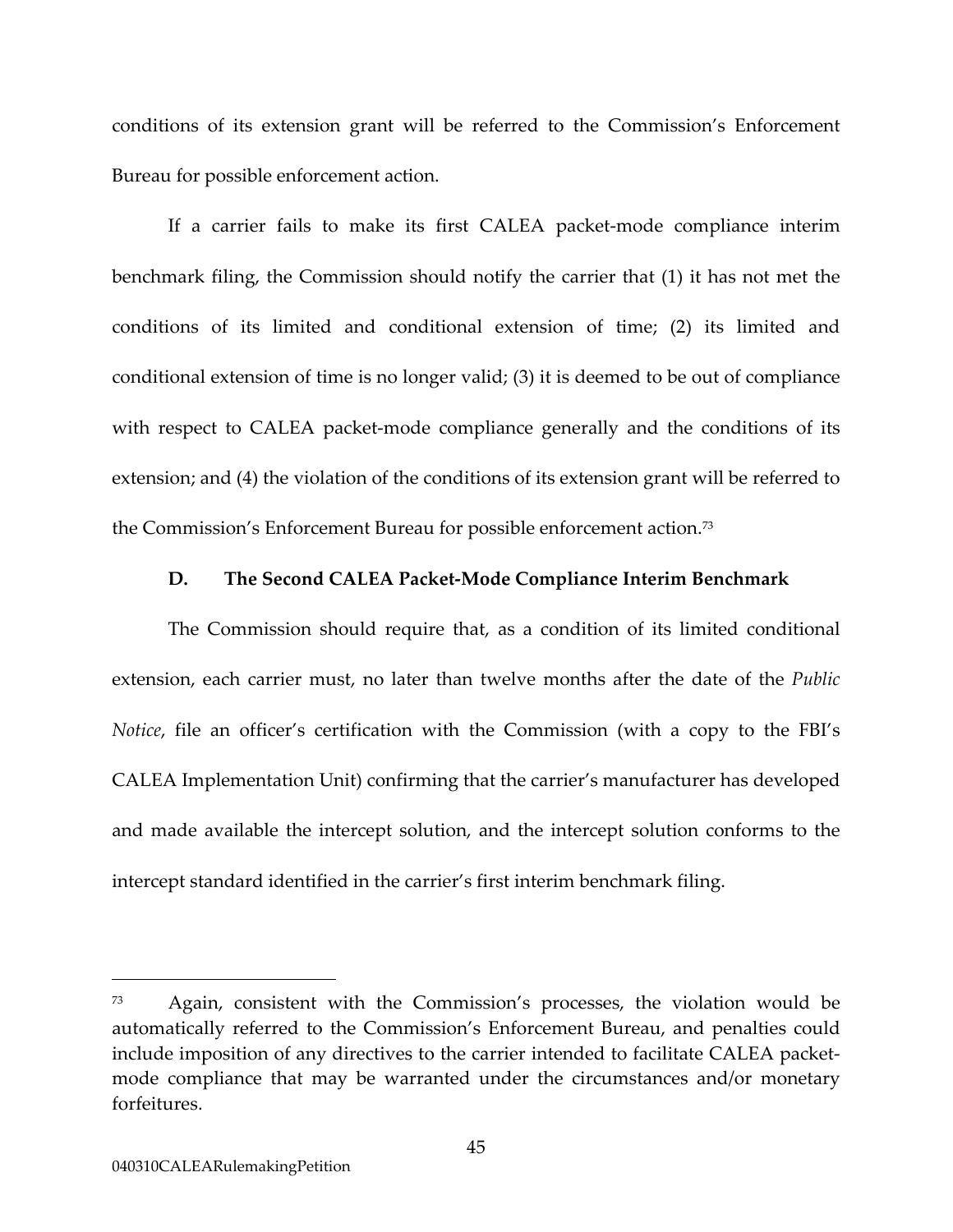In addition, as a condition of its limited conditional extension, the carrier must, no later than twelve months after the date of the *Public Notice*, file with the Commission (with a copy to the FBI's CALEA Implementation Unit) a certificate from an officer of the carrier's equipment manufacturer(s) confirming that the manufacturer(s) developed and made available the CALEA-compliant intercept solution, and the solution conforms to the intercept standard identified in the carrier's first interim benchmark filing.

The Commission, in consultation with the FBI's CALEA Implementation Unit, should evaluate the validity of the carrier's second interim benchmark filing and the manufacturer's filing (*i.e.*, that the filings each clearly identify the intercept solution that has been developed and made available by the manufacturer, and confirm that the intercept solution that has been developed and made available matches the intercept standard identified in the carrier's first interim benchmark filing). The Commission should then advise the carrier of its determination regarding the carrier's compliance with the conditions of its limited and conditional extension of time.

In cases where the carrier has not met the conditions of its limited and conditional extension of time (*e.g.*, the carrier's filing was untimely, there was no manufacturer's certification filed, the carrier's manufacturer did not develop and make available the intercept solution as represented, etc.), the carrier should also be advised (1) why it has not met the conditions of its limited and conditional extension of time; (2) that it is deemed to be out of compliance with respect to CALEA packet-mode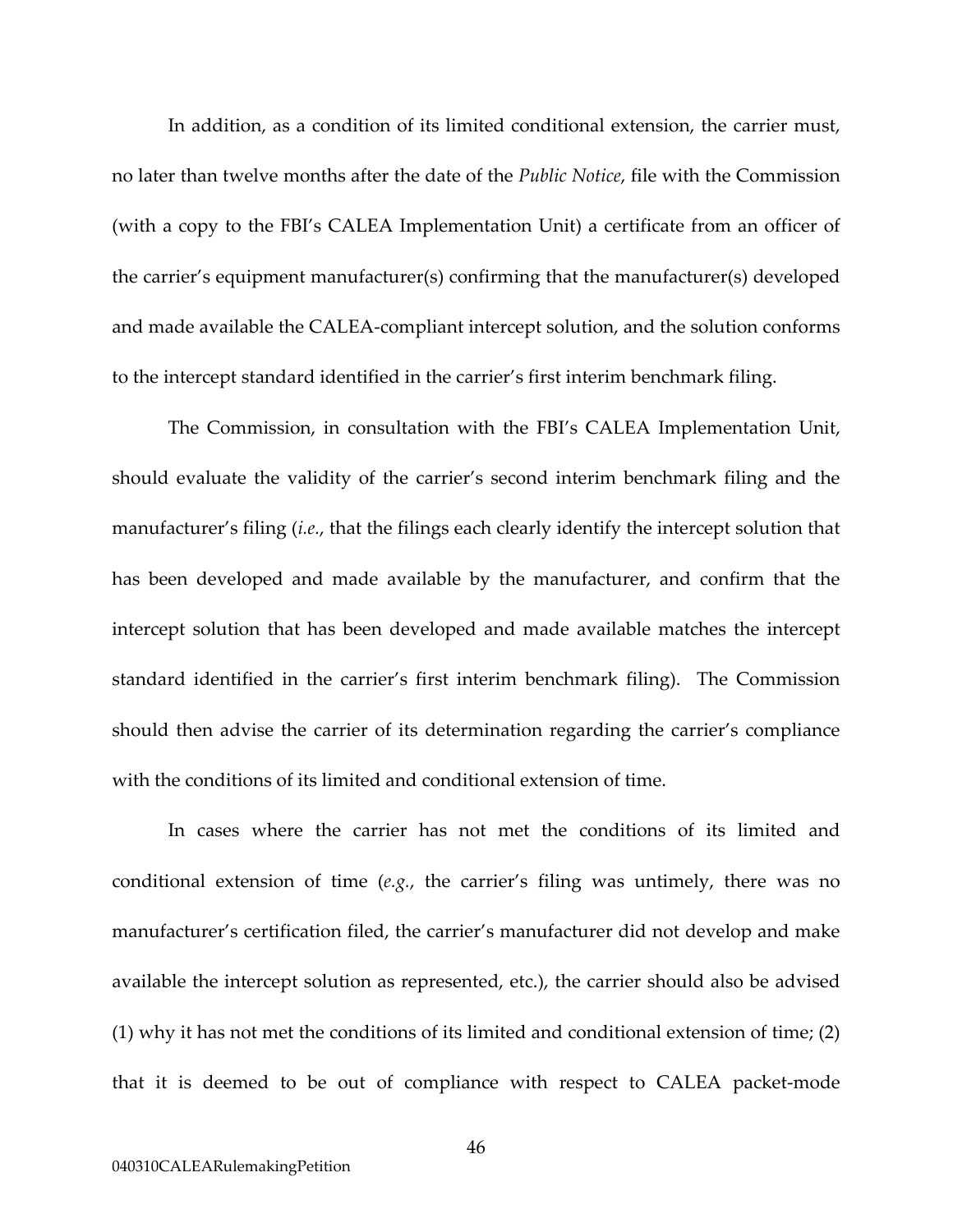compliance generally and the conditions of its extension; advise the carrier that its limited and conditional extension of time is no longer valid; and (3) that the violation of the conditions of its extension grant will be referred to the Commission's Enforcement Bureau for possible enforcement action.<sup>74</sup> In cases where the carrier's manufacturer fails to meet the conditions of the carrier's limited and conditional extension of time, the manufacturer should also be advised why the manufacturer has not met the conditions of the carrier's limited and conditional extension of time.

If a carrier or a manufacturer fails to make the second CALEA packet-mode compliance interim benchmark filing, the Commission should notify the carrier and manufacturer that (1) they have not met the conditions of the carrier's limited and conditional extension of time; (2) the carrier's limited and conditional extension of time is no longer valid; (3) the carrier is deemed to be out of compliance with respect to CALEA packet-mode compliance generally and the conditions of its extension; and (4) the carrier and/or manufacturer's violation of the conditions of the carrier's extension grant will be referred to the Commission's Enforcement Bureau for possible enforcement action.

<span id="page-51-0"></span><sup>74</sup> Again, consistent with the Commission's processes, the violation would be automatically referred to the Commission's Enforcement Bureau, and penalties could include imposition of any directives to the carrier intended to facilitate CALEA packetmode compliance that may be warranted under the circumstances and/or monetary forfeitures.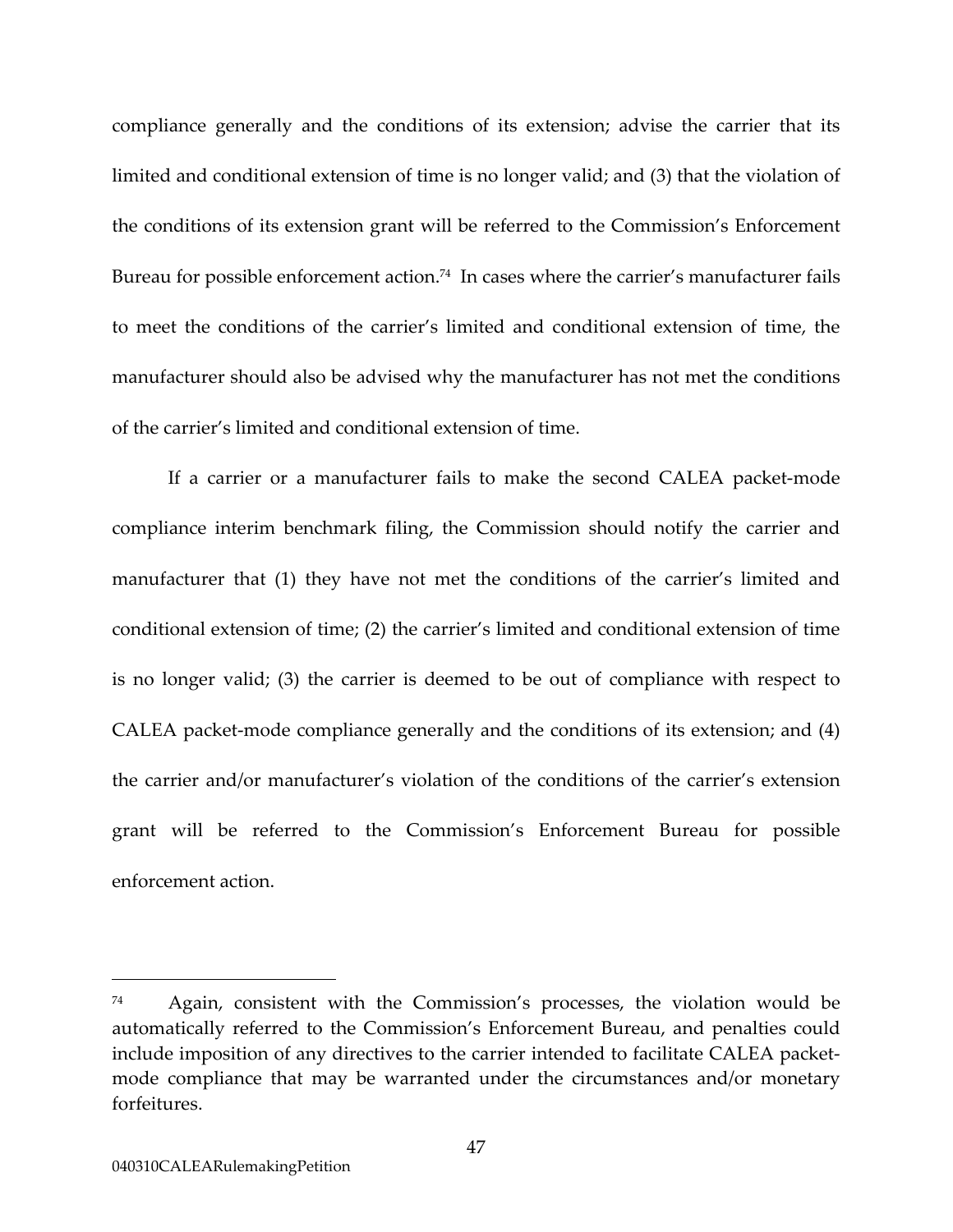#### **E. The CALEA Packet-Mode Compliance Deadline**

The Commission should require that carriers install and deploy their CALEA packet-mode intercept solutions throughout their networks by no later than fifteen months after the date of the Commission's *Public Notice* ("CALEA Packet-Mode Deadline"). The Commission should further require any carrier that was granted a limited and conditional extension of time to file an officer's certification with the Commission no later than ten business days after the CALEA Packet-Mode Deadline confirming that, as of the CALEA Packet-Mode Deadline date, the carrier had installed and deployed its CALEA packet-mode intercept solution throughout its network.

Any carrier that fails to timely file its required officer's certification with the Commission should be presumed to be non-compliant with respect to its CALEA packet-mode obligations and, consistent with the Commission's processes, would be automatically referred to the Commission's Enforcement Bureau for possible enforcement action. In addition, any carrier that timely files its required officer's certification with the Commission but indicates in that certification a compliance date that is *after* the CALEA Packet-Mode Deadline date will be presumed to be noncompliant with respect to its CALEA packet-mode obligations and, consistent with the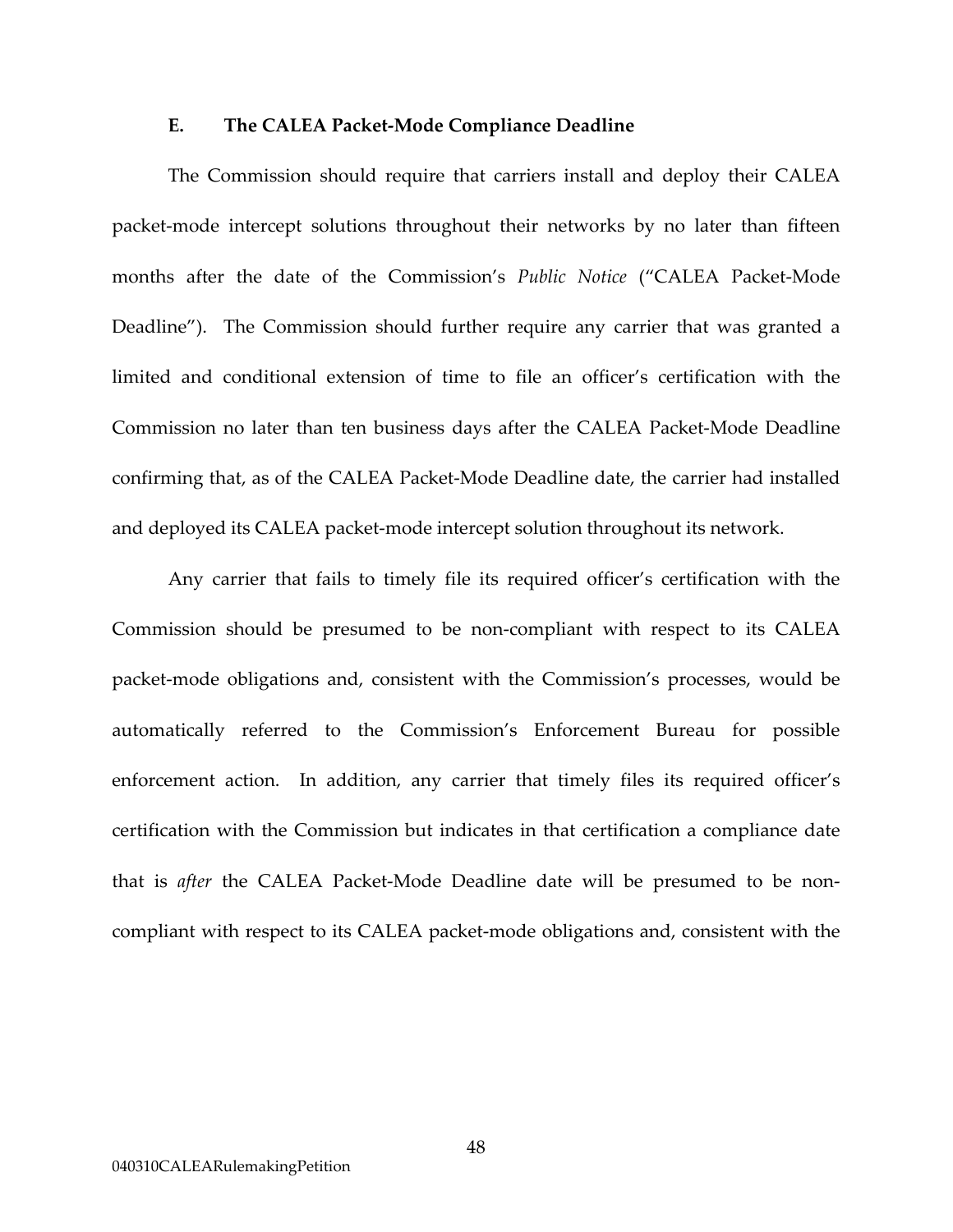Commission's processes, would be automatically referred to the Commission's Enforcement Bureau for possible enforcement action[.75](#page-53-0) 

Moreover, if the representations made in the officer's certification are subsequently shown to be false (*e.g.* the solution has not in fact been installed and deployed, or solution is unable to provide Commission-required capabilities to law enforcement), consistent with the Commission's processes, the carrier would be automatically referred to the Commission's Enforcement Bureau for possible enforcement action, and penalties could include imposition of any directives to the carrier intended to facilitate CALEA packet-mode compliance that may be warranted under the circumstances and/or monetary forfeitures.

#### **F. Further Extensions of the CALEA Packet-Mode Compliance Deadline**

Although Section 107(c) of CALEA does not contain a restriction on the number extensions that a carrier can request, as discussed above, extensions have unfortunately become the rule rather than the exception for packet-mode compliance. The Commission should take action to break the seemingly endless cycle of packet-mode extensions, and remove the extension expectancy/entitlement held by some, carriers. Accordingly, Law Enforcement requests that the Commission make clear that it will not

<span id="page-53-0"></span><sup>75</sup> Penalties for filings that are determined by the Commission's Enforcement Bureau to be untimely or otherwise deficient or non-compliant could include imposition of any directives to the carrier intended to facilitate CALEA packet-mode compliance that may be warranted under the circumstances and/or monetary forfeitures.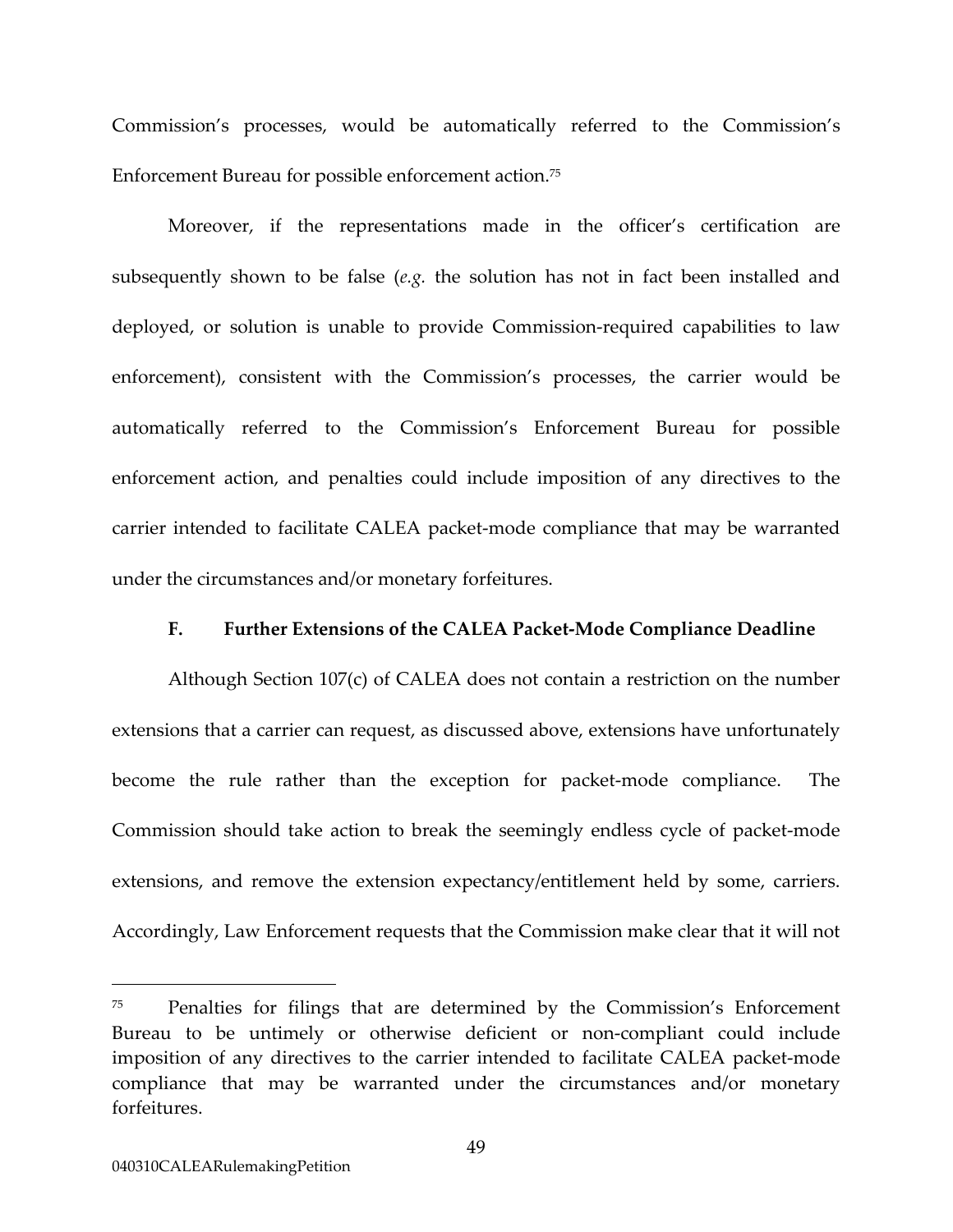entertain petitions for additional extensions of time or other relief of the CALEA Packet-Mode Deadline (including requests for modification of the compliance requirements, benchmarks and/or deadline) absent extraordinary circumstances.<sup>76</sup> In Law Enforcement's view, this is the only way to truly compel carriers, equipment/solution vendors, and industry standards-setting organizations to develop and deploy industrywide and/or carrier-specific CALEA solutions and achieve true CALEA packet-mode compliance.

In addition, Law Enforcement asks the Commission to adopt specific and strict rules for any further extensions of the Packet-Mode Deadline.<sup>77</sup> These rules should require that any extension petition be specific, focused, and limited in scope,

<span id="page-54-0"></span><sup>76</sup> This approach is consistent with the approach taken by the Commission concerning waivers and extensions of the compliance benchmarks and deadlines for E911 implementation. As the Commission aptly stated in its *E911 Fourth Memorandum Opinion and Order* in addressing the issue of waiver and extension requests in the E911 docket, ". . . carriers [are expected] to work aggressively with technology vendors and equipment suppliers to implement [Phase II of E911], and to achieve full compliance as soon as possible. Carriers should not expect to defer providing a location solution if one is available and feasible. If a carrier's preferred method location solution is not available or will not fully satisfy the [E911] rules . . . the carrier [is] expected to implement another solution that does comply with the rules." *See See In the Matter of Revision of the Commission's Rules to Ensure Compatibility with Enhanced 911 Emergency Calling Systems,* Fourth Memorandum Opinion and Order, 15 FCC Rcd 17442, 17458 ¶ 45. It should be noted that in any event, regardless of the grant of a further extension of time to comply, the carrier would be referred to the Commission's Enforcement Bureau for failure to comply by the CALEA Packet-Mode Deadline.

<span id="page-54-1"></span><sup>77</sup> In the *1998 Section 107 Extension Order*, the Commission declined to propose specific rules for extension requests because it was then unclear to the Commission whether extension requests would be forthcoming. *See 1998 Section 107 Extension Order* at ¶ 7. Unfortunately, not only did such requests arrive, they have become the norm.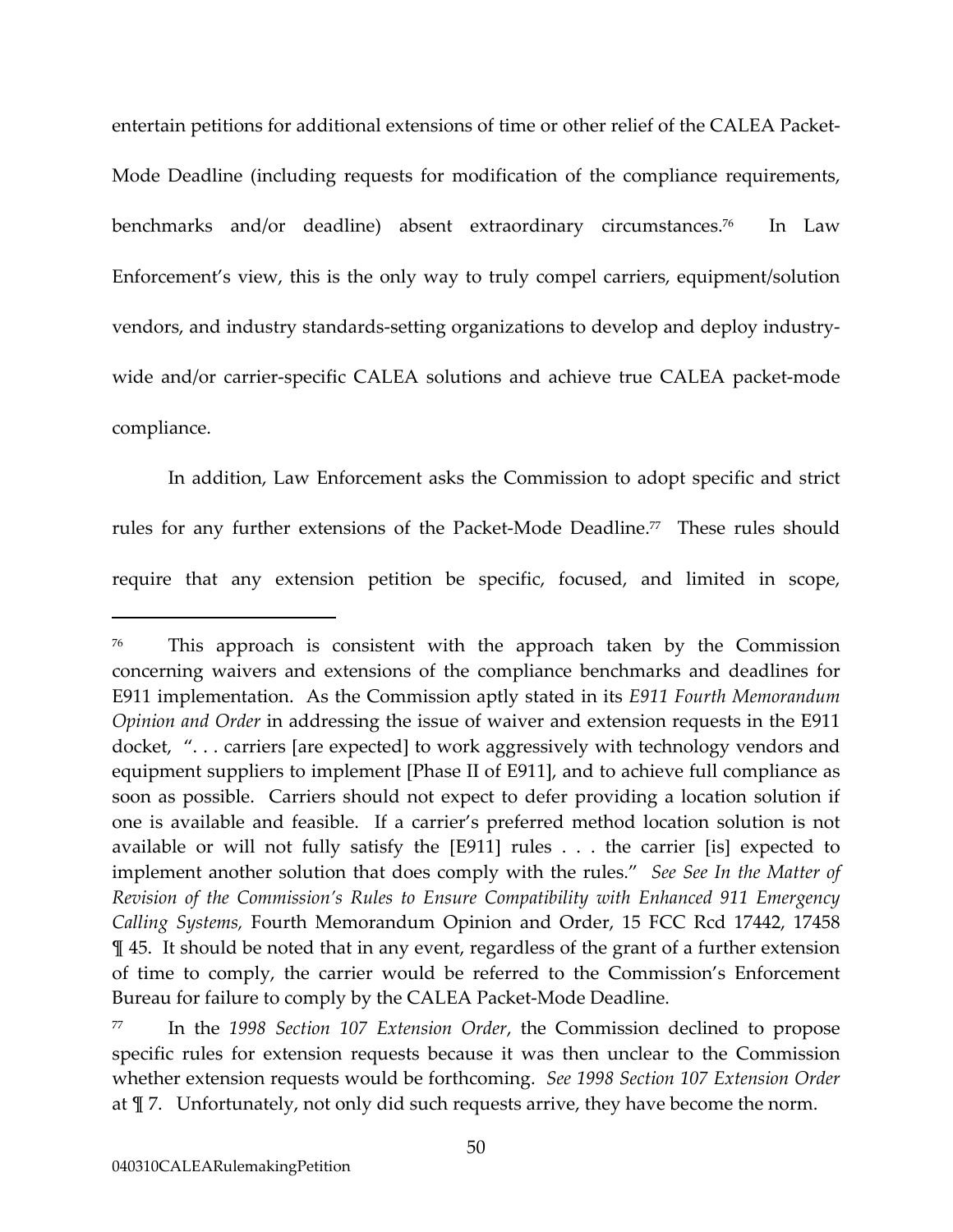demonstrate a clear path to full CALEA packet-mode compliance, and specify all solutions considered or implemented prior to the Packet-Mode Deadline and why those solutions proved unacceptable.<sup>78</sup> The rules should make clear that carriers are not permitted to argue in any petition for further extension of the Packet-Mode Deadline that the service for which a further extension is being sought is not covered by CALEA. The rules should also specify that any such additional extension will be extremely limited in duration (*e.g.*, a maximum of three months at a time). Finally, the rules should state that while the Commission may consider the totality of the carrier's individual circumstances, including the carrier's compliance efforts, among the things

<span id="page-55-0"></span><sup>78</sup> In order to confirm the genuineness of a carrier's compliance efforts and foster timely compliance, a carrier should be required to provide as part of its request for further extension of the Packet-Mode Deadline detailed information demonstrating proactive and timely consultation with the manufacturer(s) of its telecommunications transmission and switching equipment and its providers of telecommunications support services for the purpose of ensuring that current and planned equipment, facilities, and services comply with the capability requirements of CALEA Section 103 (including the dates of such consultations and the names and titles of the individuals with whom the carrier consulted). Such detailed information would include, at a minimum, (1) the date on which service design was initiated for a particular service offering; (2) efforts made at the service design stage demonstrating the carrier's effort to comply with the requirements of CALEA Section 103 for the subject service offering; (3) details regarding the costs and other business burdens associated with CALEA compliance for the subject service offering; (4) technical challenges encountered by the carrier with respect to CALEA compliance for the subject service offering; and (5) a detailed discussion of how such costs, business burdens, technical challenges, etc. affected the carrier's timeline for full CALEA compliance for the subject service offering. A carrier should also be required to provide a signed statement from the manufacturer(s) of its telecommunications transmission and switching equipment and its providers of telecommunications support services corroborating the carrier's representations concerning consultation.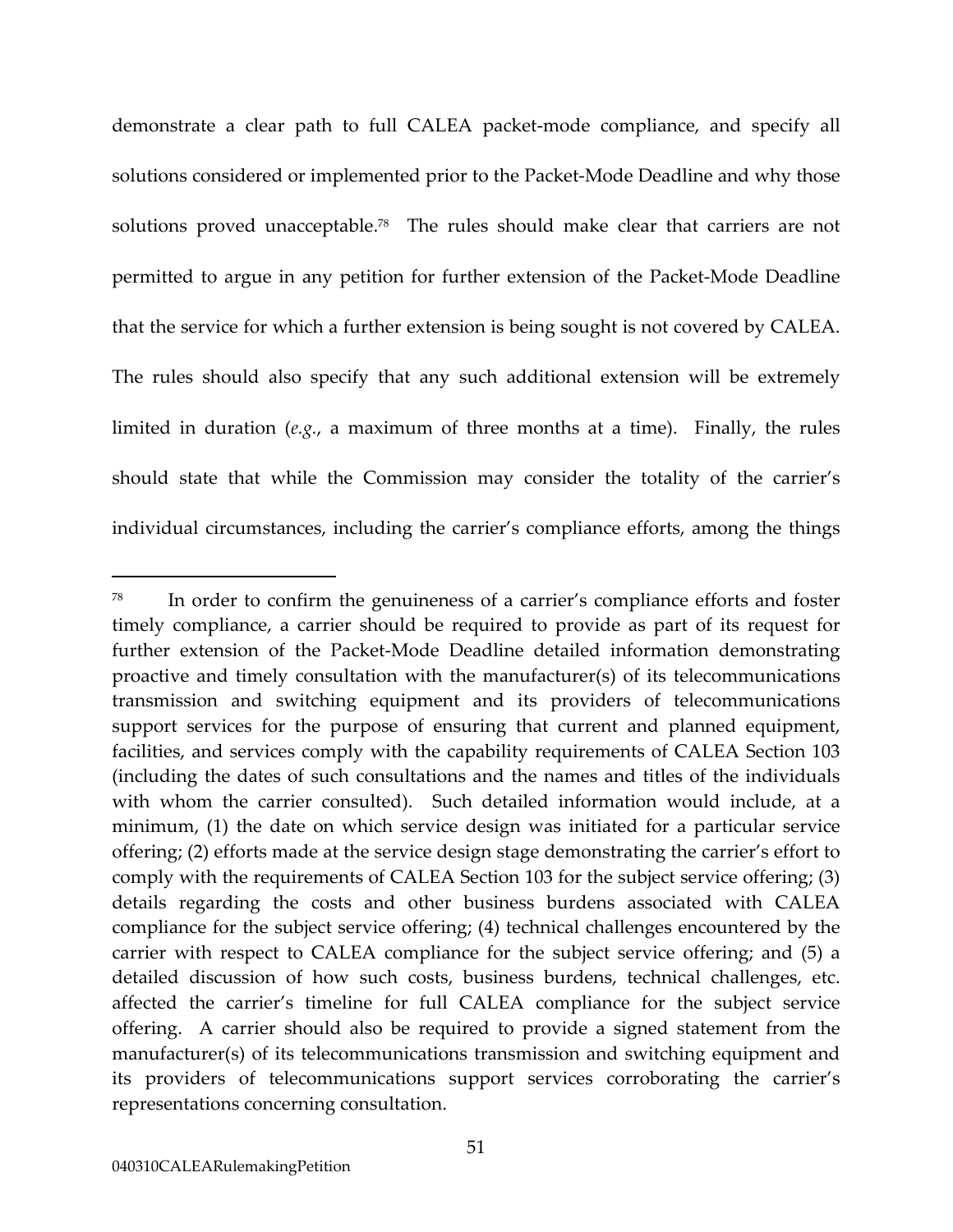that will not be considered justification for an additional extension are the failure of a standards-setting body to publish a standard for CALEA packet-mode compliance, a vendor's failure to develop, build and/or deliver the solution by the second interim benchmark date or the Packet-Mode Deadline,<sup>79</sup> or a claim under Section  $107(c)(2)$  that a solution is not reasonably achievable (if made after the second interim benchmark deadline).

<span id="page-56-0"></span><sup>79</sup> This is consistent with the Commission's approach in the E911 docket, where the Commission specifically rejected commenting parties' suggestion that they be deemed to be in compliance with the handset deployment rules if they placed timely orders for ALI-capable handsets. *See In the Matter of Revision of the Commission's Rules to Ensure Compatibility with Enhanced 911 Emergency Calling Systems,* Fourth Memorandum Opinion and Order, 15 FCC Rcd 17442, 17456 ¶ 38 (2000) ("*E911 Fourth Memorandum Opinion and Order*"). The Commission also advised in connection with waivers granted in the E911 docket that "an assertion that a vendor, manufacturer, or other entity was unable to supply compliant products will not excuse noncompliance." *See In the Matter of Revision of the Commission's Rules to Ensure Compatibility with Enhanced 911 Emergency Calling Systems, Request for Waiver by AT&T Wireless Services, Inc.*, Order, 16 FCC Rcd 18253, 18261 ¶ 26 (2001) ("*AT&T Waiver Order*"); *In the Matter of Revision of the Commission's Rules to Ensure Compatibility with Enhanced 911 Emergency Calling Systems, Wireless E911 Phase II Plan of Nextel Communications, Inc.*, Order, 16 FCC Rcd 18277, 18288 ¶ 36 (2001) ("*Nextel Waiver Order*"); *In the Matter of Revision of the Commission's Rules to Ensure Compatibility with Enhanced 911 Emergency Calling Systems, Request for Waiver by Cingular Wireless LLC*, Order, 16 FCC Rcd 18305, 18313 ¶ 27 (2001) ("*Cingular Waiver Order*"); *In the Matter of Revision of the Commission's Rules to Ensure Compatibility with Enhanced 911 Emergency Calling Systems, Request for Waiver by Sprint Spectrum L.P. d/b/a Sprint PCS*, Order, 16 FCC Rcd 18330, 18340 ¶ 32 (2001) ("*Sprint Waiver Order*"); *In the Matter of Revision of the Commission's Rules to Ensure Compatibility with Enhanced 911 Emergency Calling Systems, Request for Waiver by Verizon Wireless*, Order, 16 FCC Rcd 18364, 18377 ¶ 35 (2001) ("*Verizon Waiver Order*").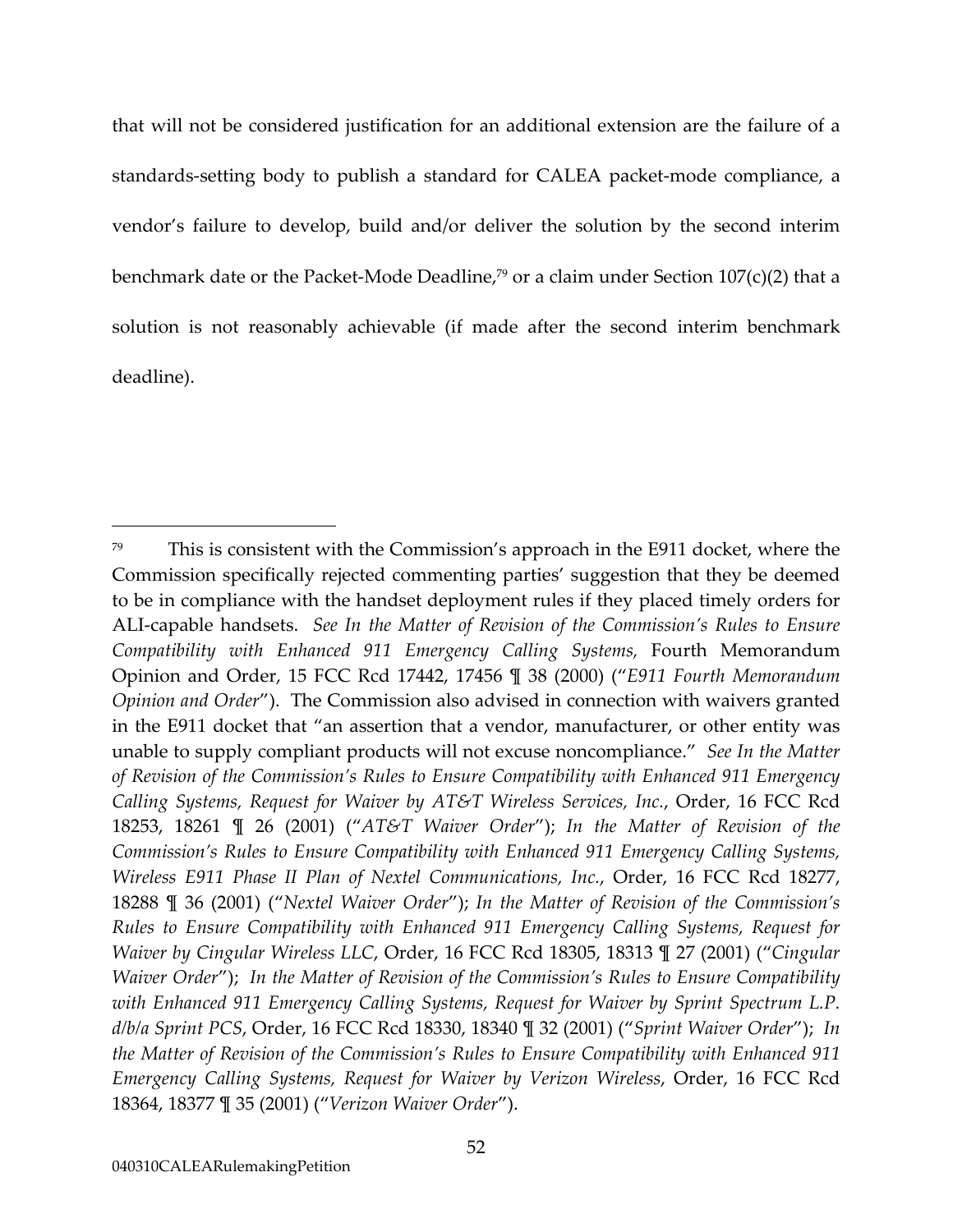Consistent with the requirements of Section  $107(c)$  of CALEA,<sup>80</sup> the Commission should, in consultation with the FBI, conduct an individualized review of each extension petition filed, and issue a detailed order granting or denying the petition. The Commission should specify in the rules it adopts for any further extensions of the Packet-Mode Deadline that an extension beyond the Packet-Mode Deadline is not effective unless and until the Commission takes action affirmatively granting such an extension (*i.e.*, there is no preliminary determination granting an extension upon the filing of a petition).

# **IV. THE COMMISSION SHOULD ADOPT GENERAL RULES THAT PROVIDE FOR THE ESTABLISHMENT OF BENCHMARKS AND DEADLINES FOR COMPLIANCE WITH FUTURE CALEA-COVERED TECHNOLOGIES AND SERVICES**

Law Enforcement also asks the Commission to exercise its authority under Section 229(a) of the Communications Act to promulgate general rules that provide for the establishment of benchmarks and deadlines for CALEA compliance with future CALEA-covered technologies and services that are comparable to those requested above for CALEA packet-mode compliance. This approach will avoid the types of implementation and compliance problems and delays experienced in connection with packet-mode technologies, and facilitate carriers' implementation of CALEA-compliant solutions sooner, while still providing carriers with the flexibility to conform to industry-adopted standards or devise carrier-specific solutions of their own. Law

<span id="page-57-0"></span> $^{80}$  47 U.S.C. § 1006(c).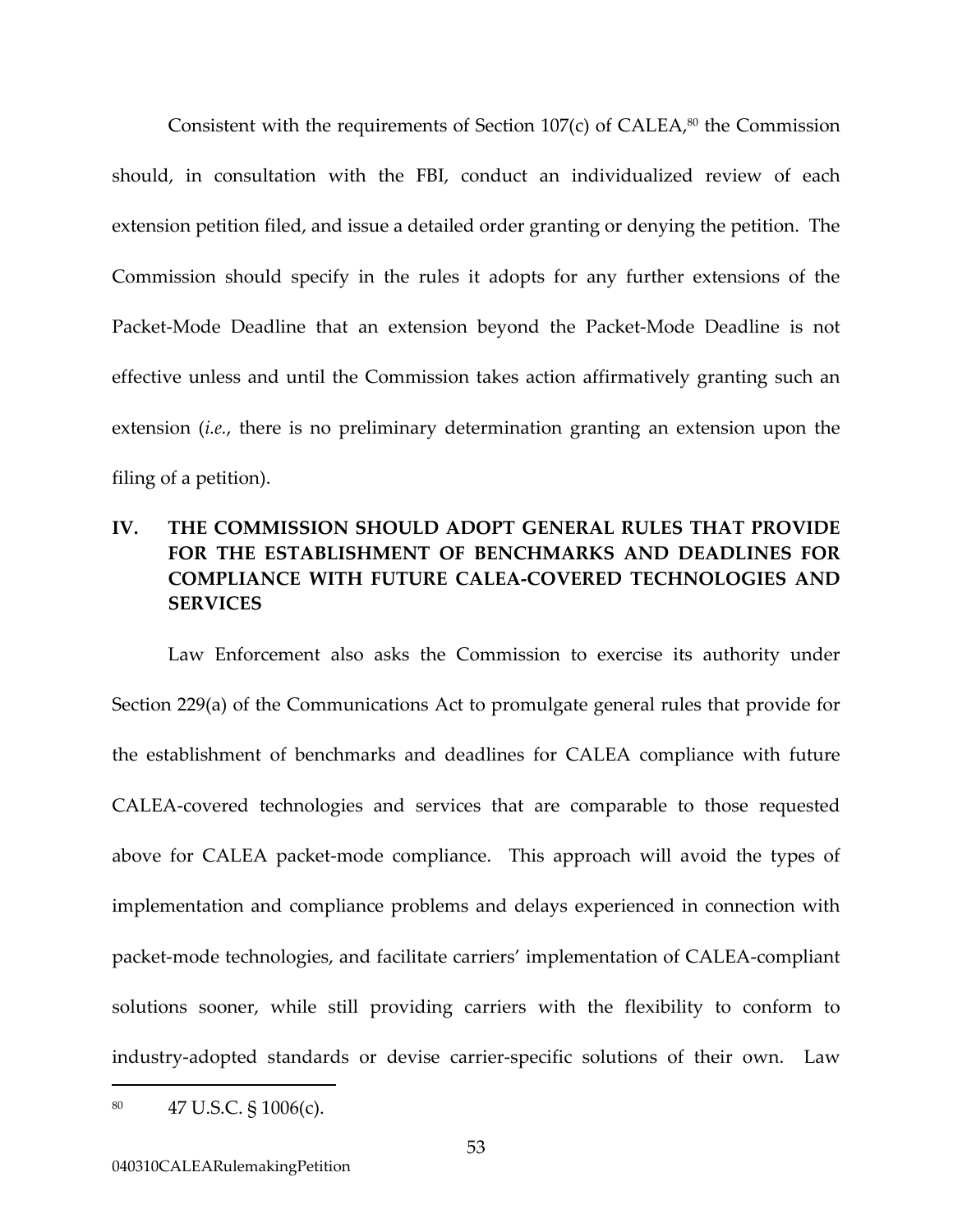Enforcement also believes that establishing general rules now will enable the Commission to act expeditiously in setting compliance benchmarks and deadlines for future CALEA-covered technologies.

Law Enforcement also asks the Commission to adopt rules requiring that a carrier already have installed and deployed a CALEA solution to assist with lawfullyauthorized electronic surveillance of a CALEA-covered service at the time the carrier rolls out that CALEA-covered service to the public, not at some unknown subsequent date.<sup>81</sup> Otherwise, criminals, terrorists, and spies will gain potentially large windows of opportunity to evade lawful surveillance.

In the event that a carrier plans to begin offering a new service and is unsure whether that service is subject to CALEA, the Commission should require the carrier to file a request for clarification or declaratory ruling that seeks Commission guidance on CALEA's applicability to the proposed service offering. It is the Commission, not carriers, that is authorized to determine whether CALEA applies to a given service. Requiring carriers to obtain a Commission determination prior to service roll-out will prevent carriers from making a unilateral determination that CALEA does not apply to the service.

<span id="page-58-0"></span><sup>&</sup>lt;sup>81</sup> This approach is not only consistent with the spirit of CALEA, but is also the more cost-effective approach to CALEA implementation for CALEA-covered technologies, because it is far more efficient to craft a solution during the service and product design stage than after product manufacturing and service rollout has occurred. Thus, the requirement will benefit both law enforcement and carriers.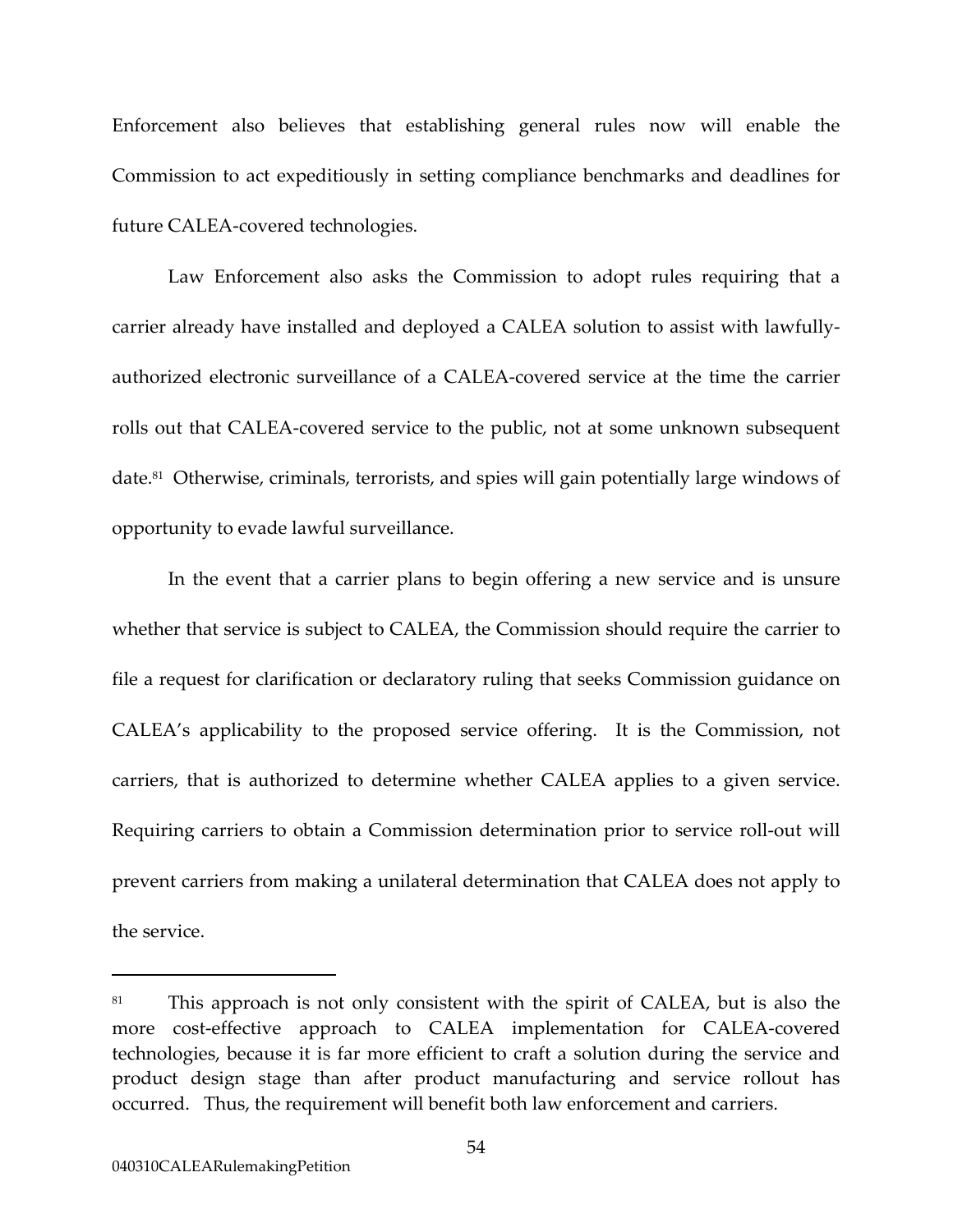# **V. THE COMMISSION SHOULD ADOPT GENERAL RULES CONCERNING EXTENSIONS OF ANY BENCHMARKS AND DEADLINES FOR COMPLIANCE WITH FUTURE CALEA-COVERED TECHNOLOGIES AND SERVICES ESTABLISHED BY THE COMMISSION**

As discussed herein, extensions have unfortunately become the rule rather than the exception for CALEA compliance. The Commission should take action to prevent the seemingly endless cycle of extensions that have consistently plagued the CALEA compliance process, and remove the perception of an extension expectancy/entitlement for CALEA compliance. Accordingly, the Commission should adopt specific rules for requests for additional extensions of time or other relief of any compliance benchmarks and deadlines set by the Commission for compliance with future CALEA-covered technologies and services. The Commission should also make clear that requests for additional extensions of time or other relief (including requests for modification of the compliance requirements, benchmarks and/or deadline) will not be routinely granted, and will generally not be granted absent extraordinary circumstances.<sup>82</sup> Again, in Law Enforcement's view, this is the only way to truly compel carriers, equipment/solution vendors, and industry standards-setting organizations to develop and deploy industrywide and/or carrier-specific CALEA solutions and achieve true CALEA compliance.

<span id="page-59-0"></span> $82$  Again, this approach is consistent with the approach taken by the Commission concerning waivers and extensions of the compliance benchmarks and deadlines for E911 implementation. *See E911 Fourth Memorandum Opinion and Order* at 17458 ¶ 44.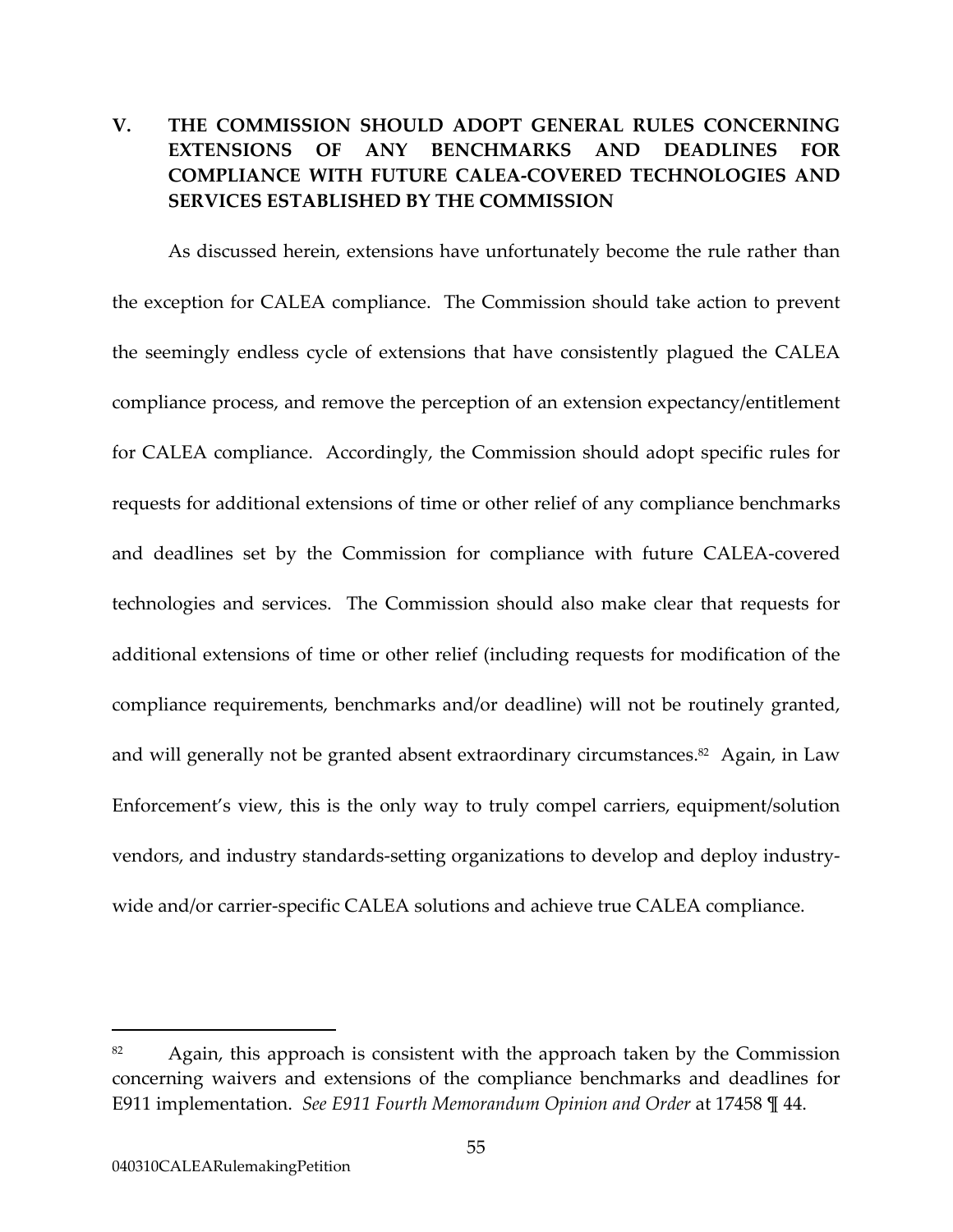The rules adopted by the Commission should require that extension requests be specific, focused, and limited in scope, demonstrate a clear path to full compliance, and specify all solutions considered or implemented prior to the applicable Commissionestablished benchmark or deadline and why those solutions proved unacceptable.<sup>83</sup> The rules should also specify that any such extension will only be as long as supported by the information provided in the carrier's request and the carrier's particular circumstances (*i.e.*, not necessarily the two-year maximum period permitted under Section  $107(c)(3)$  of CALEA). Finally, the rules should state that while the Commission may consider the totality of the circumstances, including the carrier's compliance

<span id="page-60-0"></span><sup>83</sup> In order to confirm the genuineness of a carrier's compliance efforts and foster timely compliance, a carrier should be required to provide as part of its request for extension detailed information demonstrating proactive and timely consultation with the manufacturer(s) of its telecommunications transmission and switching equipment and its providers of telecommunications support services for the purpose of ensuring that current and planned equipment, facilities, and services comply with the capability requirements of CALEA Section 103 (including the dates of such consultations and the names and titles of the individuals with whom the carrier consulted). Such detailed information would include, at a minimum, (1) the date on which service design was initiated for a particular service offering; (2) efforts made at the service design stage demonstrating the carrier's effort to comply with the requirements of CALEA Section 103 for a the subject service offering; (3) details regarding the costs and other business burdens associated with CALEA compliance for the subject service offering; (4) technical challenges encountered by the carrier with respect to CALEA compliance for the subject service offering; and (5) a detailed discussion of how such costs, business burdens, technical challenges, etc. affected the carrier's timeline for full CALEA compliance for the subject service offering. A carrier should also be required to provide a signed statement from the manufacturer(s) of its telecommunications transmission and switching equipment and its providers of telecommunications support services corroborating the carrier's representations concerning consultation.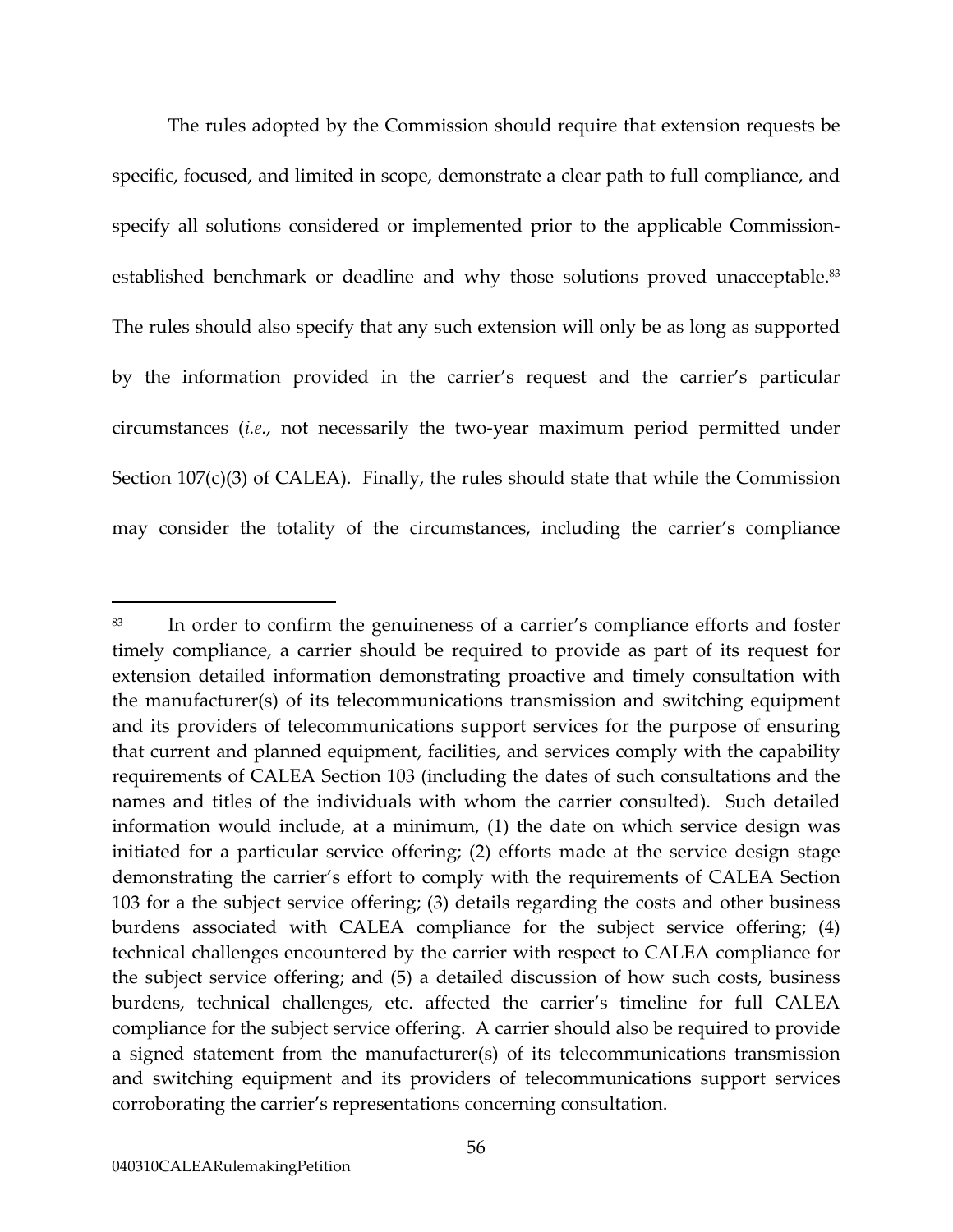efforts, among the things that will not be considered justification for an additional extension are the failure of a standards-setting body to publish a standard, a vendor's failure to develop, build and/or deliver the solution by a benchmark date or deadline, $84$ or a claim under Section  $107(c)(2)$  that a solution is not reasonably achievable if made after the second interim benchmark deadline.

# **VI. THE COMMISSION SHOULD ESTABLISH RULES TO PERMIT IT TO REQUEST INFORMATION REGARDING CALEA COMPLIANCE GENERALLY**

As discussed herein, Section 229(a) authorizes the Commission to prescribe such rules as are necessary to implement the requirements of CALEA.<sup>85</sup> Furthermore, Section 218 of the Communications Act provides that the Commission "may inquire into the management of the business of all carriers subject to this Act" and "may obtain from such carriers . . . full and complete information necessary to enable the Commission to perform the duties and carry out the objects for which it was created."[86](#page-61-2)  It would be of substantial benefit to the Commission to be able to request information during applicable compliance periods regarding carriers' CALEA compliance efforts. Obtaining such information would enable the Commission to better assess the true

<span id="page-61-0"></span><sup>84</sup> Again, this is consistent with the Commission's approach in the E911 docket. *See E911 Fourth Memorandum Opinion and Order* at 17456 ¶ 38; *AT&T Waiver Order* at 18261 ¶ 26; *Nextel Waiver Order* at 18288 ¶ 36; *Cingular Waiver Order* at 18313 ¶ 27; *Sprint Waiver Order* at 18340 ¶ 32; *Verizon Waiver Order* at 18377 ¶ 35.

<span id="page-61-1"></span><sup>85</sup> *See* 47 U.S.C. § 229(a).

<span id="page-61-2"></span><sup>86 47</sup> U.S.C. § 218.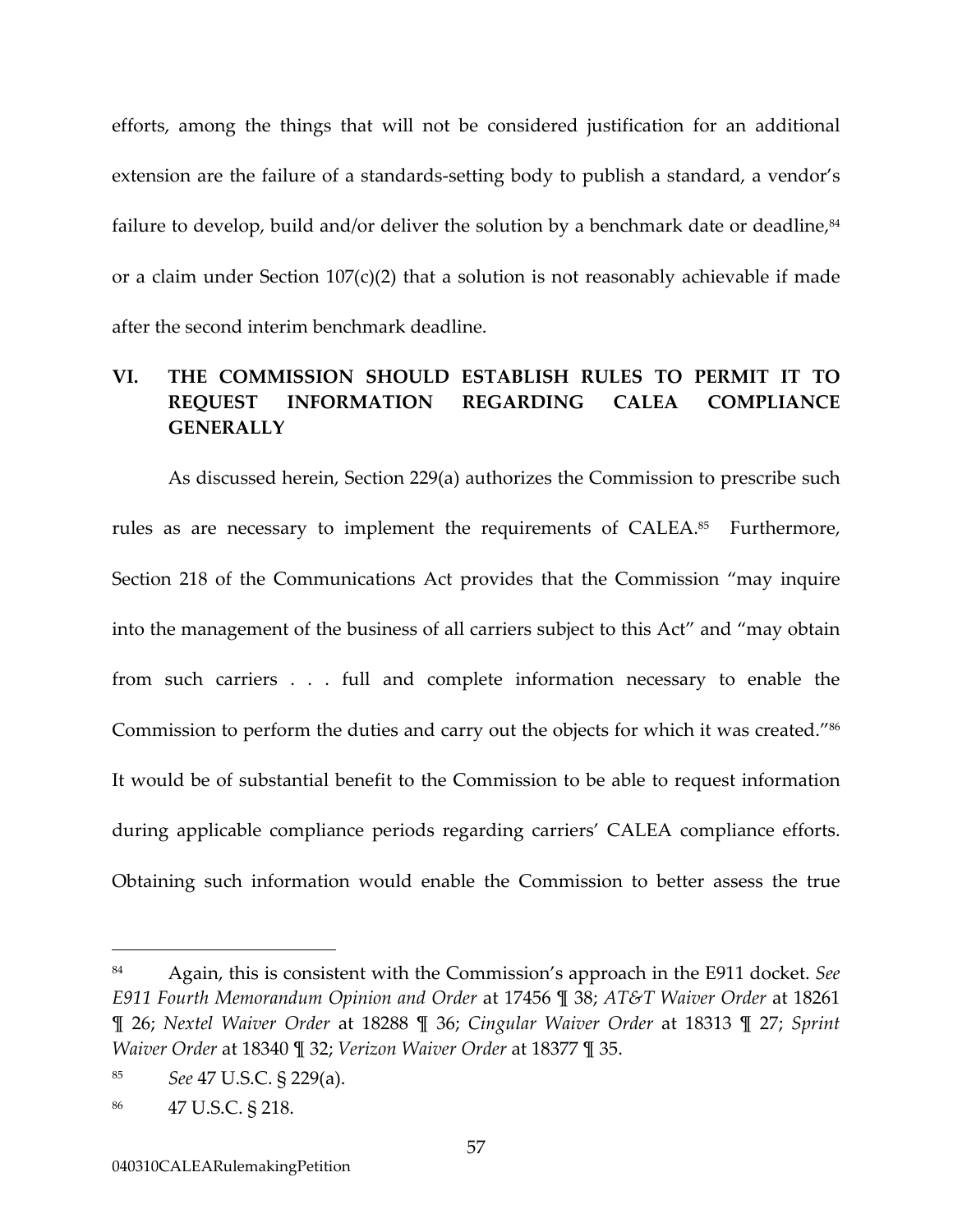status of CALEA implementation, improve the Commission's understanding of CALEA compliance issues generally, monitor carriers' compliance efforts, promote the Commission's ability to evaluate individual extension petitions, and hopefully reduce extension request filings. Accordingly, Law Enforcement asks the Commission to adopt rules that permit the Commission to request, as needed or desirable, information regarding CALEA compliance generally. These rules would permit the Commission to request, for example, information regarding a carrier's general compliance status, a carrier's efforts to comply with its obligations under Section 106 of CALEA, the number of intercept orders provisioned by the carrier and the services on which such intercepts were provisioned, intercept provisioning cost information, and other information intended to assist the Commission in fulfilling its role in the implementation of CALEA.

# **VII. THE COMMISSION SHOULD ADOPT RULES THAT SPECIFICALLY OUTLINE THE TYPES OF ENFORCEMENT ACTIONS THAT MAY BE TAKEN AGAINST NON-COMPLIANT CARRIERS, MANUFACTURERS, AND SUPPORT SERVICE PROVIDERS**

In addition to the lack of a specific, concrete CALEA compliance plan, another factor that has contributed to problems and delays in the CALEA implementation process is the lack of Commission enforcement against non-compliant carriers, manufacturers, and support service providers. Accordingly, Law Enforcement asks that the Commission establish rules that specifically outline the types of enforcement action that may be taken against carriers and/or equipment manufacturers and support service providers that fail to comply with their general CALEA obligations or any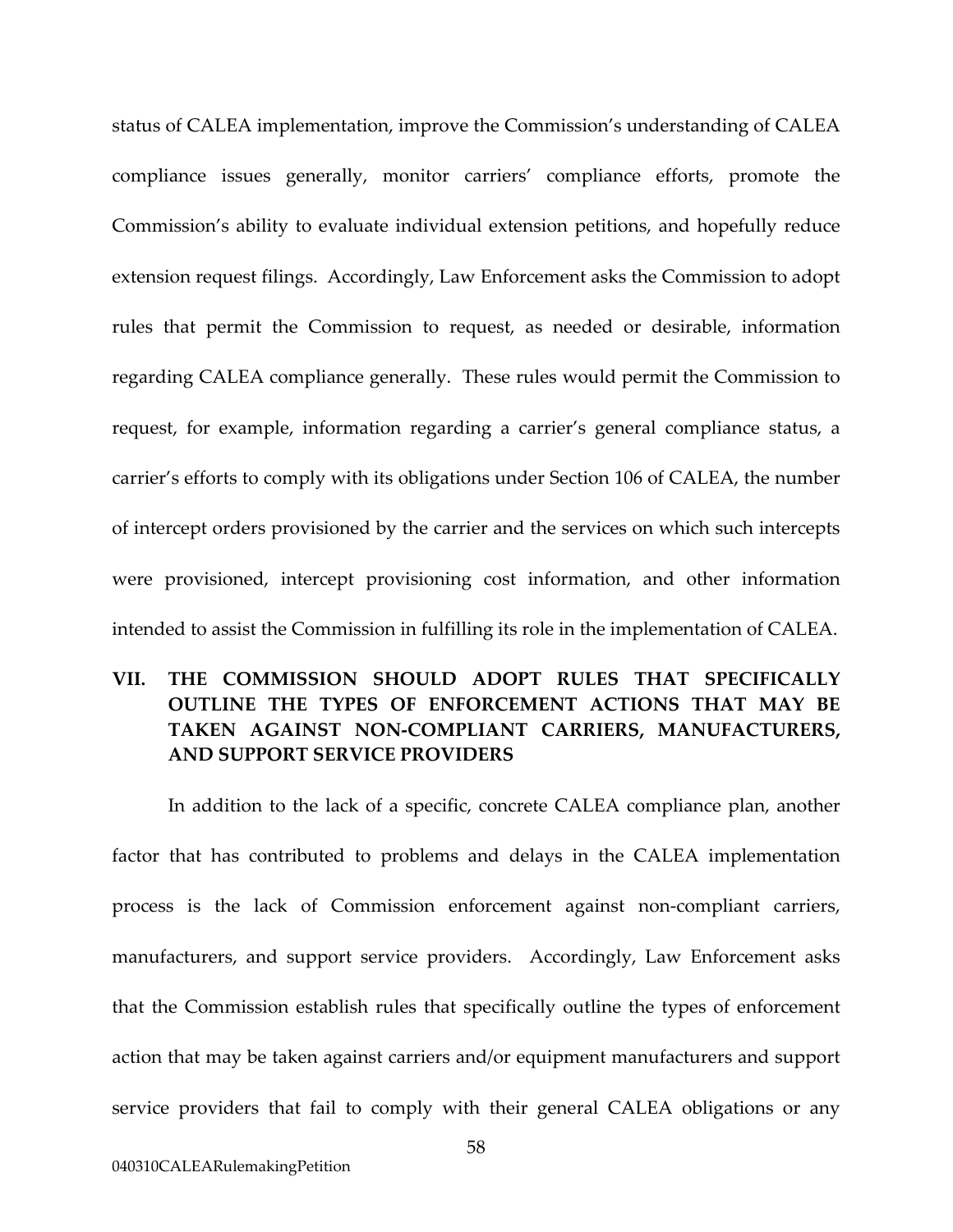<span id="page-63-4"></span>phased-in CALEA implementation plan adopted by the Commission.<sup>87</sup> Otherwise, carriers, manufacturers, and support service providers may violate Commissionestablished CALEA compliance deadlines with impunity.<sup>88</sup>

As discussed herein, Section 229(a) of the Communications Act gives the Commission very broad authority to implement CALEA.[89](#page-63-2) In terms of implementing CALEA compliance benchmarks and deadlines, the Commission is required by Section 107(c) of CALEA, in conjunction with Sections 229(a) and (d) of the Communications Act, to rule on requests for extensions of time, impose new compliance deadlines where needed, and enforce those compliance deadlines. The FBI's role in the Section 107(c) process (as delegated to it by the USDOJ) is limited to "consultation."[90](#page-63-3) Thus, the Commission is the appropriate agency to enforce any CALEA compliance benchmarks and/or deadlines, as well as CALEA compliance generally.<sup>91</sup> Indeed, Law Enforcement

<span id="page-63-0"></span><sup>&</sup>lt;sup>87</sup> For example, a violation of the plan might consist of an untimely benchmark filing or a benchmark filing that fails to make the required showing.

<span id="page-63-1"></span>In the E911 docket, the Commission indicated its willingness to take enforcement action against non-compliant carriers and manufacturers for violations of the E911 compliance benchmarks and deadlines as well as the formal E911 rules. *See AT&T Waiver Order* at 18261 ¶ 25; *Nextel Waiver Order* at 18288 ¶ 35; *Cingular Waiver Order* at 18313 ¶ 26; *Sprint Waiver Order* at 18340 ¶ 31; *Verizon Waiver Order* at 18377 ¶ 34. The Commission has yet to take such action with respect CALEA. Accordingly, formal rules are needed to ensure that CALEA is adequately enforced.

<span id="page-63-2"></span><sup>89</sup> *See* 47 U.S.C. § 229(a).

<span id="page-63-3"></span><sup>90</sup> *See* 47 U.S.C. § 1006(c).

<sup>&</sup>lt;sup>91</sup> Although Section 108 of CALEA delegates enforcement power to the Department of Justice, *see* 47 U.S.C. § 1007, that statutory provision is not tied to Section 107 of CALEA. Moreover, the provision is subject to certain limitations, including "not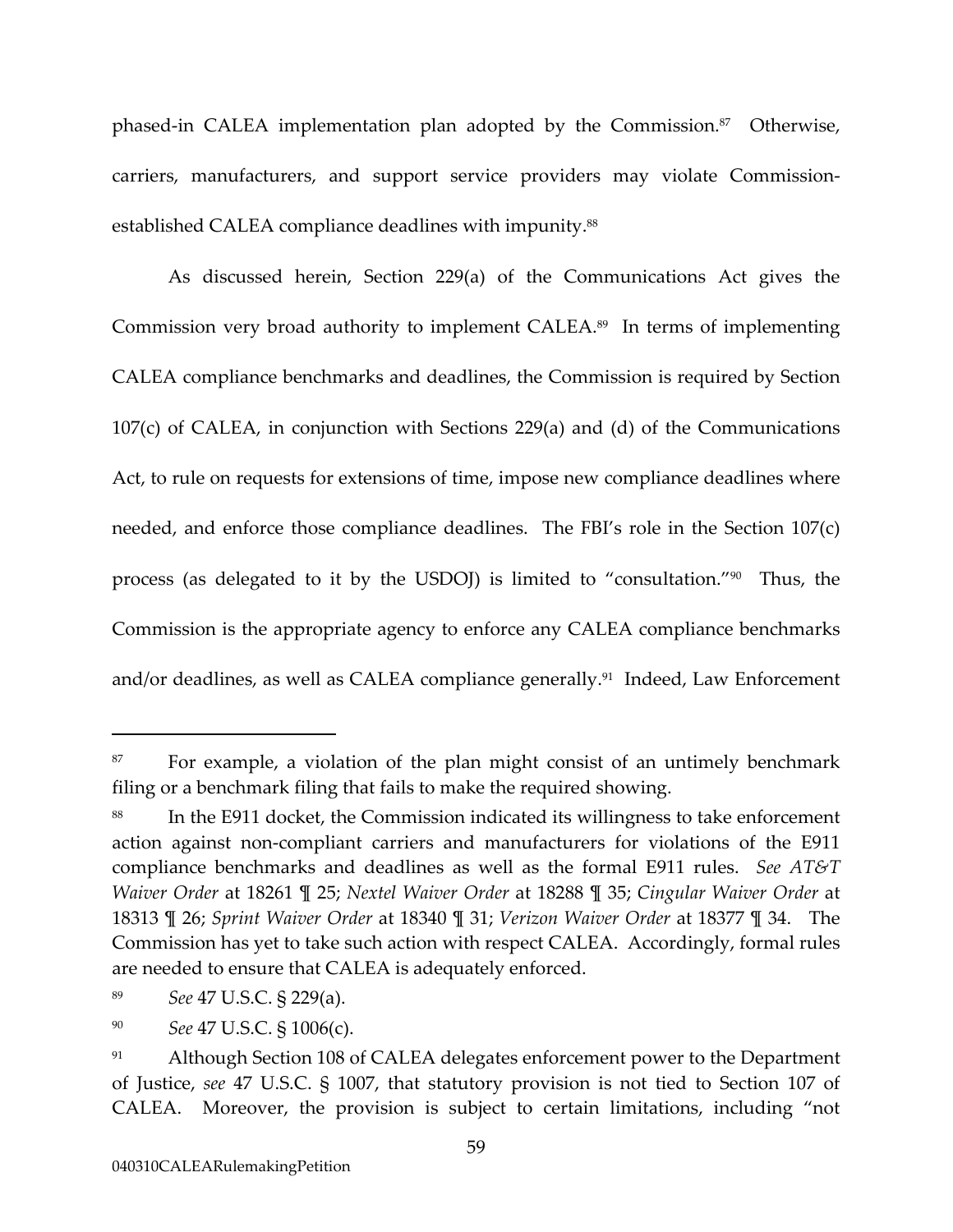is not aware of any instance where the Commission has the express statutory authority to impose a compliance deadline yet lacks the authority to enforce it. Commission enforcement is especially critical in connection with the CALEA packet-mode phase-in plan discussed above, because that plan relies on the truthfulness of carrier and manufacturer representations to ensure compliance. For example, when carriers and manufacturers certify to the Commission that an intercept solution has been built, the Commission would rely on the accuracy of the certifications as opposed to other means of verification, such as field testing. Thus, only the Commission can take enforcement action against material misrepresentations made by these carriers and manufacturers in their compliance benchmark and deadline filings.

The establishment of Commission rules to enforce both CALEA implementation benchmarks and deadlines and general CALEA compliance is consistent with the Commission's enforcement of other public safety implementation mandates, such as E911. In its *Fourth Memorandum Opinion and Order* in the E911 docket, the Commission stated that in light of the importance of the E911 mandate to public safety, the Commission was prepared to take any steps necessary to ensure that a carrier takes its obligation seriously, including assessing penalties for failure to comply with the E911

reasonably achievable" showings, that render it far less reliable than a standard Commission notice of apparent liability. *See* 47 U.S.C. § 1007(c)(2).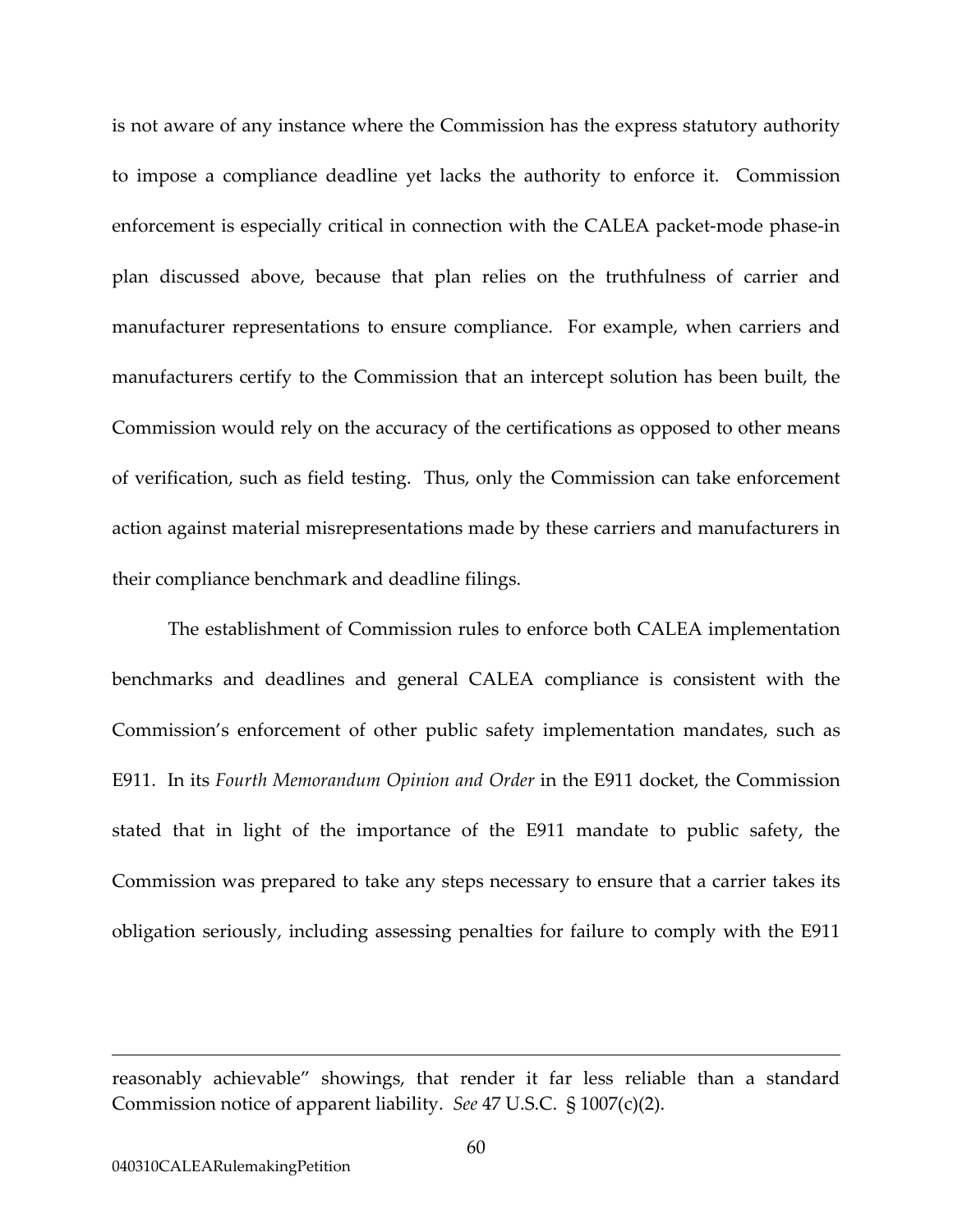<span id="page-65-4"></span><span id="page-65-3"></span>mandate.<sup>92</sup> Additionally, in a series of waiver orders issued in the E911 docket  $$ wherein the Commission granted several carriers individual extensions of E911 implementation deadlines and approved their respective phased-in deployment proposals — the Commission specifically advised the carriers that they were required to comply with each individual condition of grant, including the reporting requirements.<sup>93</sup> The Commission further advised that each specific benchmark and Quarterly Report was considered to be a separate condition of the carrier's plan.<sup>94</sup> The Commission also specifically admonished the carriers that if they did not achieve compliance by the dates specified in the extension grants, the carriers would be deemed non-compliant and would be referred to the Commission's Enforcement Bureau for possible enforcement action, including but not limited to revocation of the relief granted, a requirement to deploy an alternative technology to achieve compliance, letters of admonishment, and/or monetary forfeitures.<sup>95</sup> The Commission added that the conditions imposed as part of the grant of relief have the same force and effect as a Commission rule itself.<sup>96</sup>

<span id="page-65-0"></span><sup>92</sup> *See E911 Fourth Memorandum Opinion and Order* at 17458 ¶ 45.

<span id="page-65-1"></span><sup>93</sup> *See AT&T Waiver Order* at 18261 ¶ 25; *Nextel Waiver Order* at 18288 ¶ 35; *Cingular Waiver Order* at 18313 ¶ 26; *Sprint Waiver Order* at 18340 ¶ 31; *Verizon Waiver Order* at 18377 ¶ 36.

<span id="page-65-2"></span><sup>94</sup> *Id*.

<sup>95</sup> *See AT&T Waiver Order* at 18261-2 ¶ 25-26; *Nextel Waiver Order* at 18288-9 ¶ 35- 36; *Cingular Waiver Order* at 18313-4 ¶ 26-27; *Sprint Waiver Order* at 18340-1 ¶ 31-32; *Verizon Waiver Order* at 18377-8 ¶ 34-35. In a recent order, the Commission affirmed its conclusions in these waiver orders with respect to the enforcement of compliance plans or deployment schedules. *See In the Matter of Revision of the Commission's Rules to*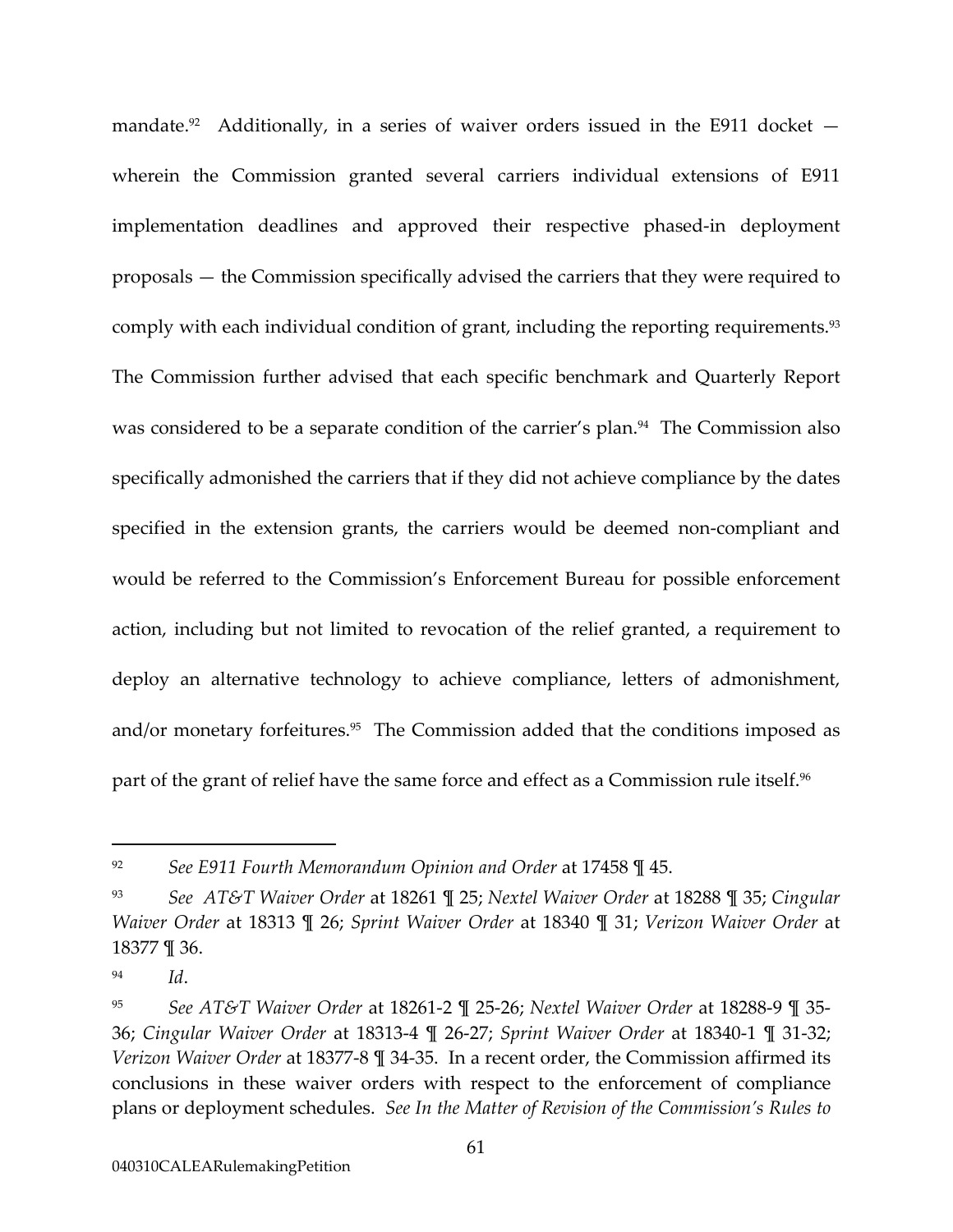In the wake of the above-referenced E911 waiver orders, the Commission followed through on its threat of enforcement. It referred violations of the E911 extension grants to the Enforcement Bureau, $97$  and the Enforcement Bureau responded by issuing notices of apparent liability<sup>98</sup> and imposing monetary penalties on carriers.<sup>99</sup>

*Ensure Compatibility with Enhanced 911 Emergency Calling Systems*, *Petitions for Reconsideration of Phase II Waivers and Compliance Plans of Cingular Wireless, Nextel, and Verizon Wireless; Petitions for Reconsideration of Phase II Compliance Deadlines for Non-Nationwide CMRS Carriers of Alltel and Dobson*, Order, 18 FCC Rcd 21,838 (2003).

96 *See AT&T Waiver Order* at 18261 ¶ 25; *Nextel Waiver Order* at 18288 ¶ 35; *Cingular Waiver Order* at 18313 ¶ 26; *Sprint Waiver Order* at 18340 ¶ 31; *Verizon Waiver Order* at 18377 ¶ 34.

<span id="page-66-0"></span>97 *See, e.g.*, *Revision of the Commission's Rules to Ensure Compatibility with Enhanced 911 Emergency Calling Systems; Cingular Wireless LLC Petition for Reconsideration*, Order, 17 FCC Rcd 24910-11 ¶ 3 (2002); *Revision of the Commission's Rules to Ensure Compatibility with Enhanced 911 Emergency Calling Systems;, T-Mobile USA, Inc. Amended Request for Limited Modification of E911 Phase II Implementation Plan*, Order, 17 FCC Rcd 24908-09 ¶ 4 (2002); *In the Matter of 911 Call Processing Modes; Motorola Request for Expedited Relief For Phase II-Enabled Handsets*, Order, 17 FCC Rcd 19,267, 19,268-69 ¶ 6 (2003).

<span id="page-66-1"></span><sup>98</sup> *See, e.g., AT&T Wireless, Inc. Washington, DC*, Notice of Apparent Liability for Forfeiture, 17 FCC Rcd 9903 (2002); *In the Matter of T-Mobile USA, Inc.*, Notice of Apparent Liability for Forfeiture, 18 FCC Rcd 3501 (2003).

<span id="page-66-2"></span>99 *See, e.g., AT&T Wireless, Inc. Washington, DC*, Order and Consent Decree, 17 FCC Rcd 19938 (2002); *In the Matter of T-Mobile USA, Inc.*, Order and Consent Decree, 18 FCC Rcd. 15,123 (2003); *In the Matter of Cingular Wireless* LLC, Order and Consent Decree, 18 FCC Rcd 11746 (2003); *In the Matter of AT&T Wireless Services, Inc.*, Order and Consent Decree, 17 FCC Rcd 11510 (2002). Pursuant to their consent decrees, AT&T Wireless Washington DC, T-Mobile, Cingular Wireless, and AT&T Wireless Services each agreed to adhere to strict compliance benchmarks and reporting requirements; (2) make voluntary contributions of \$2,000,000, \$1,100,000, \$675,000, and \$100,000 (respectively) to the United States Treasury, and (3) make voluntary contributions, in the event of a failure to comply with the benchmarks, ranging from \$300,000 to \$450,000 for the first missed benchmark, \$600,000 to \$900,000 for the second missed benchmark, and \$1,200,000 to \$1,800,000 for the third missed benchmark and any subsequently missed benchmarks. *Id.*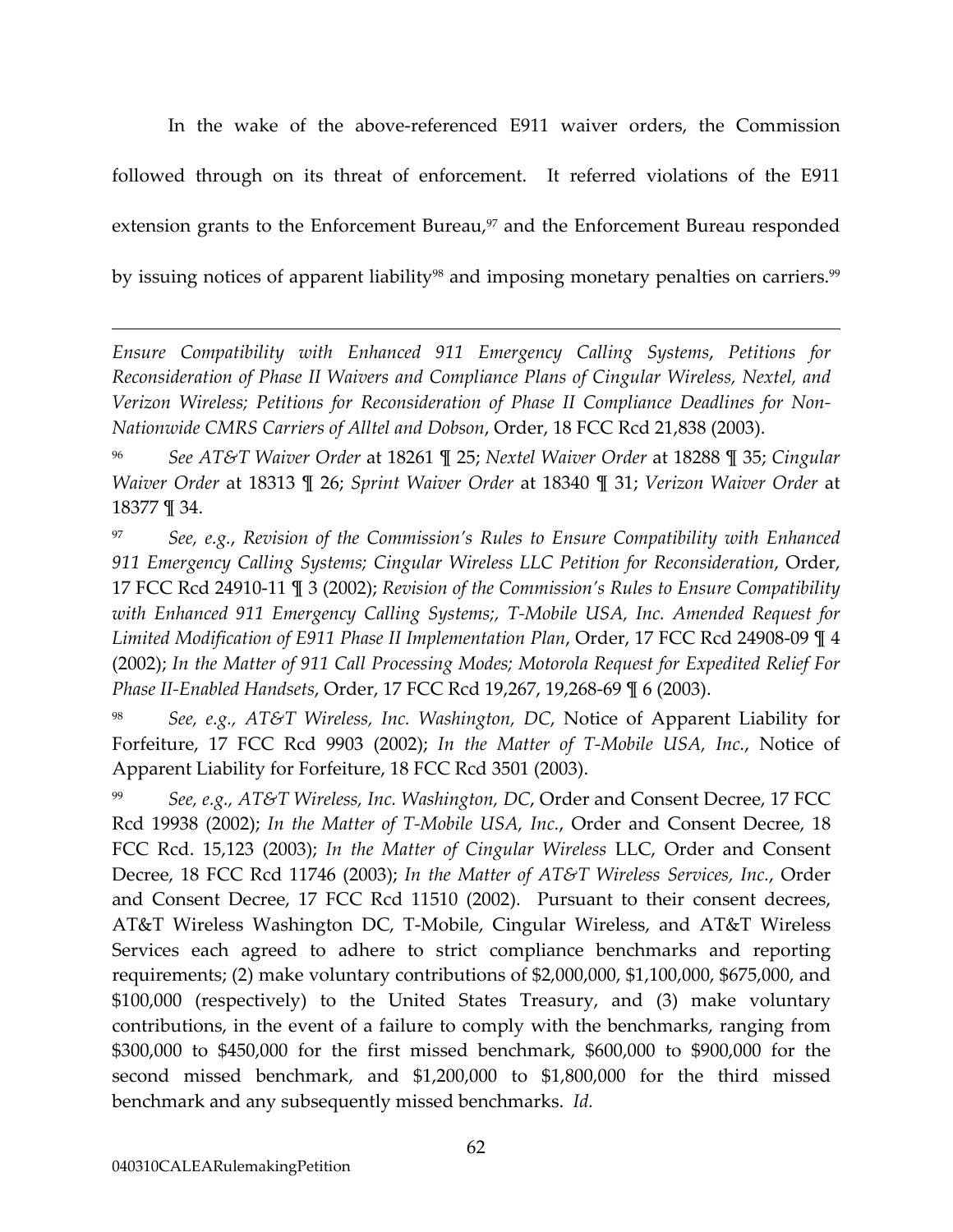Carriers subject to Commission enforcement of E911 deadlines showed significant progress in their E911 compliance. Commission enforcement of CALEA benchmarks and deadlines would likely produce similar positive results for CALEA.[100](#page-67-0) 

# **VIII. THE COMMISSION SHOULD ESTABLISH RULES CONCERNING RESPONSIBILITY FOR CALEA IMPEMENTATION COSTS FOR POST-JANUARY 1, 1995 EQUIPMENT, FACILITIES, AND SERVICES CALEA COST RECOVERY, AND CALEA INTERCEPT PROVISIONING COSTS**

There continues to be dispute concerning who bears financial responsibility for various costs associated with CALEA implementation. Accordingly, Law Enforcement asks that the Commission establish rules that (1) confirm that carriers bear the sole financial responsibility for development and implementation of CALEA solutions for post-January 1, 1995 communications equipment, facilities, and services; (2) permit carriers to recover from their customers the costs of developing and implementing CALEA intercept solutions in post-January 1, 1995 equipment, facilities, and services; and (3) clarify the methodology for determining carrier CALEA intercept provisioning costs and who bears financial responsibility for such costs.

<span id="page-67-0"></span><sup>&</sup>lt;sup>100</sup> Enforcement action could include, among other things, financial penalties, remediation measures, imposition of additional carrier-specific deadlines and reporting requirements.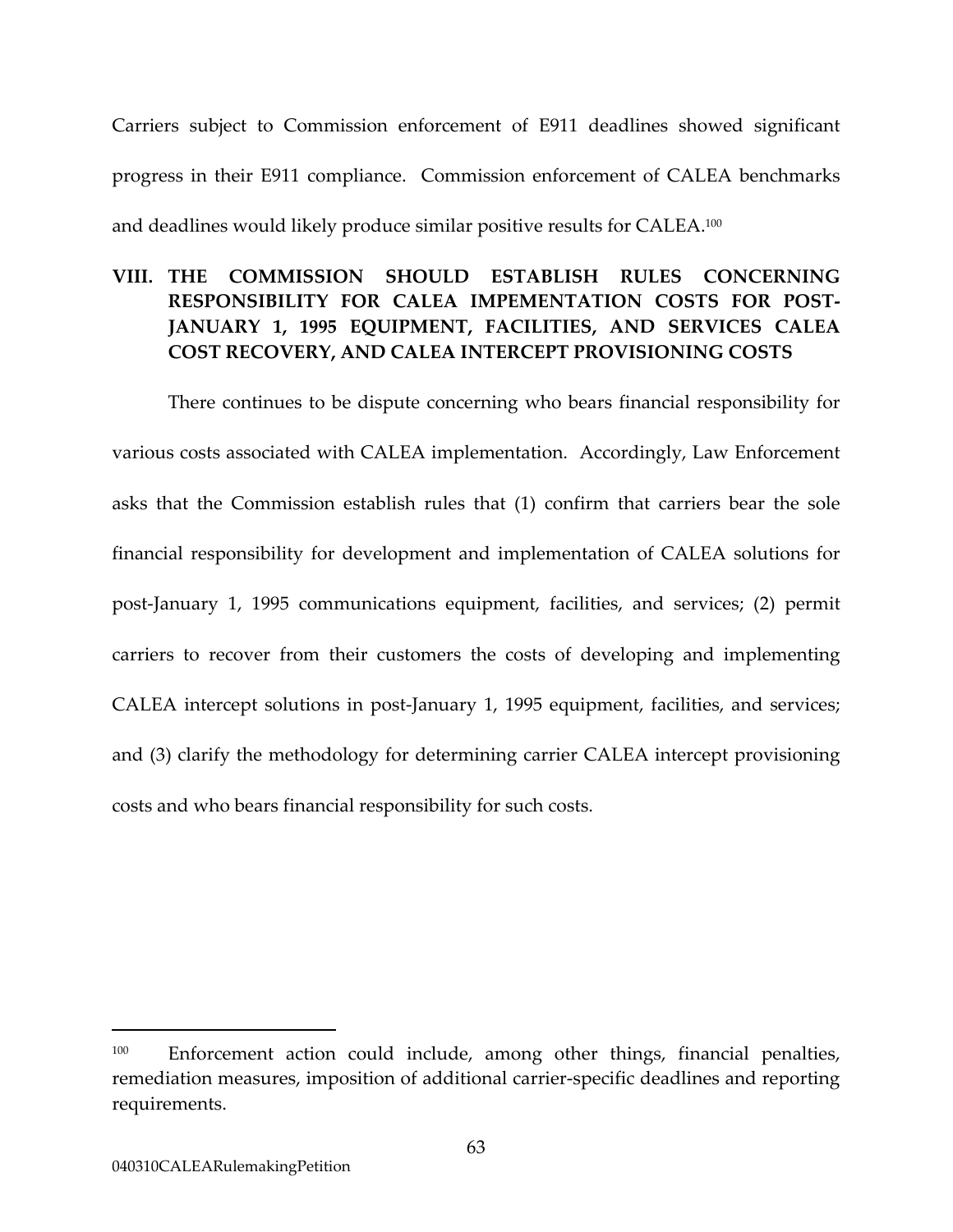## **A. The Commission Should Confirm That Carriers Bear the Cost of Implementing CALEA Solutions for Post-January 1, 1995 Equipment, Facilities, and Services**

CALEA clearly places the CALEA solution implementation costs for post-January 1, 1995 communications equipment, facilities, and services on carriers, not law enforcement[.101](#page-68-0) Notwithstanding the statutory language in CALEA and the Commission's pronouncements on the subject,<sup>102</sup> carriers continue to express uncertainty concerning who bears responsibility for CALEA implementation costs for post-January 1, 1995 communications equipment, facilities, and services. Accordingly, Law Enforcement asks the Commission to exercise its authority under Section 229(a) of the Communications Act to establish rules specifically stating that, unless otherwise specified by the Commission in the context of a carrier-specific Section 109(b) petition, carriers bear sole financial responsibility for CALEA implementation costs for post-January 1, 1995 communications equipment, facilities, and services.

### **B. The Commission Should Establish Rules Permitting Carriers to Recover Their CALEA Implementation Costs from Their Customers**

Carriers are required to comply with CALEA, and CALEA clearly places the CALEA solution implementation costs for post-January 1, 1995 communications equipment, facilities, and services on carriers. [103](#page-68-2) Notwithstanding a statutory obligation

<span id="page-68-0"></span><sup>101</sup> *See* 47 U.S.C. § 109(b).

<span id="page-68-1"></span><sup>102</sup> *See, e.g., CALEA Second Report and Order* at 7129 ¶ 40.

<span id="page-68-2"></span><sup>103</sup> *See* 47 U.S.C. § 109(b).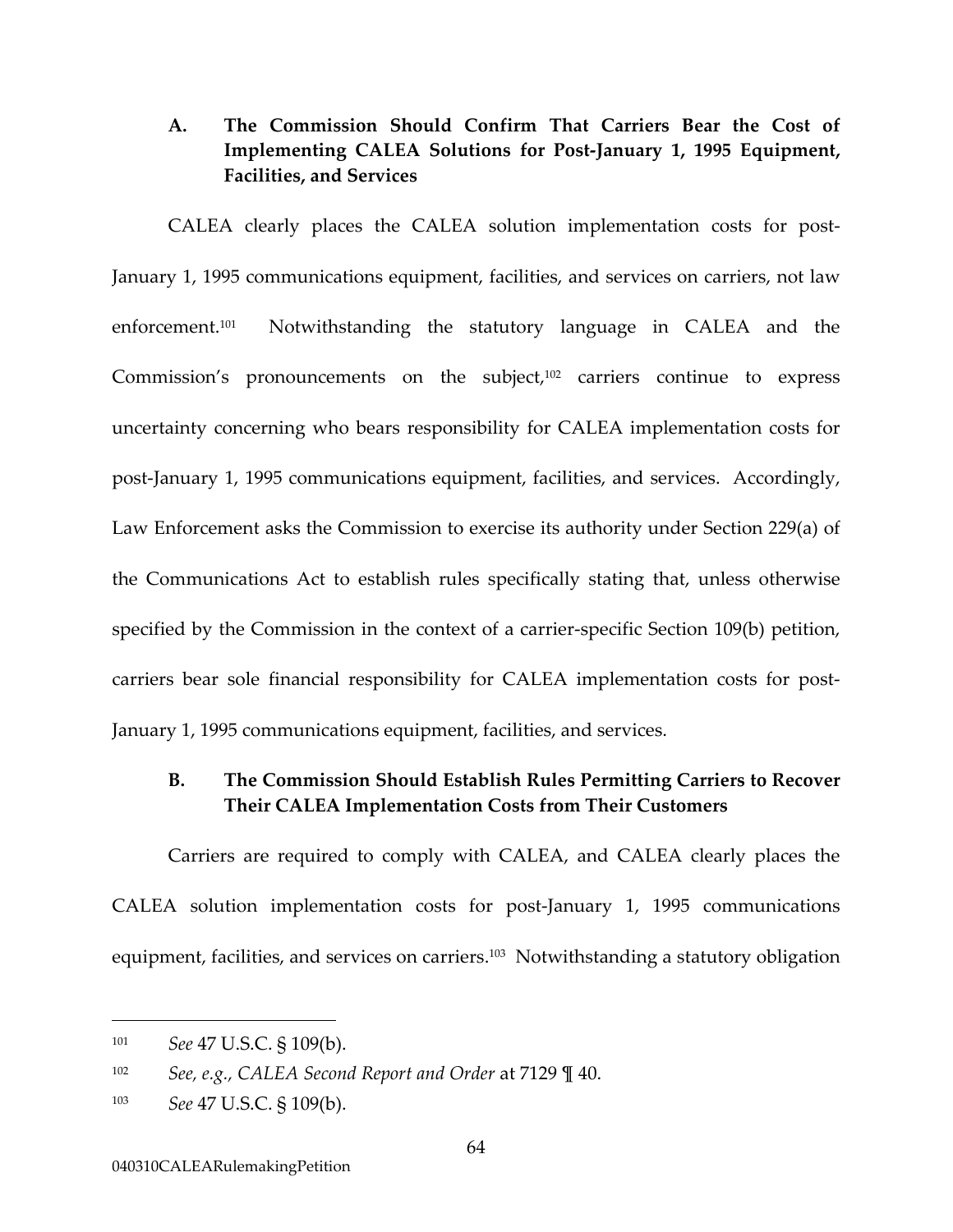to comply with CALEA irrespective of post-January 1, 1995 communications equipment, facilities, and service cost issues, carriers may complain that they cannot afford to comply with CALEA as a cost of doing business<sup>104</sup> and, as a result, may either delay compliance with CALEA or fail to comply with CALEA at all. In an effort to eliminate the issues of compliance costs as a basis for delayed compliance or noncompliance, Law Enforcement asks the Commission to exercise its authority under Section 229(a) of the Communications Act to establish rules that permit carriers to have the option to recover some or all of their CALEA implementation costs from their customers[.105](#page-69-1) 

Section 107(b)(3) of CALEA requires that the Commission minimize the cost of CALEA compliance on residential ratepayers.[106](#page-69-2) However, as the Commission itself recognized, permitting carriers to recover their CALEA implementation costs from customers will not burden residential ratepayers because "[t]o the extent that there are costs borne by the carriers and passed through to customers . . . it is likely that the costs

<span id="page-69-0"></span><sup>&</sup>lt;sup>104</sup> It should be noted that this complaint appears to be generally limited to circuitmode CALEA compliance. In the case of CALEA upgrades for packet-mode networks, carriers have generally not complained in their petitions for extension of time that the upgrades would be unduly expensive.

<span id="page-69-1"></span><sup>&</sup>lt;sup>105</sup> Under this optional approach, a carrier will have the choice of absorbing all of its CALEA implementation costs as part of the cost of doing business, or recovering some or all of its CALEA implementation costs from its customers. Thus, it will be a carrier's exclusive business decision whether, how, and how much of its CALEA implementation costs it chooses to recover from its customers.

<span id="page-69-2"></span><sup>106</sup> *See* 47 U.S.C. § 1006(b)(3).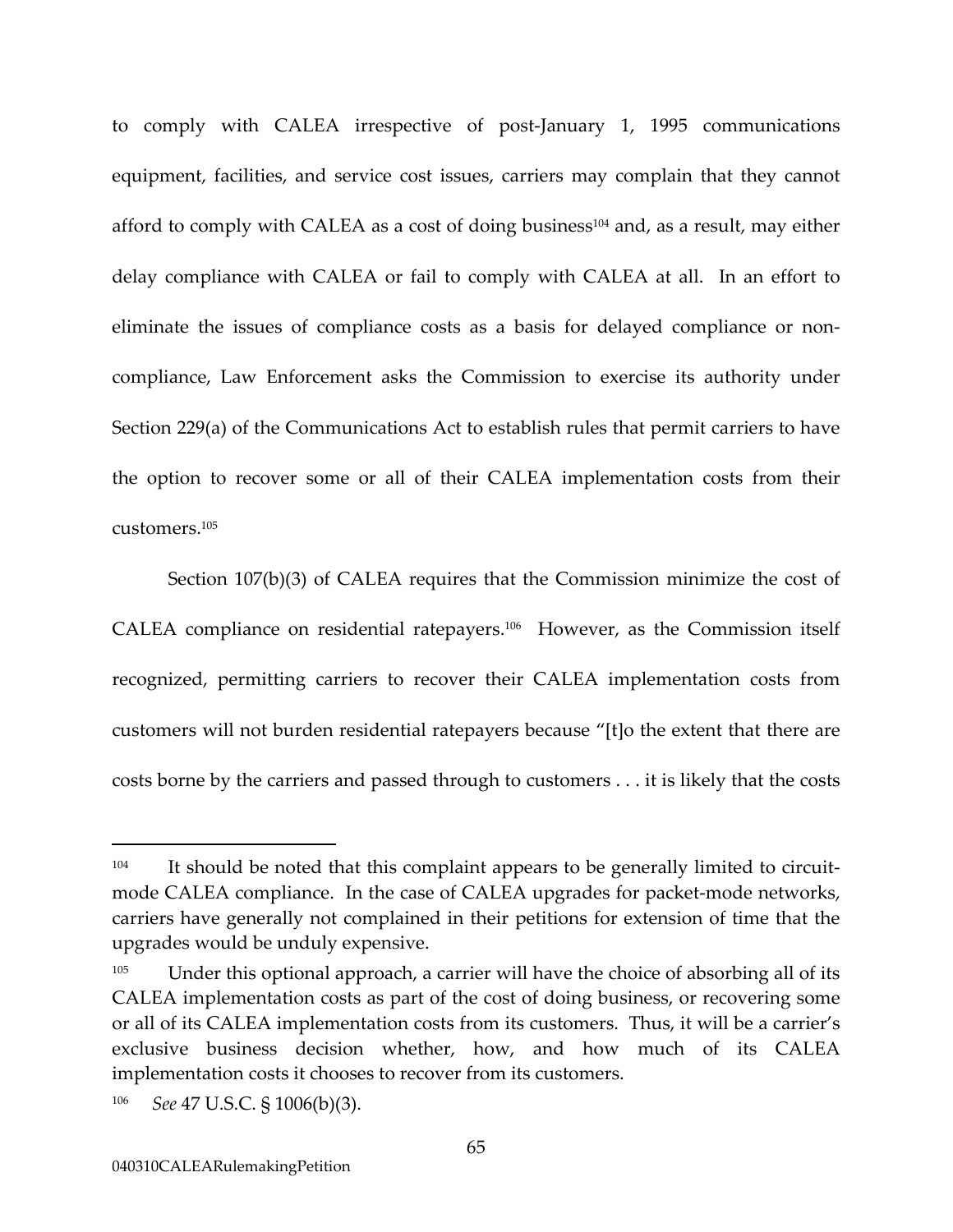<span id="page-70-3"></span>would be shared by all ratepayers and, therefore, would be significantly diluted on an individual residential ratepayer basis."<sup>107</sup> Thus, the costs of CALEA compliance for any particular ratepayer would be minimal[.108](#page-70-1) In addition, carriers' adherence to the CALEA implementation cost guidelines discussed in the *CALEA Second Report and Order* will ensure that carriers properly distinguish between the additional costs of CALEA compliance and the costs of general network upgrades, and that customers are not unfairly burdened with non-CALEA implementation costs.[109](#page-70-2) For this additional reason, an optional carrier self-recovery mechanism appears all the more appropriate.

<span id="page-70-4"></span>Permitting carriers to pass their CALEA implementation costs through to their customers is also consistent with the implementation cost recovery methodology authorized by the Commission in connection with the implementation of other statutory mandates. For example, the Commission permits carriers to recover the costs associated with local number portability implementation,<sup>110</sup> E911 compliance,<sup>111</sup> and

<span id="page-70-0"></span><sup>107</sup> *CALEA Order on Remand* at 6919 ¶ 65.

<span id="page-70-1"></span><sup>108</sup> *Id.* at 6919-20 ¶ 65.

<span id="page-70-2"></span><sup>109</sup> *See CALEA Second Report and Order* at 7129 ¶40 ("In our view, costs are related to CALEA compliance only if carriers can show that these costs would not have been incurred by the carrier but for the implementation of CALEA. For instance, costs incurred as an incidental consequence of CALEA compliance are not directly related to CALEA compliance and should be excluded from the carrier's showing. Finally, general overhead costs cannot be allocated to CALEA compliance, only additional overheads incremental to and resulting from CALEA compliance.").

<sup>110</sup> *See In the Matter of Telephone Number Portability*, Third Report and Order, 13 FCC Rcd 11701, 11707 ¶¶ 9-10, 11773-74 ¶¶ 135-136 (1998) (permitting but not requiring rateof-return and price-cap local exchange carriers to recover their carrier-specific costs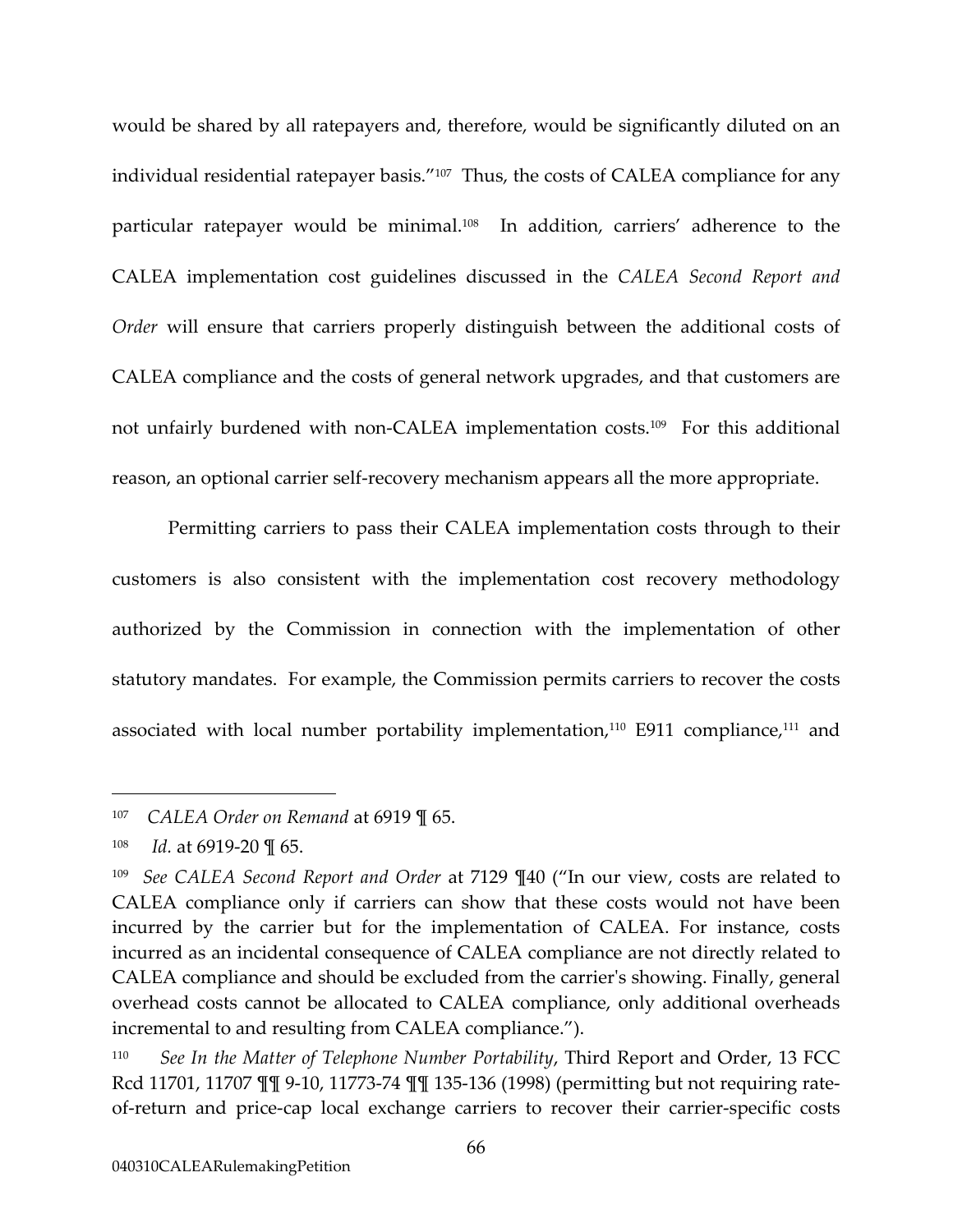universal service fund contributions.[112](#page-71-0) Accordingly, the Commission should allow carriers to recover the costs associated with CALEA implementation and compliance through an end-user surcharge.<sup>113</sup>

# **C. The Commission Should Clarify The Costs That Can Be Included in Intercept Provisioning Costs and Who Bears Financial Responsibility For Such Costs**

Notwithstanding that carriers are permitted under Title III of the OCCSSA to

pass on to law enforcement their costs for provisioning court-authorized intercepts, a

directly related to providing long-term number portability through a federally tariffed, monthly number-portability charge assessed on end users for no longer than five years, and permitting carriers not subject to rate regulation (*e.g.*, competitive local exchange carriers, wireless carriers, and non-dominant long distance carriers) to recover their carrier-specific costs directly related to providing long-term number portability in any lawful manner)*.*

<sup>111</sup> *In the Matter of Revision of the Commission's Rules to Ensure Compatibility With Enhanced 911 Emergency Calling Systems*, Second Memorandum Opinion and Order, 14 FCC Rcd 20,850, 20,867 ¶ 40, 20872 ¶ 54 (carriers may recover their E911 implementation costs through their own rates or through an explicit State-adopted mechanism).

<span id="page-71-0"></span><sup>112</sup> *In the Matter of Federal-State Joint Board on Universal Service*, Report and Order, 12 FCC Rcd 8776, 9211 [ 851 (1997) (carriers are permitted to pass through their universal service fund contribution requirements to all of their customers of interstate services)*.*

<span id="page-71-1"></span><sup>113</sup> The inclusion of any such end-user surcharge on customer bills would, of course, be subject to the "truth-in-billing" requirements established by the Commission. *See* CC Docket No. 98-170; 47 C.F.R. §§ 64.2400 *et seq*. Because the inclusion of any such end-user surcharge on customer bills is optional and at the sole discretion of the carrier, consistent with the Commission's truth-in-billing requirements, a carrier would not be permitted to describe any end-user surcharge applied by the carrier to recover its CALEA implementation and compliance costs as mandated by the Commission or the federal government (*e.g.,* the FBI). *See In The Matter of Truth-in-Billing and Billing Format*, First Report and Order and Further Notice of Proposed Rulemaking, 14 FCC Rcd 7492, 7527 ¶ 56 (1999).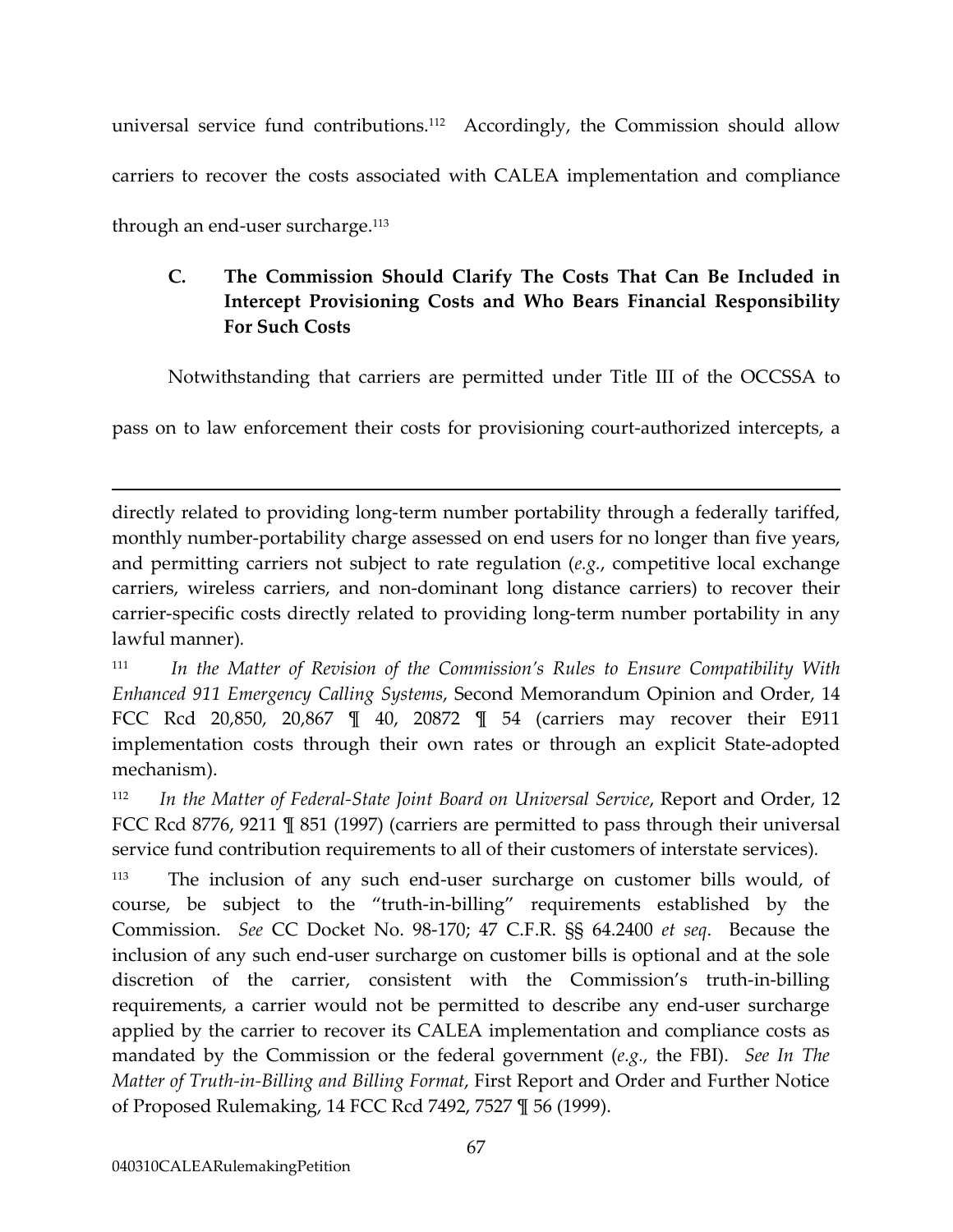growing number of law enforcement agencies have increasingly expressed concern over the significant administrative costs in carriers' bills for intercept provisioning. The significant administrative intercept provisioning costs charged to law enforcement alone already make surveillance more difficult, especially for smaller law enforcement agencies. To permit carriers to include their CALEA implementation costs in their administrative intercept provisioning costs would not only violate Title III of the OCCSSA, but will also make it increasingly cost-prohibitive for law enforcement to conduct intercepts.

Although Title III of the OCCSSA provides for carriers to be compensated for their costs associated with provisioning a court-authorized intercept,[114](#page-72-0) nothing in either Title III or CALEA authorizes carriers to include in such provisioning costs their CALEA implementation costs. In the *CALEA Order On Remand*, however, the Commission seemed to suggest that carriers could recover "at least a portion of their CALEA software and hardware costs by charging to [law enforcement agencies], for each electronic surveillance order authorized by CALEA, a fee that includes recovery of capital costs, as well as recovery of the specific costs associated with each order."[115](#page-72-1) This statement by the Commission has unfortunately led some carriers to include their capital costs in the intercept provisioning fees.

-

<span id="page-72-0"></span><sup>114</sup> *See* 18 U.S.C. § 2518(4).

<span id="page-72-1"></span><sup>115</sup> *In the Matter of Communications Assistance for Law Enforcement Act*, Order on Remand, 17 FCC Rcd 6896, 6917 ¶ 60 (2002) ("*CALEA Order on Remand*").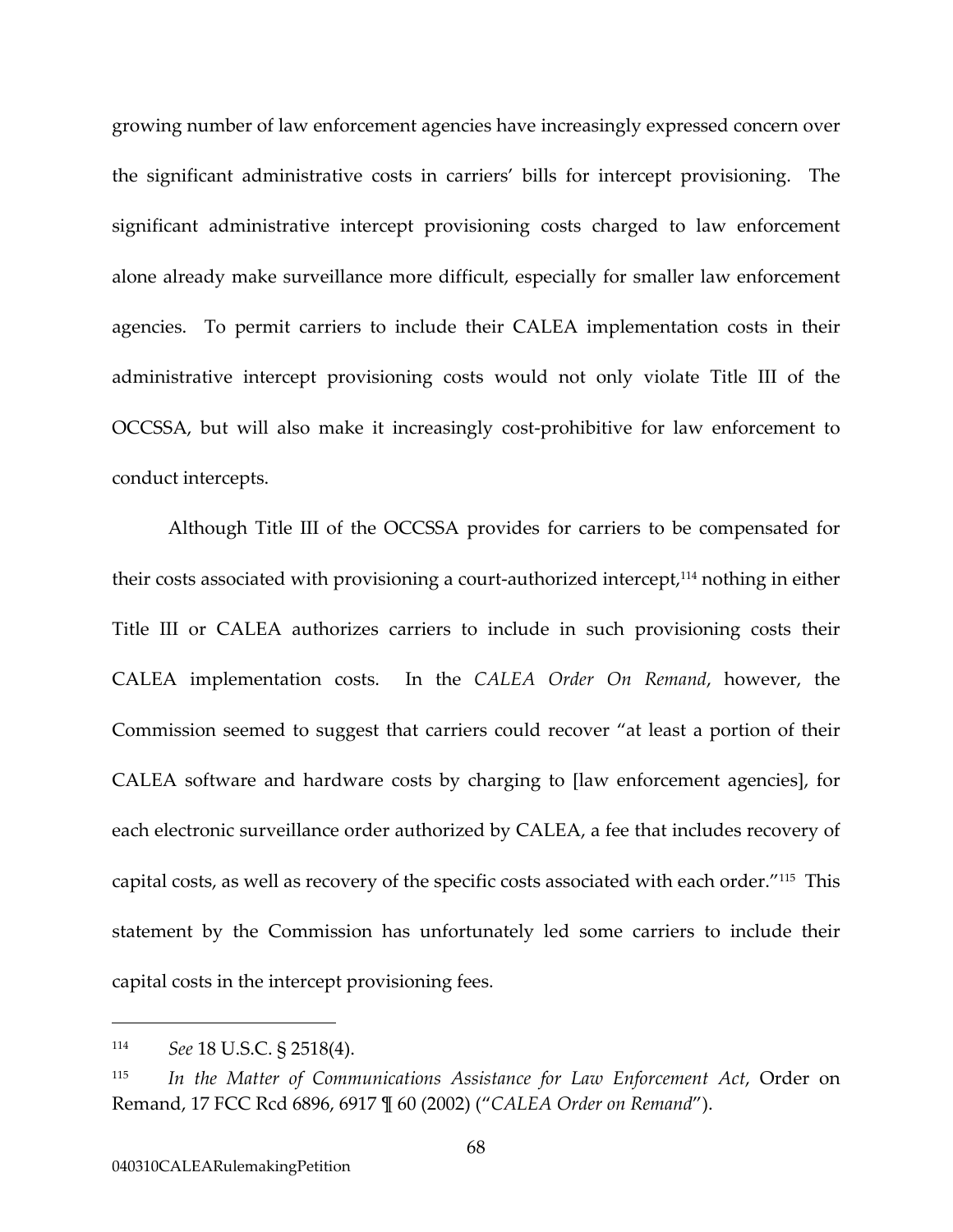Permitting carriers to pass their capital costs for CALEA compliance on to law enforcement as additional administrative charges pursuant to court orders for electronic surveillance or transactional records constitutes an improper shifting of the CALEAallocated cost burden from industry to law enforcement not authorized or contemplated by CALEA. Moreover, the fact that Congress did not modify Section 2518(4) of Title 18 when it passed CALEA to permit CALEA implementation and compliance costs to be included in the carriers' intercept provisioning fees further demonstrates that CALEA implementation and compliance cost recovery was not intended to be linked to the other administrative costs associated with electronic surveillance services (namely, provisioning intercepts). Thus, the Commission lacked the authority to interpret, implement, or modify the cost recovery system under Title III prescribed by Congress. The Commission also lacked authority under CALEA to establish a cost recovery system that is inconsistent with the system established by Congress in Section 109 of CALEA. In any event, even if the Commission possessed the authority to establish a new cost recovery system, any new cost recovery system that was purportedly established by the Commission in the *CALEA Order on Remand* was not subject to notice and comment and therefore violated the Administrative Procedures Act. Accordingly, Law Enforcement asks the Commission to correct the suggestion made in the *CALEA Order on Remand* that carriers can pass their capital costs for CALEA compliance on to law enforcement in connection with provisioning intercept orders. In addition, Law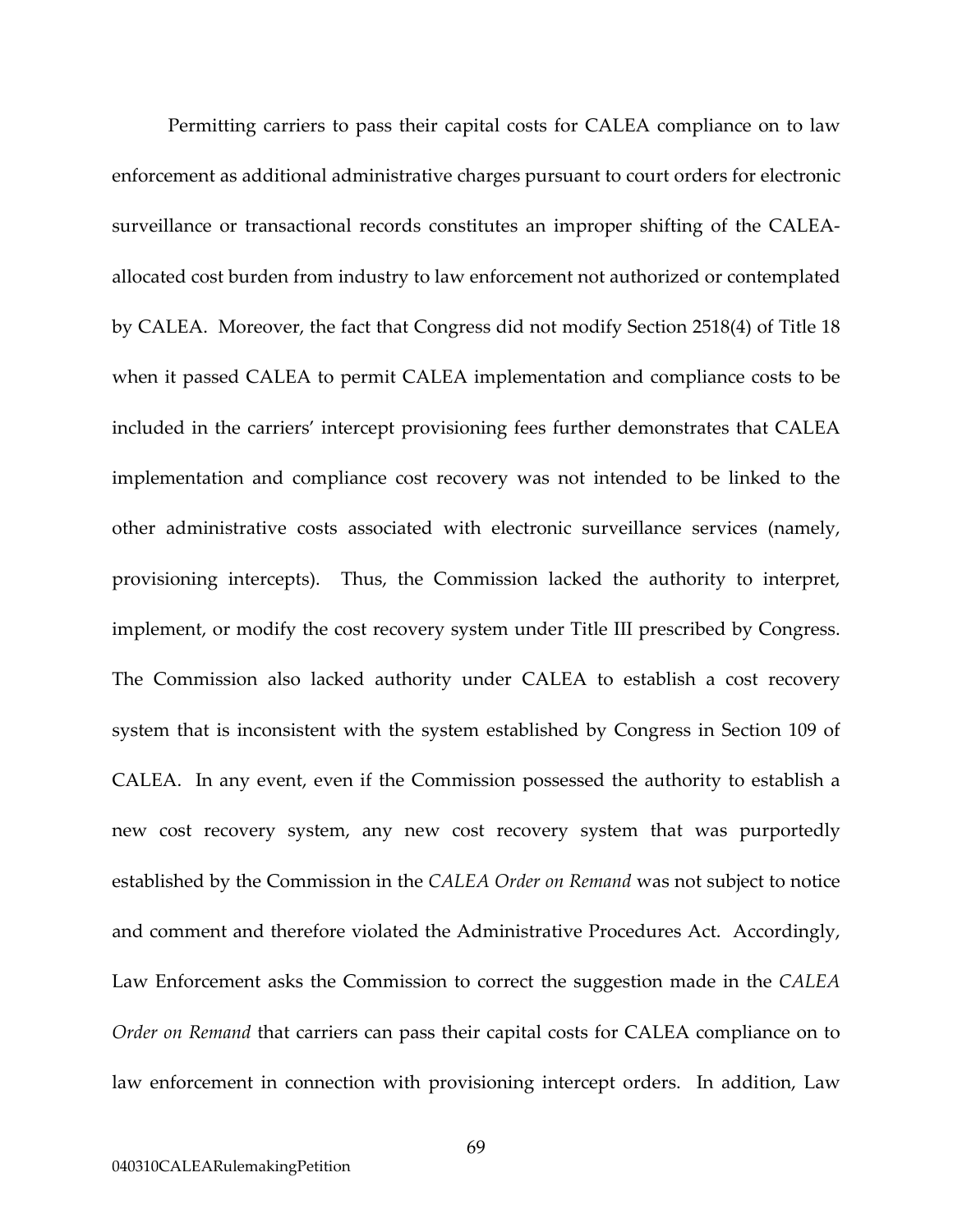Enforcement asks the Commission to clarify by rule that carriers may not include costs expended to make modifications to equipment, facilities, or services pursuant to the capability requirements of CALEA in the formula used to establish fees charged to law enforcement for providing court ordered electronic surveillance and/or transactional records.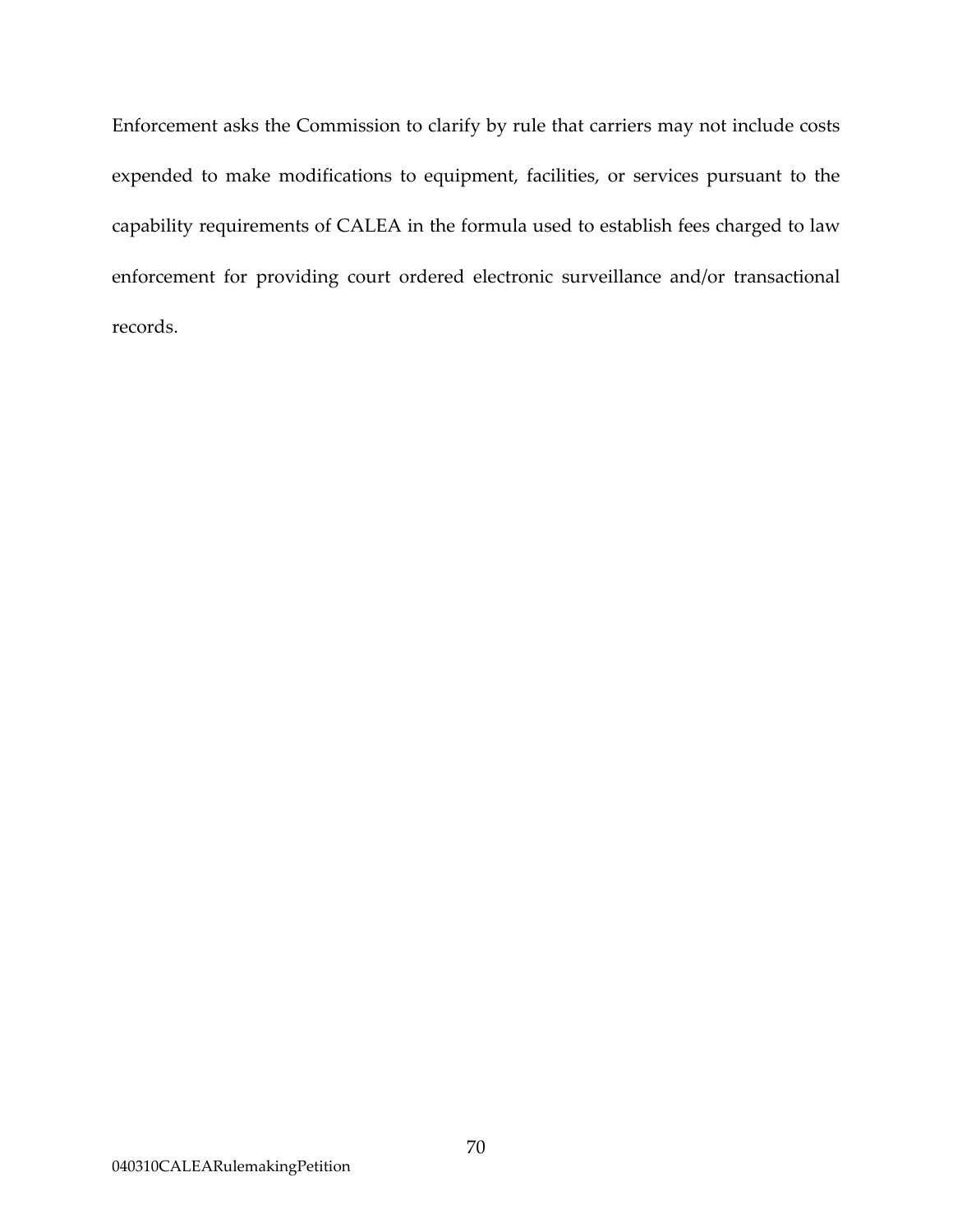## **CONCLUSION**

As discussed herein, lawfully-authorized electronic surveillance is an invaluable and necessary tool for federal, state, and local law enforcement in their fight to protect the American public against criminals, terrorists, and spies. Congress enacted CALEA to preserve law enforcement's ability to conduct lawful electronic surveillance despite changing telecommunications technologies by further defining the telecommunications industry's existing obligation to provision lawful electronic surveillance capabilities and requiring industry to develop and deploy CALEA intercept solutions.

Despite a clear statutory mandate, full CALEA implementation has not been achieved, and there remain a number of outstanding implementation issues. These outstanding implementation issues require immediate attention and resolution by the Commission, so that industry and law enforcement have clear guidance on the scope of CALEA's applicability. Accordingly, for all the foregoing reasons, the United States Department of Justice, the Federal Bureau of Investigation, and the Drug Enforcement Administration request that the Commission initiate an expedited rulemaking proceeding to:

- (1) formally identify the types of services and entities that are subject to CALEA;
- (2) formally identify the services that are considered "packet-mode services;"
- (3) initially issue a Declaratory Ruling or other formal Commission statement, and ultimately adopt final rules, finding that broadband access services and broadband telephony services are subject to CALEA;

71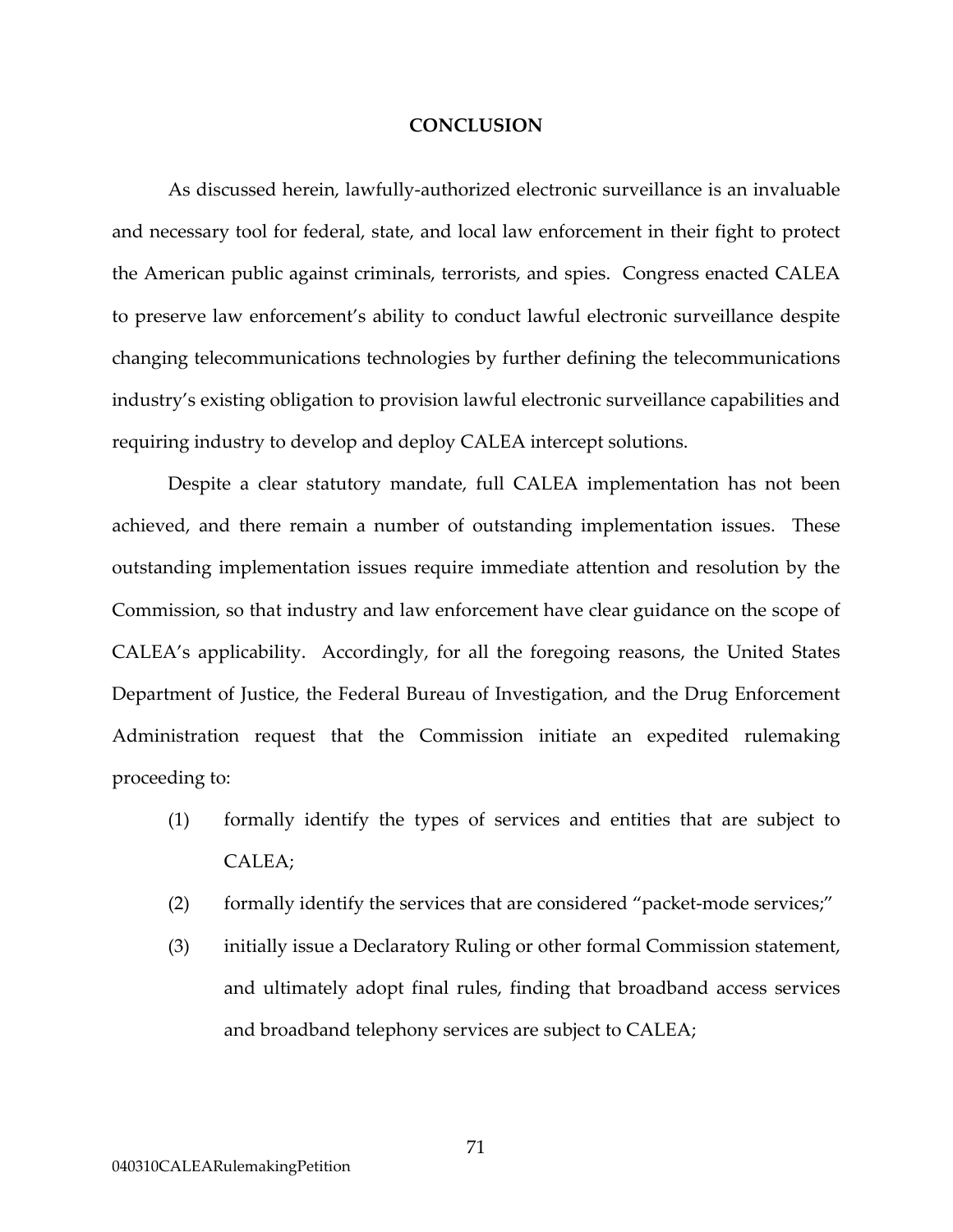- (4) reaffirm, consistent with the Commission's finding in the *CALEA Second Report and Order*, that push-to-talk "dispatch" service is subject to CALEA;
- (5) adopt rules that provide for the easy and rapid identification of future CALEA-covered services and entities;
- (6) establish benchmarks and deadlines for CALEA packet-mode compliance;
- (7) adopt rules that provide for the establishment of benchmarks and deadlines for CALEA compliance with future CALEA-covered technologies;
- (8) outline the criteria for extensions of any benchmarks and deadlines for compliance with future CALEA-covered technologies established by the Commission;
- (9) establish rules to permit it to request information regarding CALEA compliance generally;
- (10) establish procedures for enforcement action against entities that do not comply with their CALEA obligations;
- (11) confirm that carriers bear sole financial responsibility for CALEA implementation costs for post-January 1, 1995 communications equipment, facilities and services;
- (12) permit carriers to recover their CALEA implementation costs from their customers; and
- (13) clarify the cost methodology and financial responsibility associated with intercept provisioning.

72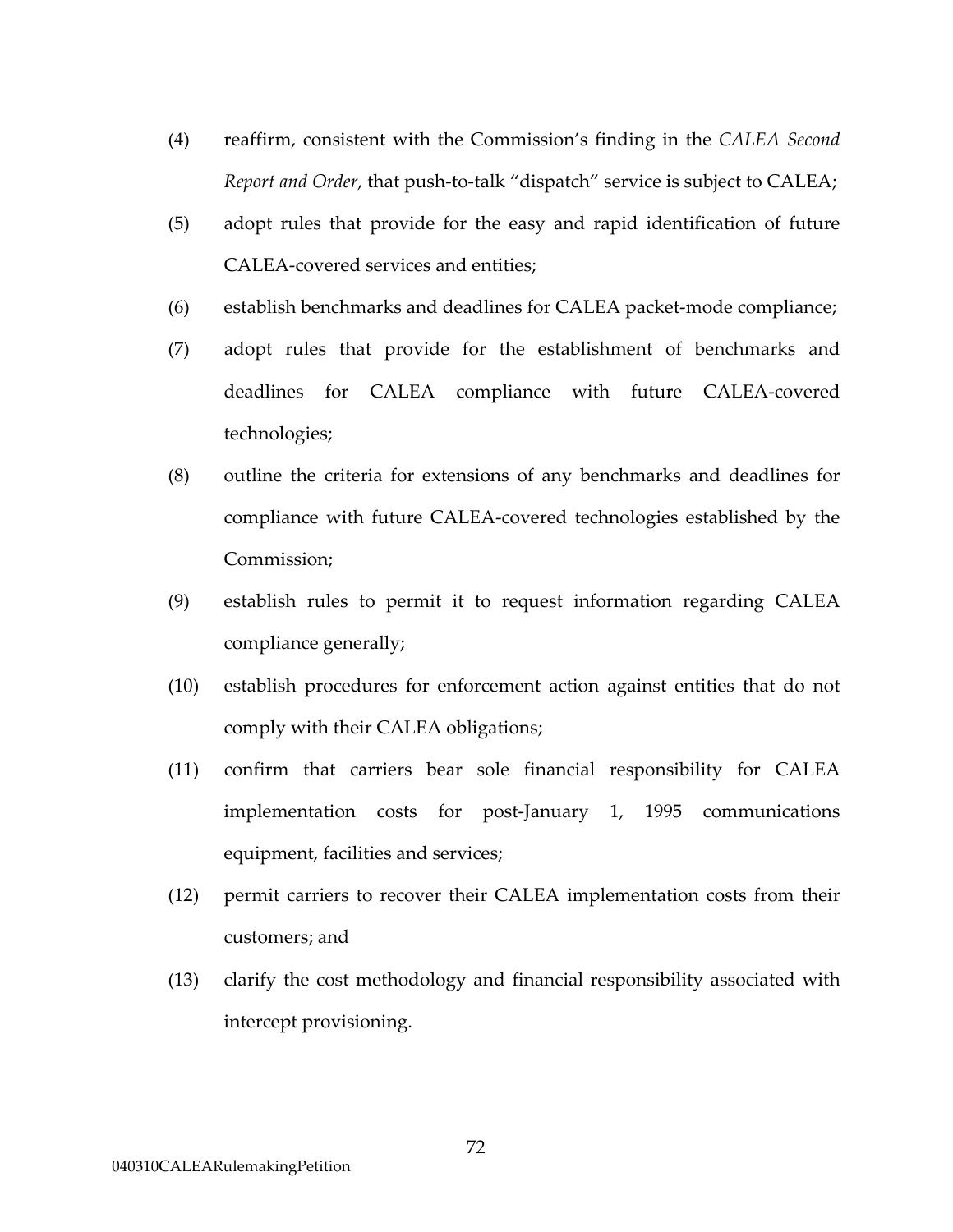Dated: March 10 2004

Respectfully submitted, THE UNITED STATES DEPARTMENT OF JUSTICE

1. Indcole

John G. Malcolm Beputy Assistant Attorney General, Criminal Division United States Department of Justice 950 Pennsylvania Avenue, N.W. Suite 2113 Washington, D.C. 20530  $(202)$  616-3928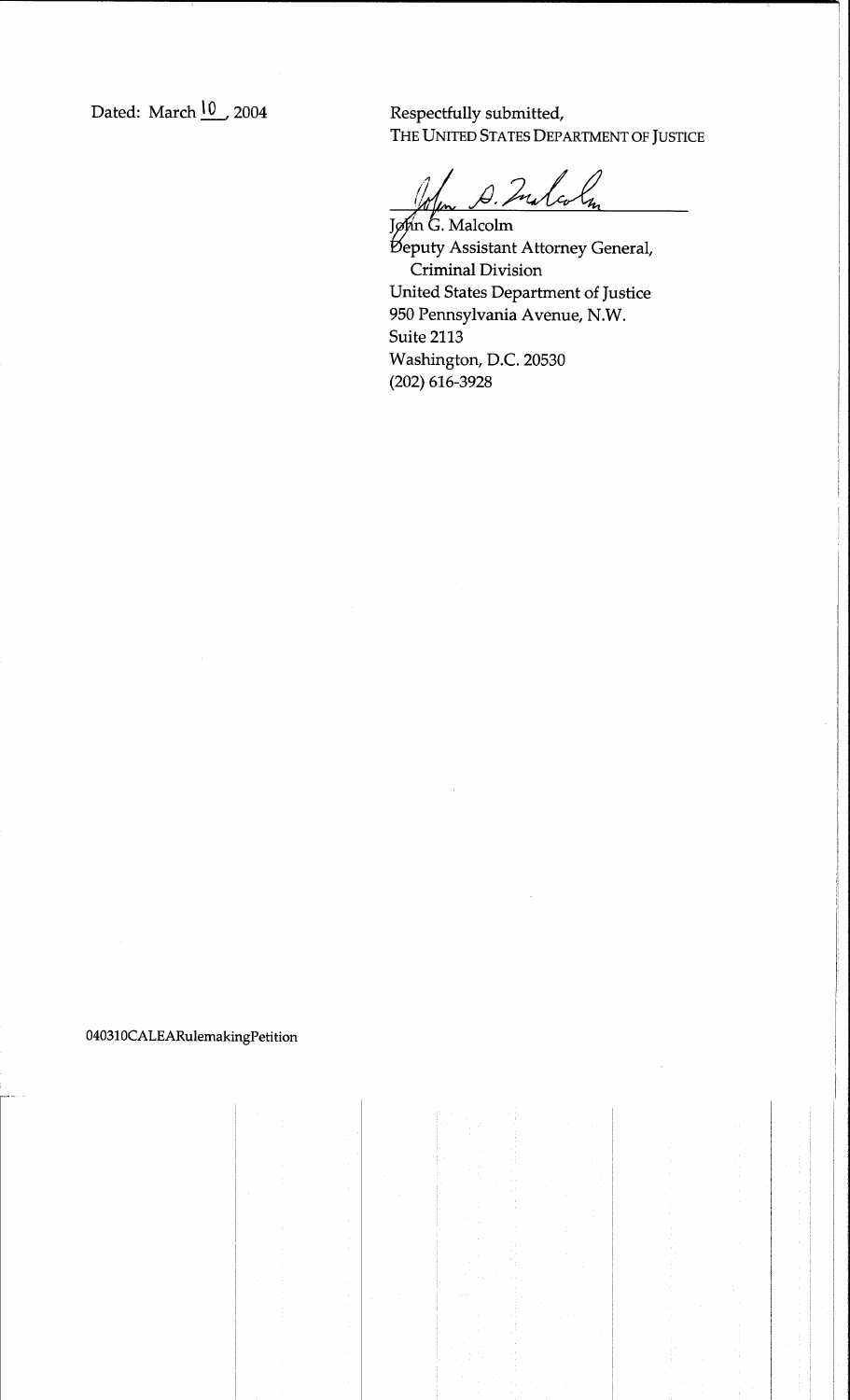THE FEDERAL BUREAU OF INVESTIGATION

Patrick W. Kelley

Patrick W. Kelley **Deputy General Counsel** Office of the General Counsel Federal Bureau of Investigation J. Edgar Hoover Building 935 Pennsylvania Avenue, N.W. Room 7427 Washington, D.C. 20535  $(202)$  324-8067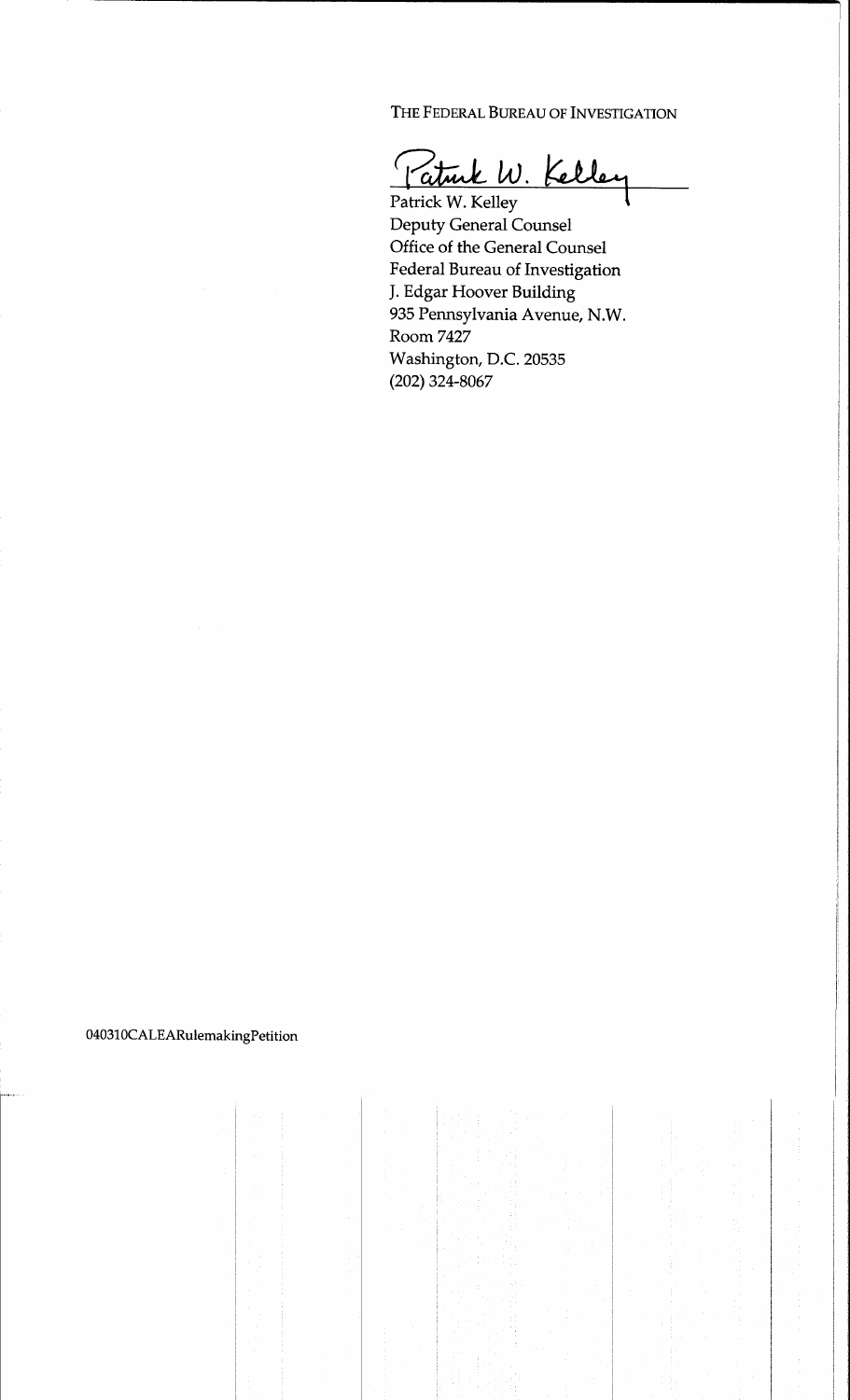THE DRUG ENFORCEMENT ADMINISTRATION

 $\alpha$ 

Robert T. Richardson Deputy Chief Counsel Office of Chief Counsel Drug Enforcement Administration Washington, D.C. 20537 (202) 307-8044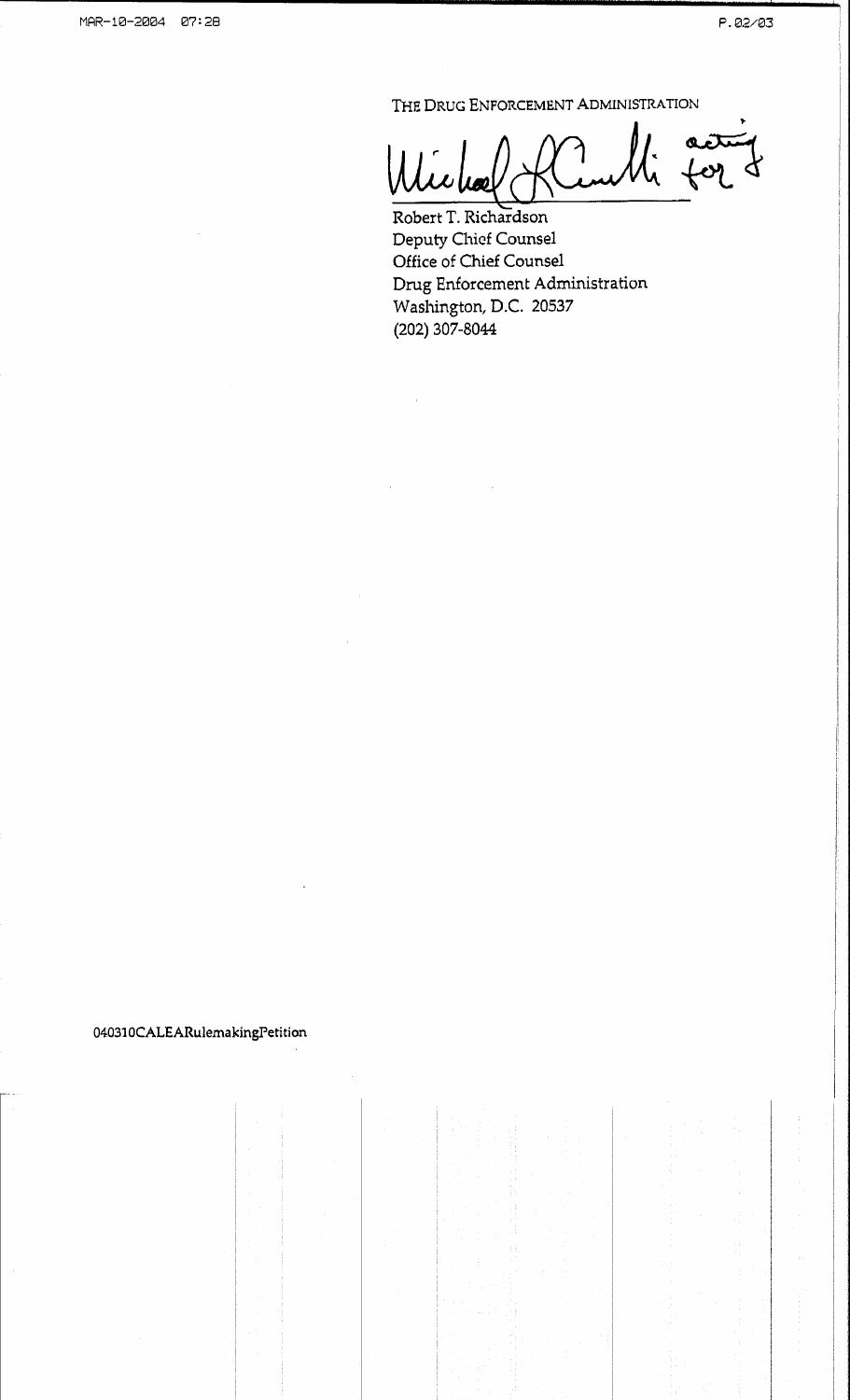## **CERTIFICATE OF SERVICE**

I hereby certify that on March 10, 2004, I caused a copy of the foregoing Joint Petition for Rulemaking to be hand delivered to each of the following:

Chairman Michael K. Powell Federal Communications Commission 445 12th Street, S.W. Room 8-B201 Washington, D.C. 20554

Commissioner Michael J. Copps Federal Communications Commission 445 12th Street, S.W. Room 8-A302 Washington, D.C. 20554

Commissioner Jonathan S. Adelstein Federal Communications Commission 445 12th Street, S.W. Room 8-C302 Washington, D.C. 20554

Ed Thomas, Chief Office of Engineering and Technology Federal Communications Commission 445 12th Street, S.W. Room 7-C155 Washington, D.C. 20554

Commissioner Kathleen Q. Abernathy Federal Communications Commission 445 12th Street, S.W. Room 8-B115 Washington, D.C. 20554

Commissioner Kevin J. Martin Federal Communications Commission 445 12th Street, S.W. Room 8-A204 Washington, D.C. 20554

John Rogovin, General Counsel Federal Communications Commission 445 12th Street, S.W. Room 8-C723 Washington, D.C. 20554

Julius Knapp, Deputy Chief Office of Engineering and Technology Federal Communications Commission 445 12th Street, S.W. Room 7-C250 Washington, D.C. 20554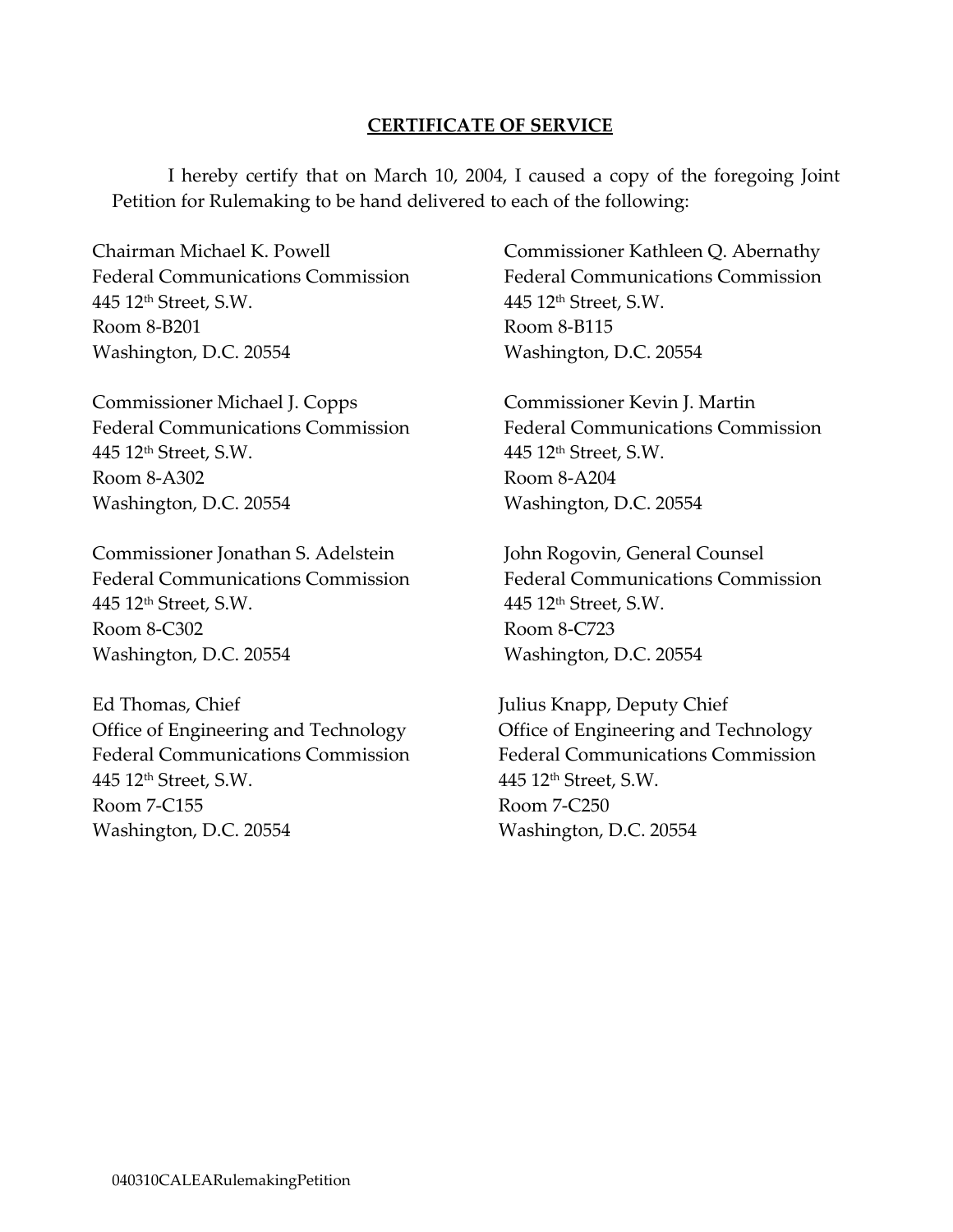William Maher, Chief Wireline Competition Bureau Fderal Communications Commission 445 12th Street, S.W. Room 5-C450 Washington, D.C. 20554

James Dailey, Director Office of Homeland Security Enforcement Bureau Federal Communications Commission 445 12th Street, S.W. Room 7-C831 Washington, D.C. 20554

John Muleta, Chief Wireless Telecommunications Bureau Federal Communications Commission 445 12th Street, S.W. Room 3-C252 Washington, D.C. 20554

Geraldine Matise Office of Engineering and Technology Federal Communications Commission 445 12th Street, S.W. Room 7-A260 Washington, D.C. 20554